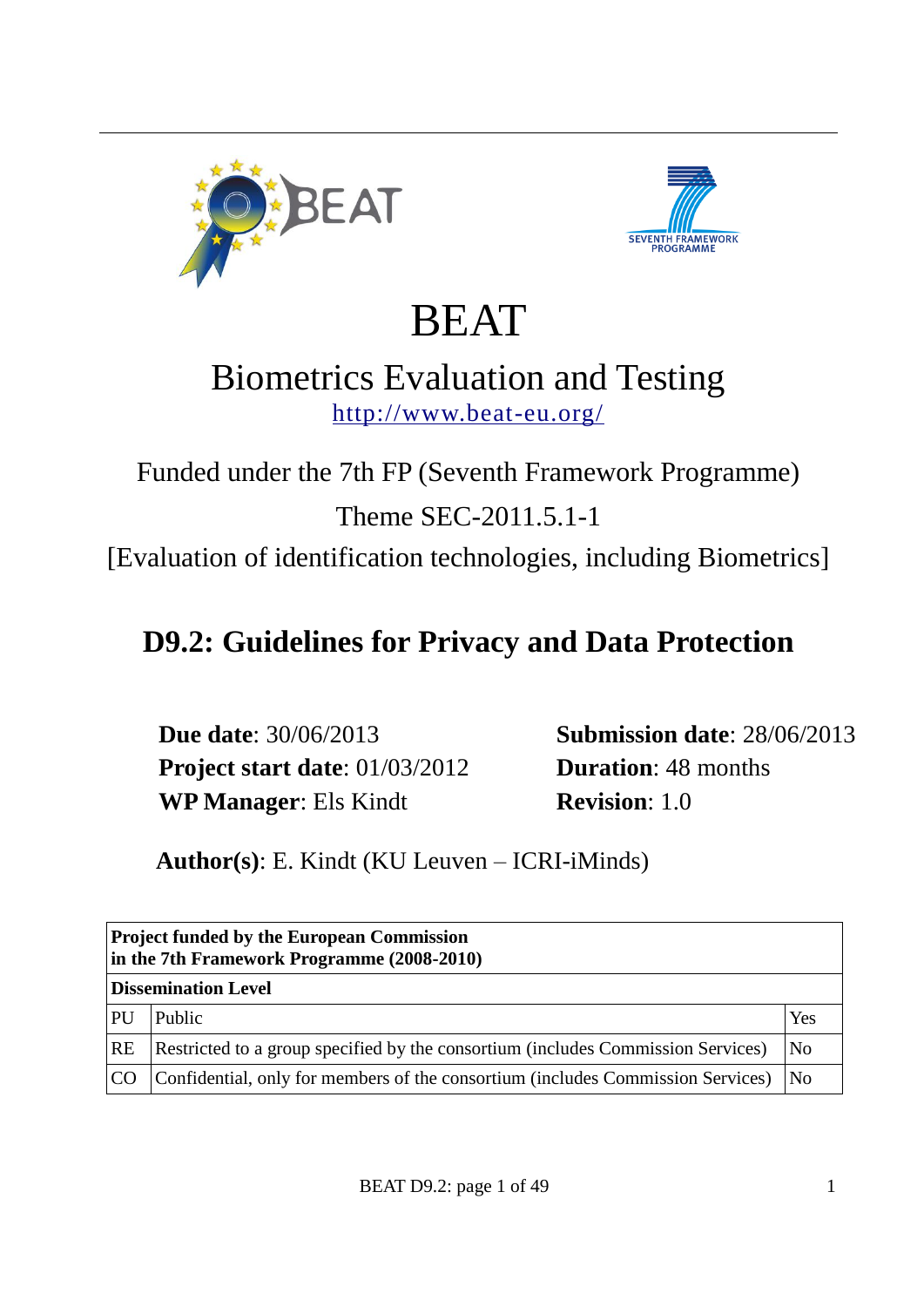

# D9.2: Guidelines for Privacy and Data Protection

Abstract:

This Deliverable 9.2 explains the legal aspects relating to privacy and data protection of the use of biometric databases on the BEAT platform for parties and entities using the platform. It describes in particular the data protection requirements in the European Union and the issues that need to be addressed when the biometric community, including (academic) researchers and industrial partners, deploy the BEAT platform.

Analysis learned that it is in particular important to determine for each user of the BEAT platform which role (e.g. of controller(s), recipient and/or processor(s) (if any)) such user has in relation to the (biometric) data processed on the platform under the data protection legislation. Furthermore, each user, but especially the controller, shall need to determine the national data protection law(s) that is/are applicable. This is herein further explained. Once decided, the users need to accept to comply with the privacy and data protection legislation. This deliverable explains how this could be done.

The deliverable also explains some additional aspects and terms for the Terms of Use for the BEAT platform.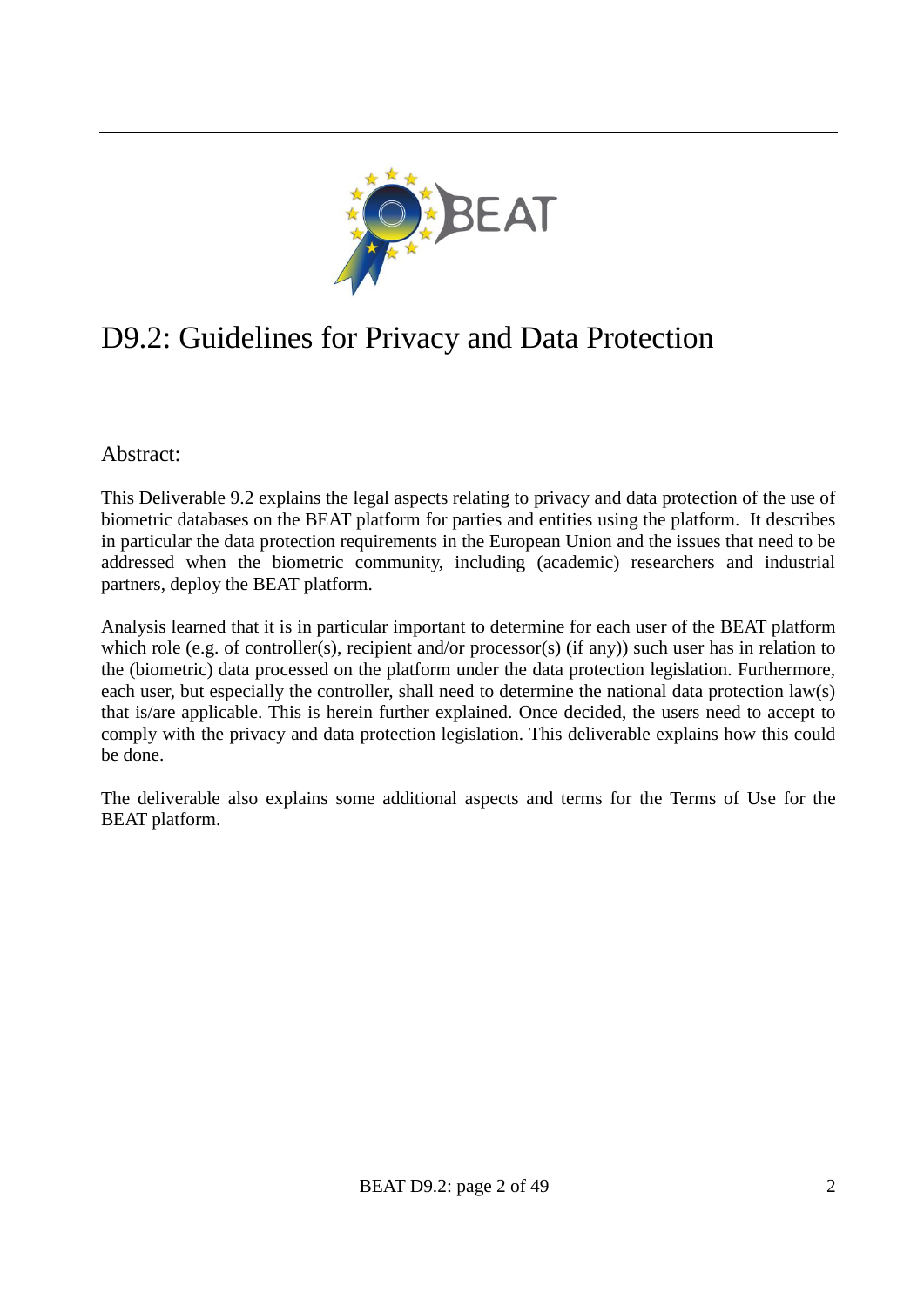# **Content**

| 1. |                                                                                                    |  |
|----|----------------------------------------------------------------------------------------------------|--|
| 2. | Selection and Use of biometric databases on the BEAT platform : Privacy and Data                   |  |
|    |                                                                                                    |  |
| 3. | Type II Users: Main Privacy and Data Protection Principles and Terms of Use  15                    |  |
| 4. |                                                                                                    |  |
| 5. |                                                                                                    |  |
| 6. | Type III Users: Acting on behalf of Type II Users: Privacy and Data Protection Principles          |  |
|    |                                                                                                    |  |
| 7. |                                                                                                    |  |
|    |                                                                                                    |  |
|    |                                                                                                    |  |
|    |                                                                                                    |  |
|    | Annex C: Overview of the use cases as described in D 2.1 relevant for Type I, Type II and Type III |  |
|    |                                                                                                    |  |
|    |                                                                                                    |  |
|    |                                                                                                    |  |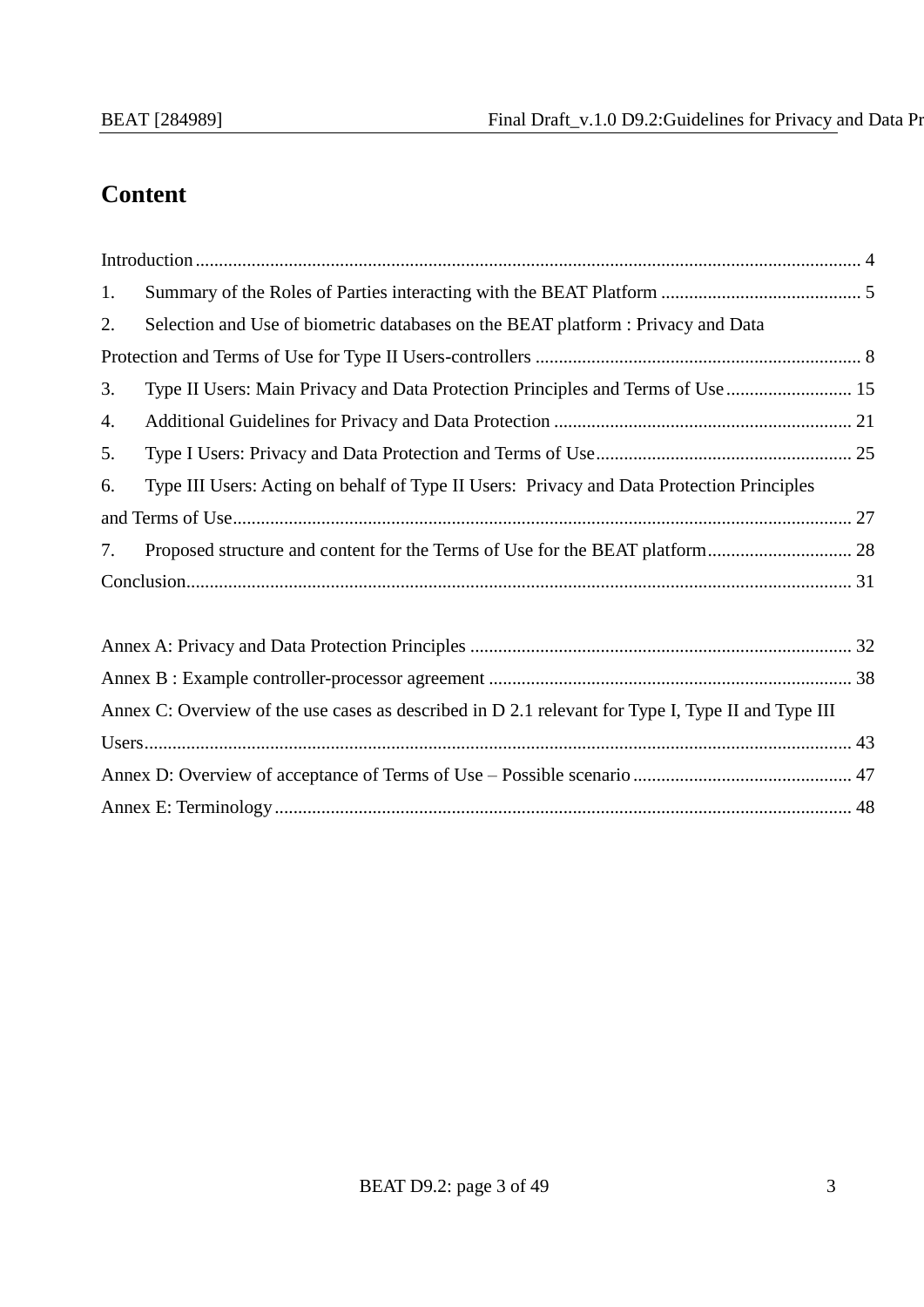# **Introduction**

1

The BEAT platform developed in the BEAT project is aimed at providing a web-accessible online open source platform for the evaluation of biometric systems, more in particular for research, testing and attestation purposes, and will be made available to the public. In this objective, it is unique and fulfills a need which is apparent in the biometric community, both for (academic) researchers and industrial partners.

The platform also allows the upload, management and use of biometric databases for the same purposes. Biometric data, even if biometric data would only be used for research purposes, are however personal data. Partners of the BEAT consortium and users of the BEAT platform shall therefore be fully aware that the use of biometric data on the platform for research purposes requires specific attention under the current privacy and data protection legislation.

This second deliverable of Work Package 9 in the BEAT project provides for this reason guidelines to the users of the BEAT platform, in the first place in relation with privacy and data protection. It intends to explain the roles that users may have and the corresponding obligations when they are using the BEAT platform, whether using the platform by accessing it online over the Internet, or whether installing it in its own environment. A distinction will hereby be made between several types of users, Type I, Type II and Type III users, for which different use terms will apply, depending on the access and use that they will make of the platform. This report hereby aims at explaining the parties involved the various legal aspects relating to data protection of the use of biometric databases on the BEAT platform, while focusing on the explanation and proposed Privacy and Data Protection Terms of Use for the BEAT platform.

While the BEAT platform may be mainly used by parties established within the European Union, it is possible that parties from outside the European Union are also interested in using the platform. In this case, these parties will be advised to also respect the European privacy and data protection legislation as will be explained herein.

In addition to privacy and data protection issues, this deliverable will also address and explain some more general Terms of Use for the BEAT platform, needed once the platform will be operational and used by the public (research) community. The proposed Privacy and Data Protection Terms and the more general Terms of Use will be the basis for the later agreements with parties using the BEAT platform

The guidelines contained in this report are in the first place addressed to BEAT partners in their further development and use of the BEAT platform. 1 The content of this deliverable is at the same time also addressed to a wider public, in particular future users of the platform. For this reason, the guidelines and principles of data protection contained in this report and to be complied with are drawn up in a succinct and in an as much as possible comprehensible way. Underlying this deliverable 9.2, is the legal analysis that was made in deliverable 9.1, and which provides the background for this report.

 $1$ <sup>1</sup> This report 9.2 is also based upon other reports and deliverables of the BEAT project, including but not limited to D2.1, D2.2, D2.3 and D7.1 and, in its final version, D7.5.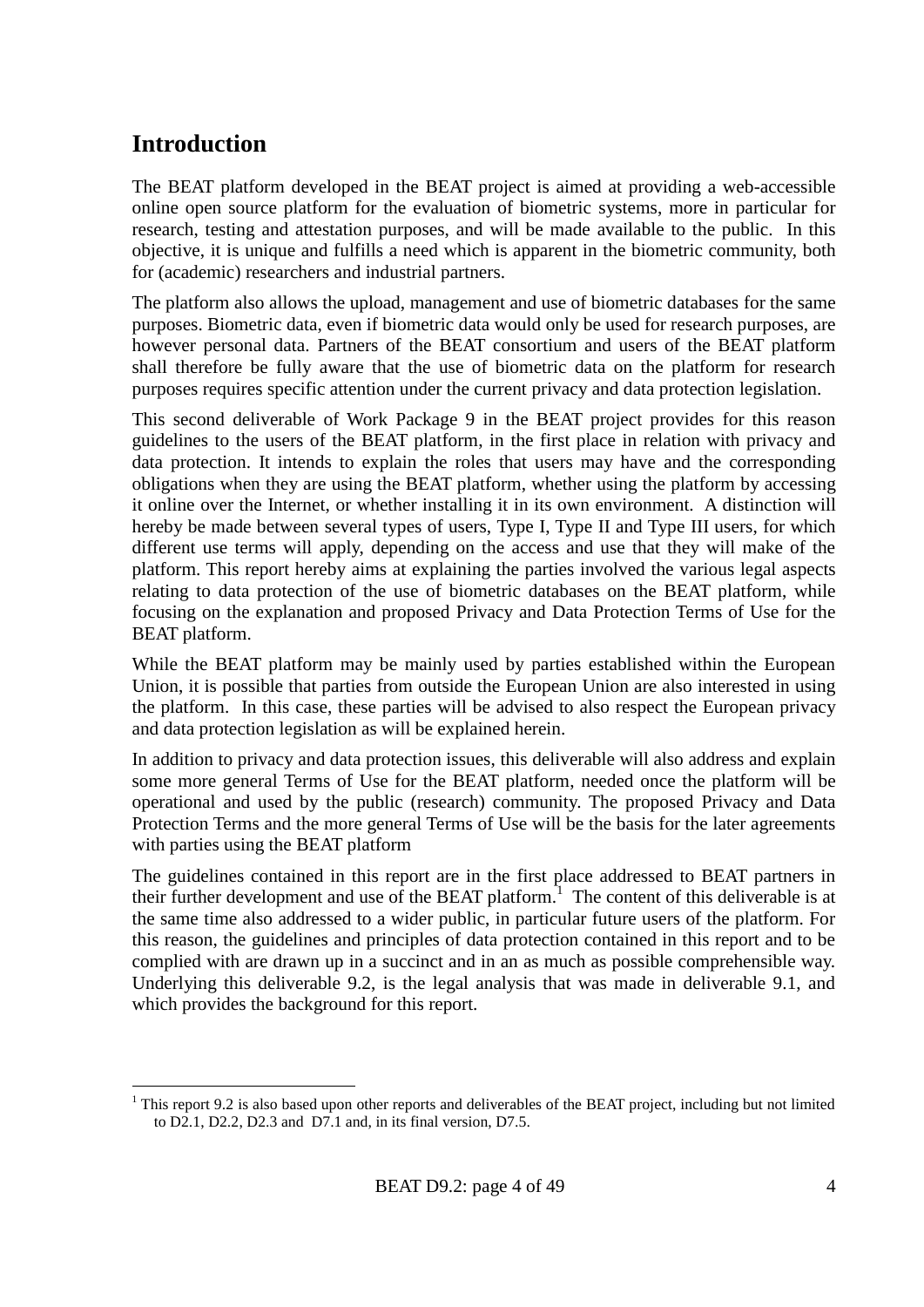### **1. Summary of the Roles of Parties interacting with the BEAT Platform**

In the preparatory deliverable D9.1, the roles of the parties using the BEAT platform were carefully described and analyzed. Because of the aim of the BEAT project to develop a platform for different use cases by several types of interested parties allowing for biometric evaluation and certification<sup>2</sup>, parties interacting with the platform will not all have the same *role.* The roles of parties have to be reviewed in detail because it is important and required to determine the so-called 'controller(s)' and 'processor(s)' for every personal data processing operation based on the actual activities.

*Uploading* biometric data bases or *using* and accessing biometric databases on the BEAT testing platform, even if the databases would not be directly accessible (e.g., for the user, interacting only with the front-end) shall be considered personal data processing. Indeed, the simple retrieval of personal information or accessing such personal data is sufficient for the Directive 95/46/EC and the data protection laws (see below) to apply.<sup>3</sup>

The different roles of parties using the BEAT platform is relevant from the perspective of undertakings of those parties with regard to the use of the BEAT platform ('Terms of Use'), including use terms in relation with the (intellectual property) rights to the platform, and from the perspective of *responsibility for privacy and data protection in relation to the use of biometric databases* on the this platform ('Privacy and Data protection Terms of Use').

 Most parties will use the BEAT platform as it is set up and offered by others for specific purposes, without determining themselves which biometric data(bases) will be offered in combination with the BEAT platform. They typically will use the BEAT platform in participating in a contest or in pursuing their particular (research) interests without organizing the platform .

We will refer to these parties as 'Type I Users-recipients'.

1

These parties will in principle only have access to the *the front-end computing infrastructure*  of the BEAT platform, for example online, at a particular website. While this front-end infrastructure allows these parties to use the BEAT platform for testing purposes, these parties will decide about which biometric databases will be available on the platform nor have direct access to any biometric database(s) uploaded on the platform.

 $2$  The ten use cases described in D2.1 for the BEAT the platform are 2.1 Benchmarking, 2.2. Security Attestation, 2.3 Evaluation, 2.4 Sensitivity, 2.5 Comparative Evaluation, 2.6 Biometric algorithm optimization, 2.7 Optimization, 2.8 Multimodal biometric system brokerage, 2.9 Quality assessment and 2.10 Educational Resource.

<sup>3</sup> The concept of processing of personal data refers to *any operation or set of operations* which is performed upon personal data, whether done by automatic means or otherwise. This includes the collection, recording, organization, storage, adaptation, alteration, retrieval, consultation, use, disclosure by transmission, dissemination, transfer or otherwise making available, alignment or combination, blocking, erasure or destruction of personal data.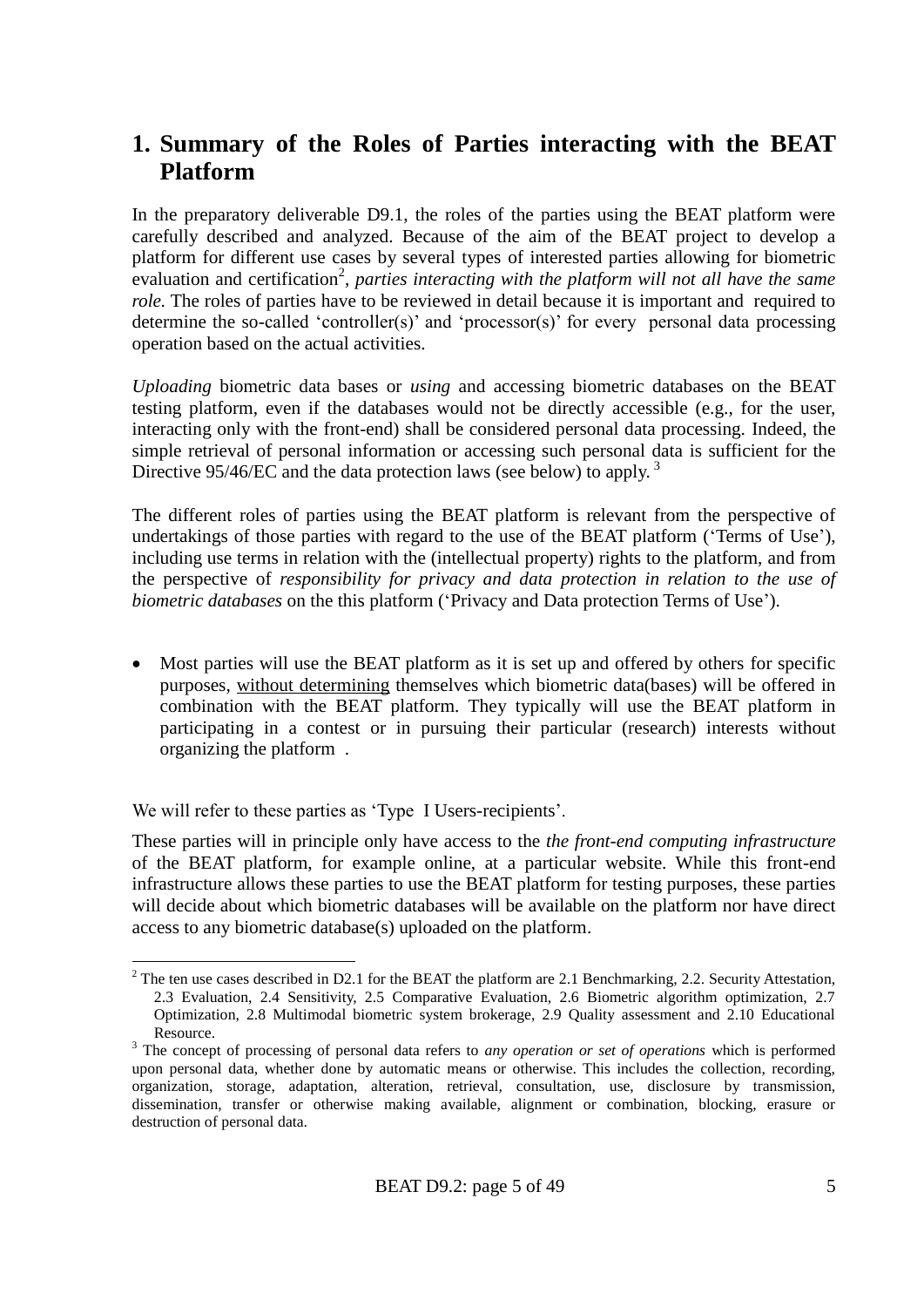These users ('Type I users') will have to agree with a set of Terms of Use for the BEAT platform as well as with limited Privacy and Data Protection Terms of Use.

Type I users could be considered the *recipients* of personal datain the sense of privacy and data protection legislation as will be further explained *below*<sup>4</sup> .

Other parties will be engaged in the use of the BEAT platform in that they determine

1) *which biometric data(bases) will be offered for use* with the BEAT platform and accessible for testing purposes ; and

*2) choose to deploy the BEAT platform* for the testing in combination with the determined biometric database(s); and

*3) determine the use case(s) and the purpose(s)* of the use of the biometric data on the BEAT platform*.*

We will refer to these parties as 'Type II Users – controllers'.

Type II Users will in principle have access to the *back-end computing infrastructure* of the BEAT platform. The back-end will allow *inter alia* the upload and administration of biometric databases for research. It will accommodate various biometric research and systems.<sup>5</sup>

These users will be proposed to agree (i) with (more elaborate) Terms of Use for Type II Users because they will receive extensive rights for using the BEAT platform, as well as (ii) with particular Privacy and Data Protection Terms of Use. They are responsible for the use of the databases in compliance with the governing privacy and data protection legislation. Type II Users will be the *controllers* in the sense of this legislation as will be further explained *below*<sup>6</sup> .

A summary of the most important principles and obligations both general and under the governing privacy and data protection legislation will be given in the sections 2, 3 and 4. These principles and obligations will also be referred to in the Privacy and Data Protection Terms of Use suggested in this deliverable for Type II Users.

 Some entities or organizations could also be asked to prepare and support the use of the BEAT platform on behalf of Type II Users.

We will refer to these entities or bodies, operating the BEAT platform on behalf of some other party, 'Type III Users-processors'.

For example, in case Type II Users do not have the technical skills to operate the BEAT

<sup>4</sup> About this concept of recipient, see section 5.

 $5$  The interaction with the back-end infrastructure is described in the functional specifications and description in D2.1 often as activities of the 'administrator'.

 $6$  About this concept of controller, see section 2.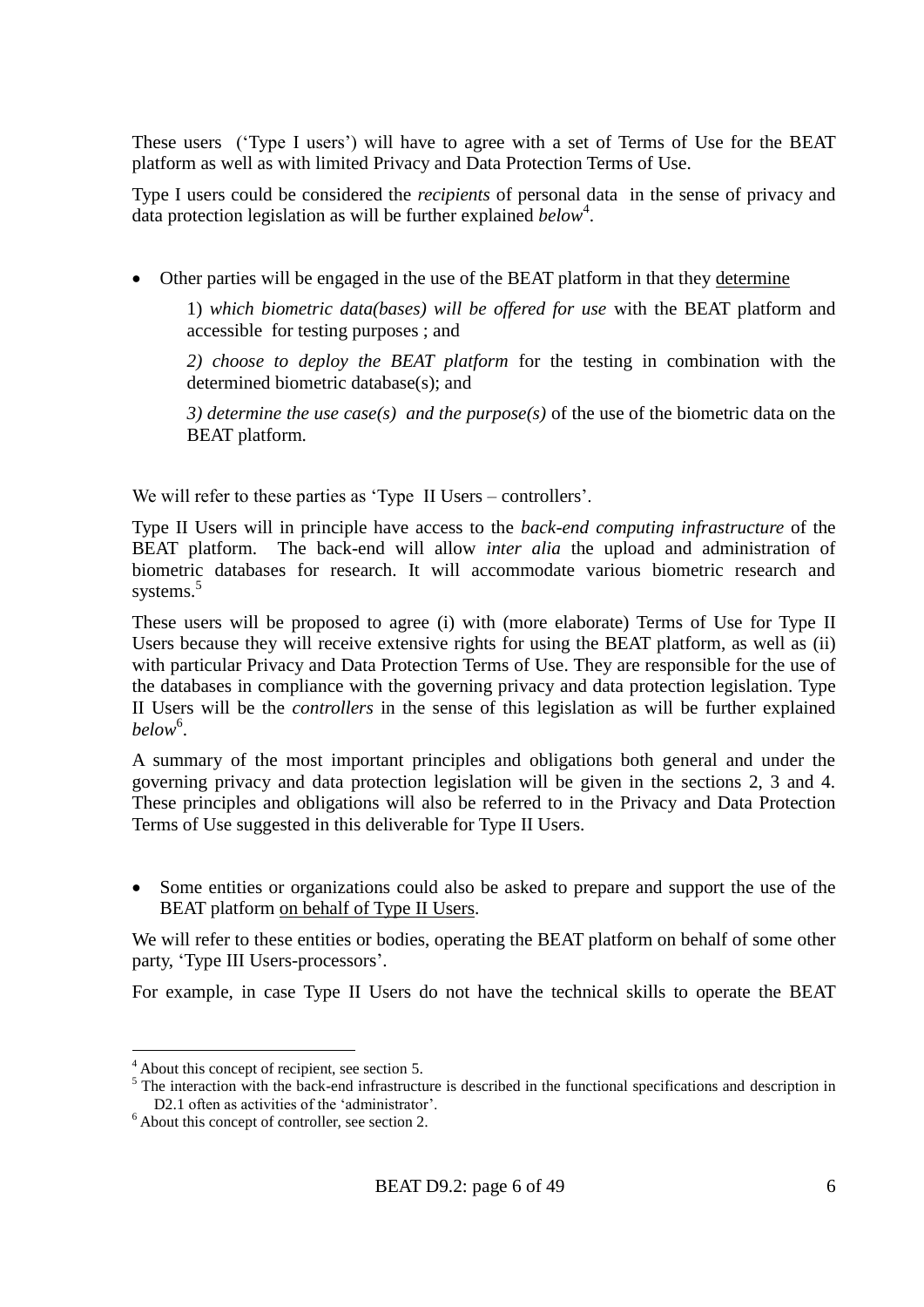platform<sup>7</sup>, they may decide to engage the services of another entity, body or organization to assist them in the setup of the back-end computing infrastructure and in operating the BEAT platform system on their behalf. These Type III Users hence will only provide support, including uploading the biometric databases determined by the Type II Users, further to the instructions of and acting on behalf of the Type II Users.

These users ('Type III Users') will under the current data protection legislation in essence have to conclude a written agreement with the Type II User of the BEAT platform, which will include particular privacy and data protection undertakings, with a focus on organizing and maintaining security and confidentiality of the data.

Type III Users have the role of *processors* of personal datain the sense of privacy and data protection legislation as will be further explained *below*<sup>8</sup>.

We hence can summarize, as explained and based on the reasons above, the role of the parties interacting with the BEAT platform<sup>9</sup> as follows:

- Party only using the BEAT platform as it is set up and offered by others, without determining which biometric data(bases) will be offered in combination with the BEAT platform = **Type I User -** recipient
- Party determining 1) *which biometric data(bases) will be offered for use* with the BEAT platform and *2) choosing to deploy the BEAT platform* in combination with the determined biometric databases = **Type II User -** controller
- Party asked to prepare and support the use of the BEAT platform on behalf of Type II users = **Type III User -** processor

An extensive description and analysis of the different scenario's as described in D2.1. and relevant for Type I Users, Type II Users and Type III Users can be found in Annex C.

<sup>&</sup>lt;sup>7</sup> Third party reviewers or entities organizing competitions could be such Type II Users which wish to engage another organization to operate the platform on their behalf.

<sup>8</sup> About this concept of processor, see section 6.

<sup>&</sup>lt;sup>9</sup> The interaction of the parties with the BEAT platform is also described in the functional specifications and description in D2.1.**.** Based upon our analysis (see D 9.1), the terms 'users', 'administrators' and 'third parties' deployed in this report, however, do not fully coincide with the qualifications of 'controller' and 'processor' under the data protection legislation, implementing Directive 95/46/EC (see *below*).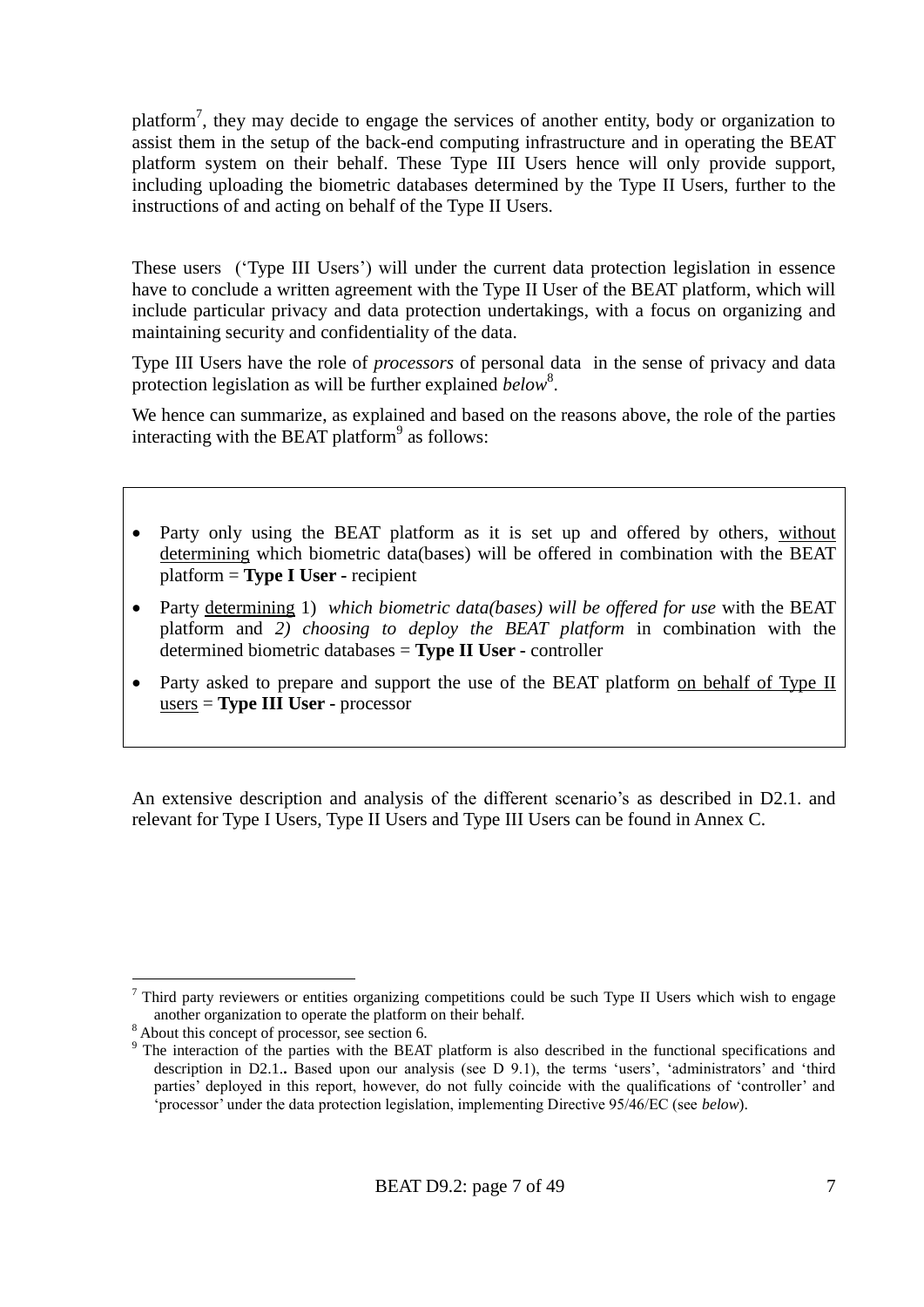# **2. Selection and Use of biometric databases on the BEAT platform : Privacy and Data Protection and Terms of Use for Type II Users-controllers**

#### **Type II users are the 'controllers' of the (biometric) data processing on the platform**

Parties using the BEAT platform in combination with biometric data bases, need to assess whether they may be 'controller' in terms of the data protection legislation or not. The "controller" of a data processing is in principle responsible for the obligations imposed by the Directive 95/46/EC and the national data protection laws under the current data protection regulation in the European Union.

The controller is more specifically 'the natural or legal person, public authority, agency or any other body which *alone or with others determines the purposes and means of the processing personal data.'* This definition in Directive 95/46/EC is not much altered in the current Reform Proposal.

More than one entity may be the controller. To be the controller, a person or entity does not need to actually possess or 'own' the data. It is sufficient to have the authority or decision power to decide on the means and the purposes of the processing of particular personal data, in this case the biometric data(bases) which will be used in connection with the BEAT platform, or other personal data, such as logging data.

In addition, it is important to note that in order to determine which entity is controller 'an analysis of the factual elements or circumstances of the case' shall be made. 'One should look at the specific processing operations in question and understand who determines them, by replying in a first stage to the questions "why is this processing taking place? Who initiated  $it?$ ".<sup>10</sup>

In view of the intended development and use the BEAT platform, and the determination of the entity/ies responsible for compliance with the obligations, the 'controller(s)' (and also of the 'processor(s)' (see *below*)) of the processing operations on the BEAT platform shall be determined.

From the description of the requirements in D2.1, it results that there are many use cases or scenarios for using the BEAT platform. Ten such use cases are described. The *roles of 'users', 'administrators' and 'third parties' mentioned in D2.1 for these use cases, however, do not fully map in a consistent way with the roles these parties have from a data protection point of view.*

 $10<sup>10</sup>$ <sup>10</sup> Article 29 Working Party, *Opinion 1/2010 on the concept of "controller" and "processor"* WP 169, p.8, available at [http://ec.europa.eu/justice/policies/privacy/docs/wpdocs/2010/wp169\\_en.pdf](http://ec.europa.eu/justice/policies/privacy/docs/wpdocs/2010/wp169_en.pdf)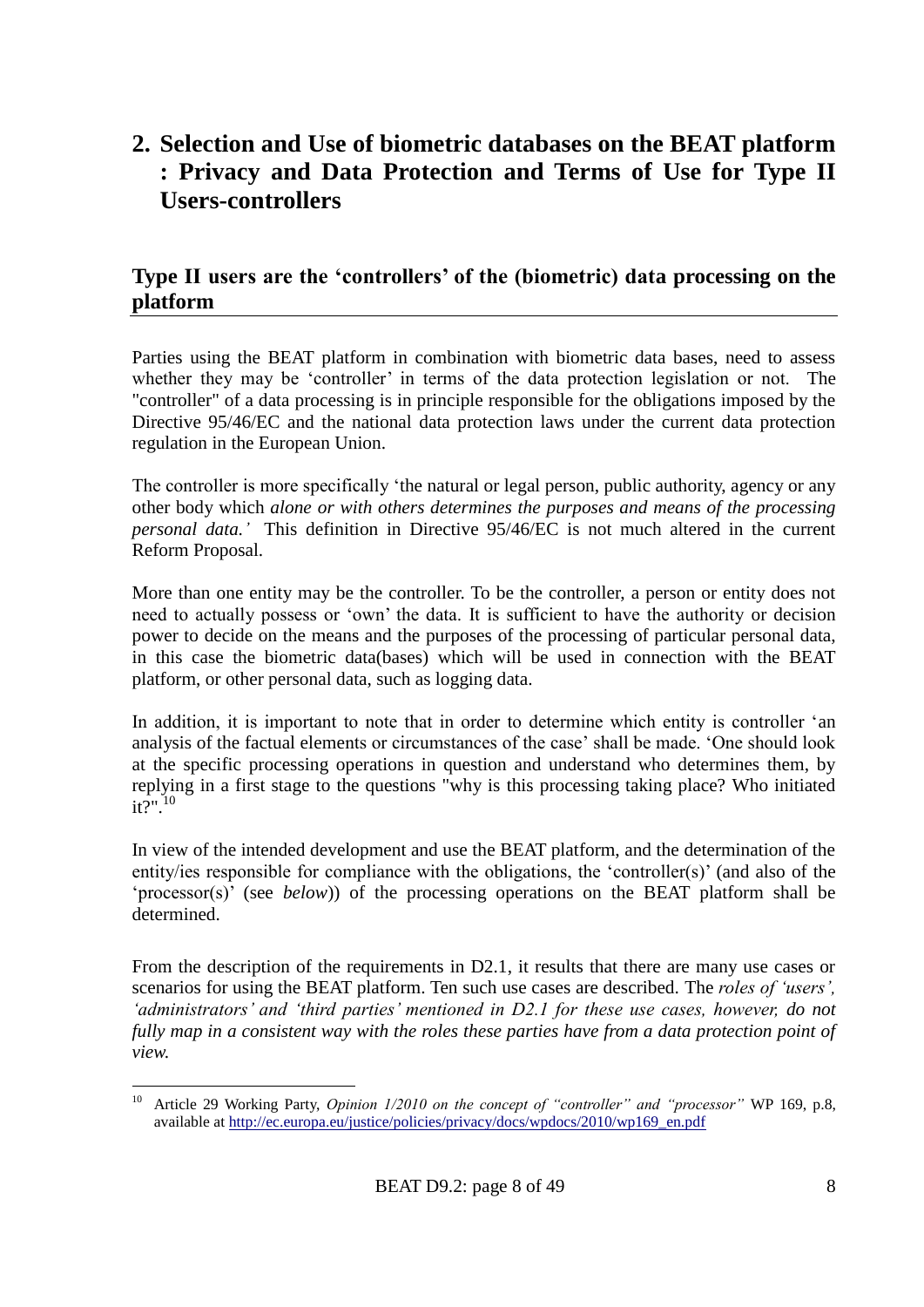- In these use cases where the 'administrator' 'decides about the purposes' of the processing, i.e. decides about using particular biometric databases by making a data (base) choice or selection and determining a particular use case and 'decides about the means', i.e. decides to use and/or make the BEAT platform available for the processing of the biometric data, one shall conclude that in such cases the 'administrator' should be considered the controller of the data processing for a particular use case. This could apply for example to the use case 2.1 Benchmarking (scenario a).
- The same decisions mentioned above, however, could also be taken by a in the use cases described so-called  $'$ third party'<sup>11</sup>, such as for the use cases 2.1 Benchmarking (scenario b) and 2.5 Comparative Evaluation. In these cases, the 'third party' will be the controller.
- The 'user' may also determine for biometric databases chosen by the user to use the BEAT platform and specify own data processing purposes (e.g., see and compare with use case 2.3 Evaluation described in D2.1 where the user could determine the specifications of an experiment see also the overview below use case 2.3 scenario b). The 'user' becomes in that case 'controller'. The user may in this case also appoint an 'administrator' for the setting up of the specific use, the latter acting as processor (see *below*).

However, in the cases that the 'users' are only able to access the front-end computing infrastructure<sup>12</sup>, for example for participation in a particular competition or testing set up by the administrator or a third party, users would in that case not have the role of controller(s). In that case, it would require that the administrator (or third party) takes the decisions about the setup of the platform, the tasks and its tool chain, i.e. the means of the processing and the purposes for doing so.

►►Type II Users shall check that in case the decisions about 'the means and purposes' are taken by the administrator (or third party) together with the user, *both may be considered (co)controllers*. In that case, both the administrator and the user should follow the Terms for the Type II User.

As mentioned, an extensive description of the different scenario's for Type II Users can be found in deliverable D2.1. A summary hereof is attached to this deliverable in Annex C.

BEAT partners, once the platform is being made available to interested parties outside the consortium for their use, and provided BEAT partners are not further involved in the use of the platform, will not be responsible for the processing of personal data on the platform, not as a controller and not as a processor. The BEAT platform is in that case comparable with any other data processing tool or platform, such as e.g. an ERP software program, allowing third

 $11$  'Third party' as deployed in the description of the use cases in D2.1 should not be confused with the definition of 'third party' for data protection regulation purposes as described above.

 $12 \text{ See D2.1, p. 9.}$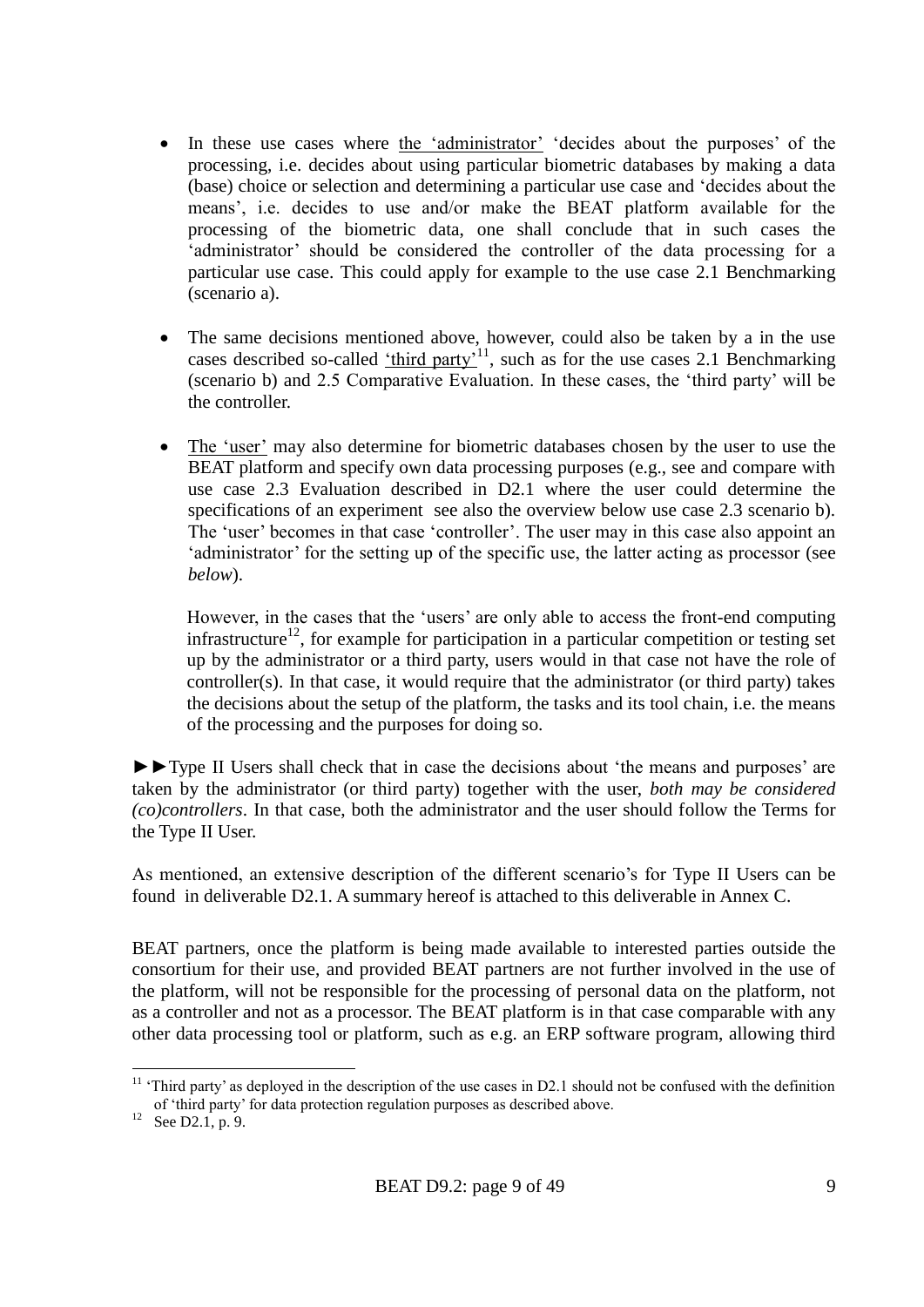parties to process for example personnel data.<sup>13</sup> This may be different however, when particular databases would be provided with the platform or if one or more BEAT partners would be further involved in the interaction with the platform (e.g., for uploading databases decided by the users, or when administrating the platform for use  $14^{\circ}$ ...).

#### **Ownership or appropriate license rights ?**

1

Type II users of the BEAT platform need to ensure that they are entitled and have the (legal) right to use one or more selected databases of their choice on the platform.

For this purpose, they need to ascertain whether they either are the (i) *owner* of the database(s) that are going to be deployed on the BEAT platform or (ii) *have obtained the license rights from the rightful owner(s)* of the data base to use the databases on the platform.

Such license rights should be established by a (preferably clear) license agreement or by another way of approval of use of the data base on the platform.

In case of *co-ownership*, e.g., of biometric databases established during a joint research project, the co-owners should agree about the right of the Type II user to use the database(s) on the platform.

#### **Scope and content of the license agreement for biometric databases**

Many license agreements for the use of (public) biometric research databases restrict the use of such databases to internal research purposes.

In case the Type II users are using the BEAT platform and connected biometric databases for other research than internal research purposes (e.g., for organizing a contest) , such license agreement<sup>15</sup> between the owner and the Type II user shall mention the (license) right that the biometric database(s) may also be made available pursuant the BEAT platform (and a chosen scenario) to other parties for testing and research purposes, who will have limited access thereto under conditions.

This is needed because the use of the database(s) on the BEAT platform could in that case not be considered as internal research and will in that case not be restricted to use for internal research.

Such license agreement may also need to mention any commercial use that may be made of the databases through the BEAT platform, if applicable.

<sup>&</sup>lt;sup>13</sup> See also and compare for similar situations and arguments in relation with providers of cloud computing infrastructure: W. Kuan Hon, Ch. Millard and I. Walden, 'Who is responsible for 'personal data' in cloud computing? – The cloud of unknowing, Part 2, available at [http://idpl.oxfordjournals.org/content/early/2011/12/06 /idpl.ipr025.full](http://idpl.oxfordjournals.org/content/early/2011/12/06%20/idpl.ipr025.full)

<sup>&</sup>lt;sup>14</sup> This is different from administrating the platform by one or more BEAT partners for purposes of licensing (only) the platform.

<sup>&</sup>lt;sup>15</sup> Such license agreement shall hence not be restricted to the use of the biometric databases for internal research purposes.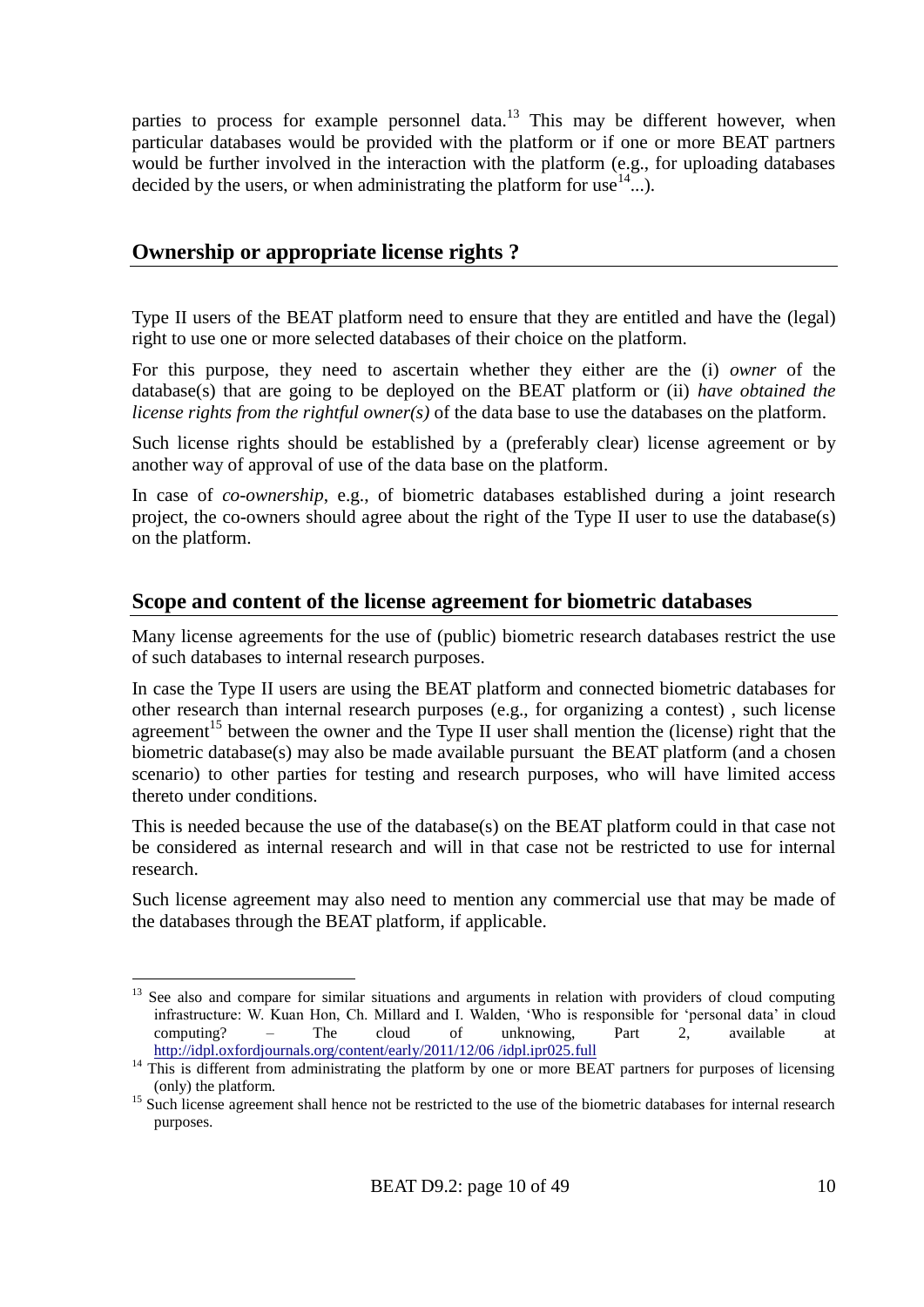#### **Biometric data(bases) for testing and research purposes : primary purpose or secondary use ?**

Type II users of the BEAT platform could decide to collect new datasets for use on the BEAT platform or to use already existing biometric data collections databases.

When new datasets are collected for use on the BEAT platform, the testing and research is the *primary* purpose of the data collection and the use of the data.

In case existing data collections are used, these databases can either exist for research purposes or not (e.g., a client database). In case existing databases are used which do not have research as their primary purpose, re-use of the data for research purposes may only be permitted if allowed and if specific conditions are respected pursuant applicable national data protection legislation. Such legislation often provide for provisions allowing to re-use data for research but usually impose additional safeguards and conditions, for example rendering the data anonymous or encoding the data. The purpose of the safeguards is typically to 'rule out' that the data will be used to support measures or decisions regarding any particular individual.<sup>16</sup>

Biometric data however can in principle not be 'anonymized' as it inherently refers to individuals. There is a lot of misunderstanding about this concept. 'Anonymized biometric data' is hence a 'contradictio in terminis'. What is possible, is the separate storage of biometric data (e.g., the samples) and any additional information about the biometric data (e.g., name, etc). This notion of 'functional separation' completed with additional safeguards is very important. $17$ 

As it further implies however that the data cannot be anonymized, the Data Protection Authority may have to be consulted to obtain prior authorization if needed (see also b*elow*).

For research databases, additional personal information about the individuals from whom the data are collected, is often limited, and mostly only kept by the party originally collecting the data. This will also render it very difficult to provide the individuals from whom the biometric data originate with information (see *below*).

In any case, Privacy by Design requires that any such additional personal information about the individuals from whom the data are collected shall at least be stored in a separate location, or even better, deleted if possible.

#### **The biometric data used on the BEAT platform are 'personal data'**

The Directive 95/46/EC which is the basis for the national data protection legislations in the EU Member States defines "personal data" as meaning "any information relating to an *identified or identifiable* natural person (data subject)".<sup>18</sup>

If the natural person to whom the information relates can be identified or identifiable, the data

<sup>16</sup> Article 29 Working Party, *Opinion 3/2013 on purpose limitation,* WP 203, p.28

<sup>&</sup>lt;sup>17</sup> It implies that Type II users need to guarantee the security of the data, and take all other necessary technical and organisational measures to ensure functional separation. *Ibid.,* p. 30. See also below.

 $18$  Currently, the Directive does not mention biometric data as such.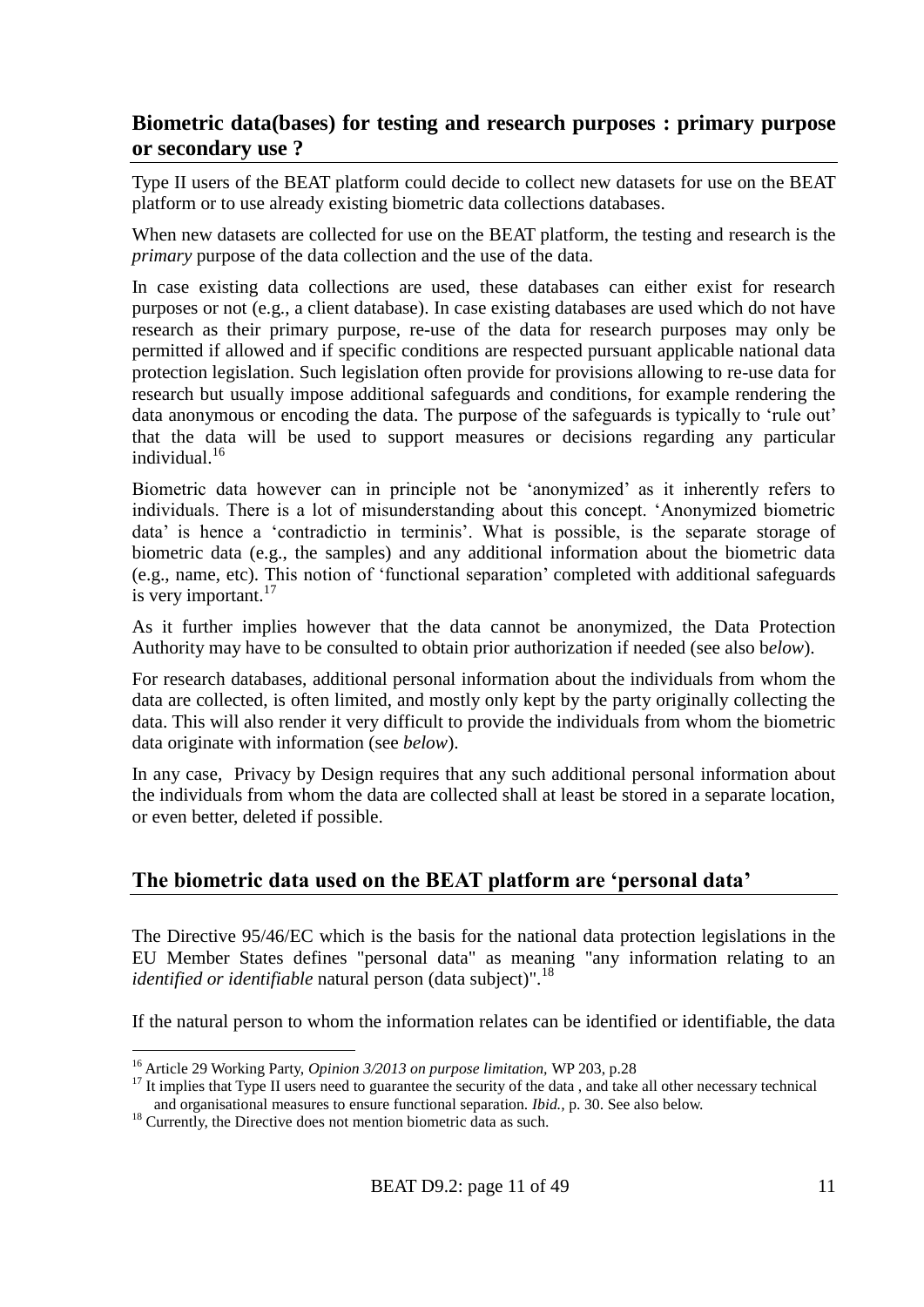will be considered personal data. As a result, the data protection provisions apply*.* Since biometric data are in principle used in many applications to identify or at least, because of unique characteristics, allow for identification<sup>19</sup>, biometric data will in general and in principle be considered personal data and hence fall withing the scope of the Directive 95/46/EC.<sup>20</sup>

Most biometric data used for testing purposes are moreove often so-called 'raw data', i.e. the images of the fingerprint, face, etc. This type of biometric data facilitates the comparison with other data bases for identification, if intended.

If personal data would be in so-called public databases, this conclusion does in principle not change<sup>21</sup> (see also *below*). Whether the biometric databases uploaded on the BEAT platform would be 'private' or 'sequesterd' databases or 'public databases', freely available on for example the Internet, hence is not very relevant. This Directive, as implemented in national laws, imposes rights and obligations for the processing of personal data.

In the Reform proposal, the definitions of personal data and data subject include that direct or indirect identifiability shall be reviewed in view of the 'means reasonably likely to be used by the controller or by any other natural or legal person'. This in fact does not change much as this criterion was already used in the interpretation before.

The proposal also explicitly defines biometric data. Biometric data is therein defined as 'any data relating to the physical, physiological or behavioral characteristics of an individual which allow their unique identification, such as facial images, or dactyloscopic data'.<sup>22</sup>

Although *in casu* it would *not* be the purpose of the BEAT platform to identify persons, but to use the data for research purposes only, this does not change the conclusion however that the biometric data used on the platform will in principle be considered personal data. The biometric data indeed is information relating to persons that at least can be identified, even if that were to be by a third party (for example, the 'original owner' of a research database, who collected the data).

Synthetically generating biometric data based upon a sample degradation model (see internal (administrative) use case 3.2, D2.1, pp. 30-31) will also imply the processing of biometric (personal) data if the degradation model would allow a link to particular original biometric data<sup>23</sup>, on which the synthetically generated data could be based, and which would hence remain information relating to an identified or identifiable person. If the synthetically generated biometric data would not be based on particular original biometric data ('raw

<sup>&</sup>lt;u>.</u> <sup>19</sup> For example, fingerprint or faces, even without names or other additional personal data, in principle could allow identification of the data subjects concerned, by comparison of the biometric data with data in other databases, e.g., of epassports.

<sup>&</sup>lt;sup>20</sup> Data or information on the BEAT platform which are no personal data, include for example the algorithm as such, uploaded by a user on the platform.

<sup>&</sup>lt;sup>21</sup> See also EDPS, Turbine Opinion, 2011, p. 3.

<sup>&</sup>lt;sup>22</sup> Article 4 (11) of the proposed General Data Protection Regulation. The Reform Proposal also contains provisions relating to biometric data processing (see below about the need for an impact assessment for the processing of biometric data).

 $23$  E.g., a particular fingerprint.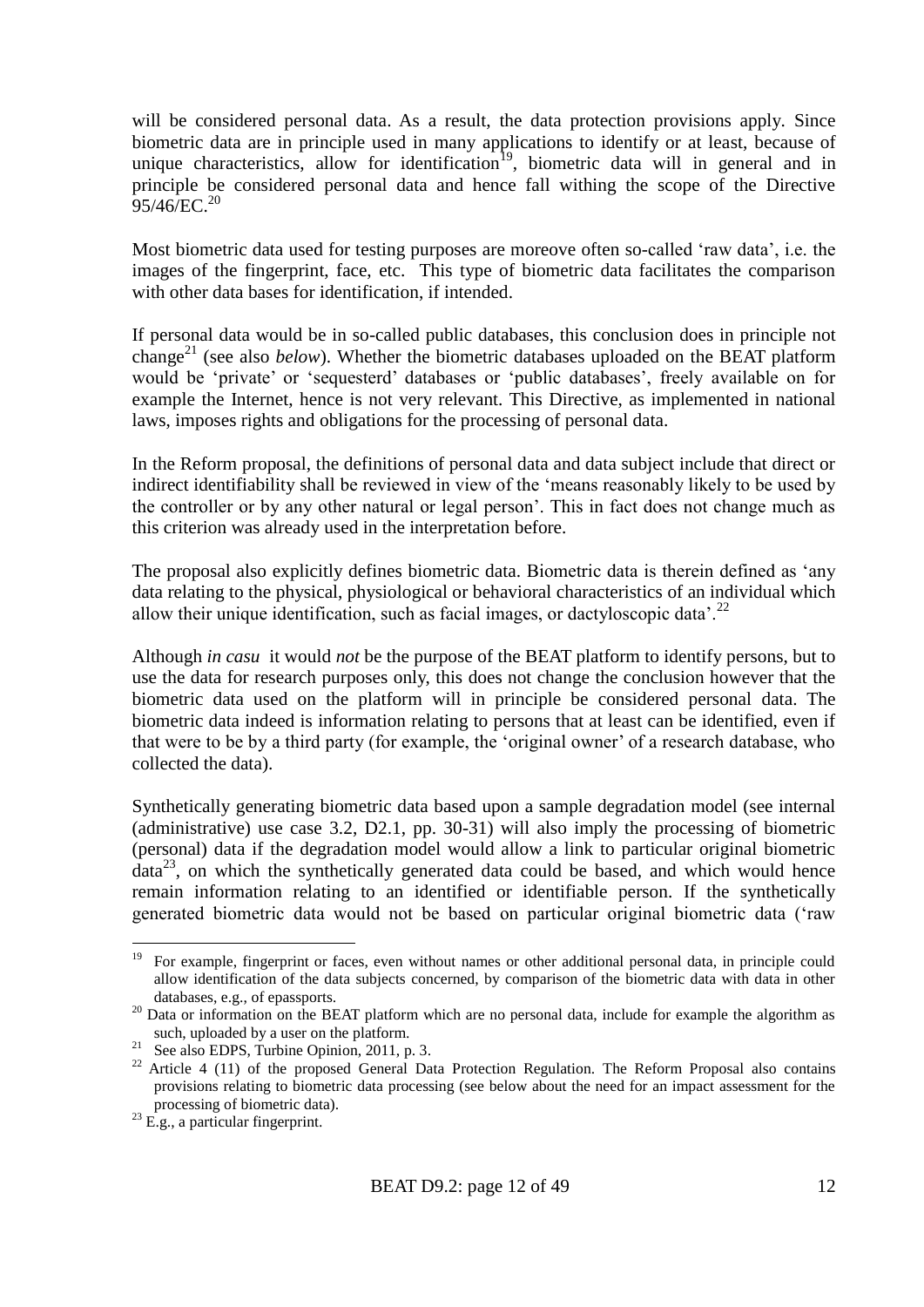data'), but rather be compiled from at random, a collection of features of a large group of biometric raw data, it could be defended that such synthetically generated biometric data is no personal data since the information does not relate to an identified or identifiable natural person anymore.

#### **National data protection legislation is applicable to the use of biometric databases**

It is sometimes argued that biometric data used for research purposes, in particular the use of data for research that would be in the 'so called public domain', such as facial images on the internet, or 'public biometric databases', would not be governed by data protection regulation. This is not correct. Data protection legislation does in principle not make a difference for granting protection whether the data have been rendered public or not.

The national data protection legislations in European Member States are all based *on the EU Data Protection Directive 95/46/EC.*<sup>24</sup> This Directive 95/46/EC imposed upon Member States to implement the provisions set forth in this Directive, which all Member States have done.<sup>25</sup> Their legislations impose rights and obligations as determined in the *national* data protection legislation, but contain – largely - the principles and provisions as set forth in the EU Data Protection Directive 95/46/EC. Only the handling of (fully) manual files (which is clearly not the case in BEAT and for the BEAT platform) is not governed by the Directive 95/46/EC.

Some of the main principles and obligations for data controllers, which are also relevant for controllers of biometric data used on the BEAT platform, are hereunder mentioned and briefly summarized. Please note, however, that controllers *need to apply those national data protection provisions<sup>26</sup> which apply to the use of the databases* and the processing of other personal data on the BEAT platform.

To determine the *applicable national data protection law*, the Directive 95/46 states that the laws of the Member States where a controller *processes personal data in the context of the activities* of an establishment in that Member State, shall apply. <sup>27</sup> Most national data protection laws have adopted a similar provision. This means *that controllers are subject to the law(s) of the Member State where they process personal data in the context of the activities of an establishment of that controller in the Member State*.

<sup>1</sup> <sup>24</sup> Directive 95/46/EC of the European Parliament and of the Council of 24 October 1995 on the protection of individuals with regard to the processing of personal data and on the free movement of such data, *O.J*. L 281, 23.11.1995, pp. 31-50, available in English at  $\frac{http://eur-1}{http://eur-1}$ [lex.europa.eu/LexUriServ/LexUriServ.do?uri=CELEX:31995L0046:en:HTML](http://eur-lex.europa.eu/LexUriServ/LexUriServ.do?uri=CELEX:31995L0046:en:HTML) 

<sup>&</sup>lt;sup>25</sup> Please note that Switzerland has also adopted data protection regulation based upon the Directive. The EU Commission has decided that the data protection legislation of Switzerland offers an adequate level of protection. This is relevant for transborder data flows for data from within the Union to Switzerland (see also below, Section 7, 7.7)

<sup>&</sup>lt;sup>26</sup> BEAT partners and later 'users' and 'administrators' of the BEAT platform subject to their role as controllers (and processors) will find an English translation of the national data protection legislations in each of the EU Member States at the websites of the national DPAs.

<sup>&</sup>lt;sup>27</sup> Article 4.1. Directive  $95/46/EC$ .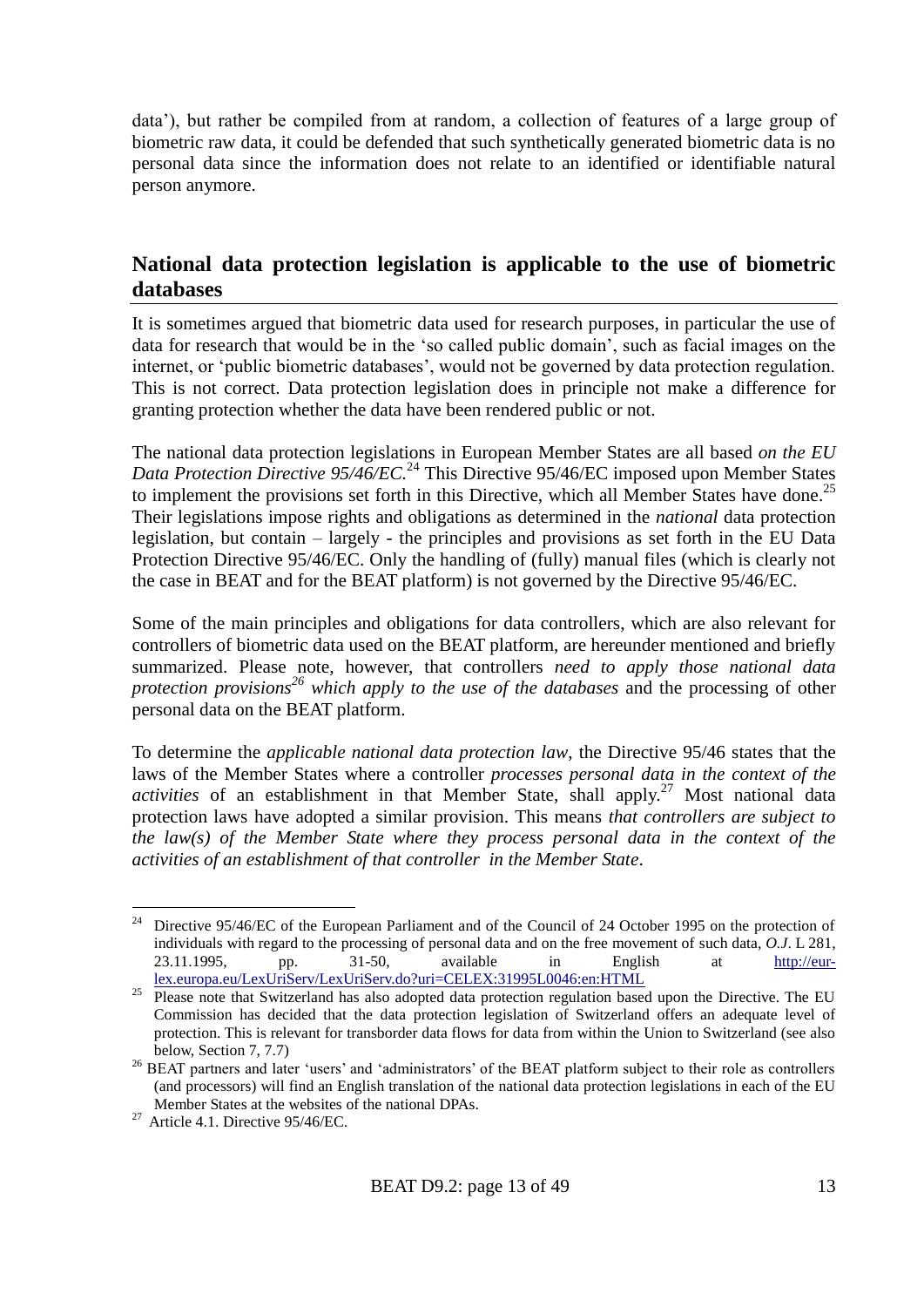►►To the extent that the BEAT platform will be available online, the place of the activities of the Type II Users- controller(s) setting up and using the platform will determine the applicable national laws.<sup>28</sup>

For example: Company Y (e.g., established in Germany) is conducting research activities at its R&D department established in France. The R&D department in France wishes to test and improve its biometric algorithm and decides to access and use the BEAT platform (which is made available online by a Swiss organisation). The R&D department of the Company Y is deciding (alone) about the type of deployment of the BEAT platform, the programming of the tasks and the toolchain for use in the BEAT platform. The R&D department of the Company Y also decides about the databases to be uploaded for the purposes of the tests. Since the use and processing of personal (biometric) data is carried out in the context of activities of the R&D departement established in France of Company Y, the activities are hence taking place in France and the French data protection legislation will apply. The R&D department and/or the Company  $Y^{29}$  will be considered controller of the processing of the biometric and other personal data on the platform, and shall comply with the French data protection legislation.

Where a controller is established in a number of Member States and uses personal data for its activities in more than one of its establisments (e.g., France, but also Portugal, …) , the laws of *each of those Member States* will apply.

In addition, it shall be noted that the Directive gave the Member States in some areas a choice for the implementation, resulting in data protection laws in Member States which are sometimes *(slightly) different*. 30

►►For these reasons, the Type II Users- controllers will have to determine and analyze the data processing rights and obligations *under the applicable national (data protection) laws* and apply such applicable national data protection laws.

 $28\,$ <sup>28</sup> About the applicable law, see also Article 29 Data Protection Working Party, *Opinion 8/2010 on applicable law,* 16.12.2010, 33 p.

<sup>&</sup>lt;sup>29</sup> If the R&D department is a mere establishment or branch of the Company Y without being a separate legal entity, the Company Y will be considered the controller. Even if established in Germany, Company Y will have to comply with the French data protection legislation since the activities in which context the biometric data are processed, take place in France.

<sup>&</sup>lt;sup>30</sup> Some Member States may also have national laws which are more stringent than the provisions of the Directive, since the Directive imposes only a minimum protection and does not forbid Member States to provide a higher level of protection.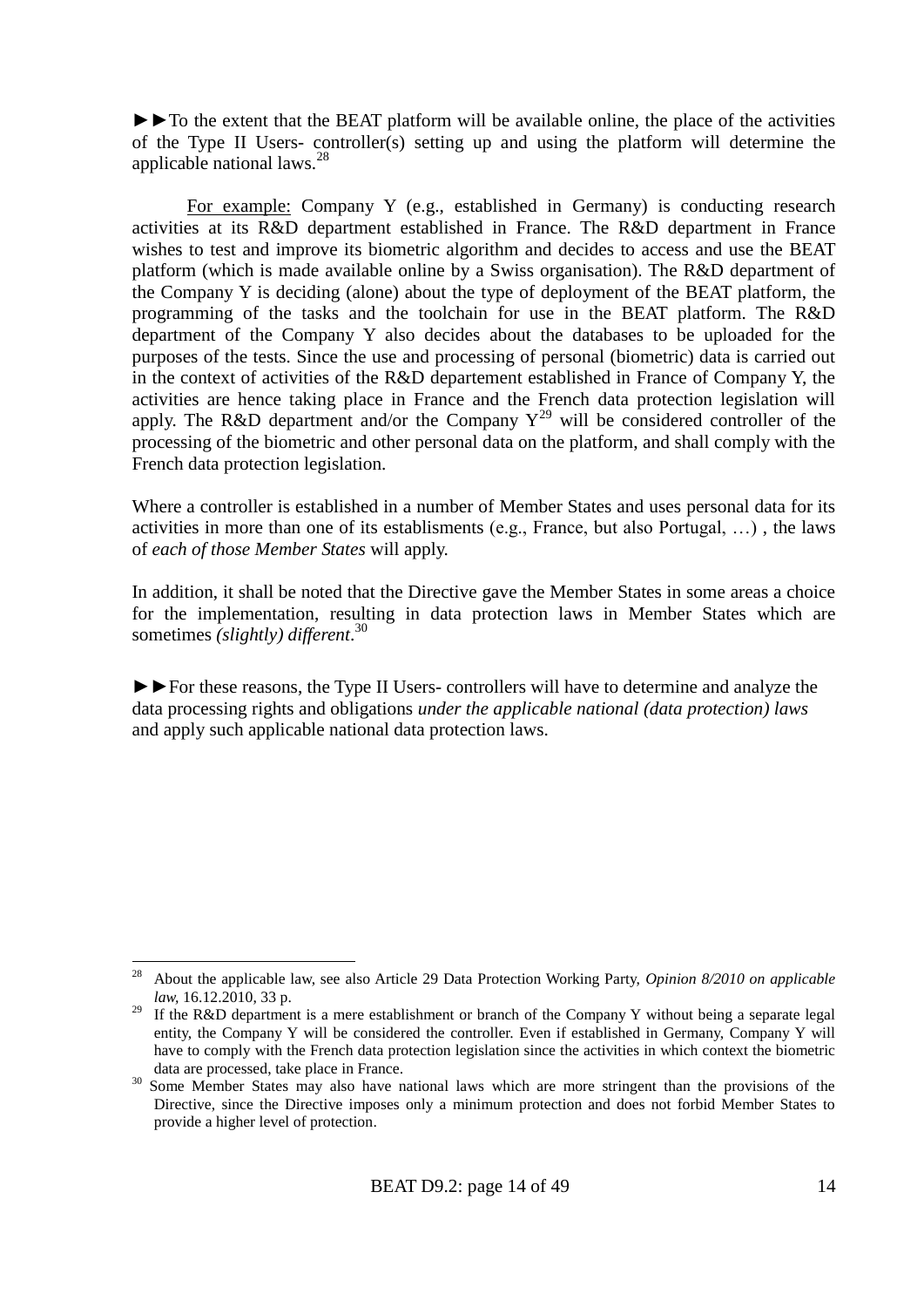# **3. Type II Users: Main Privacy and Data Protection Principles and Terms of Use**

Hereunder are the most important data protection principles for controllers mentioned of which four are briefly discussed in this section. All of these most important data protection principles are listed and summarized in Annex A. This report and Annex intend to give to BEAT users only a general and non-exhaustive overview of the data protection principles when processing biometric data on the BEAT platform for research purposes.<sup>31</sup> For an extensive overview, the applicable data protection legislation needs to be consulted.

#### **Type II Users-Controllers need consent or another legal basis for the legitimate processing of the biometric data(bases) on the BEAT platform**

Type II Users, being the controller, *must verify* for uploading and the use of biometric databases on the BEAT platform (and any other processing of personal data) whether such use and processing is based and *covered by one of the legal grounds mentioned in the (national) applicable data protection legislation(s)*.<sup>32</sup> The use by the Type II User of biometric data collected by a third party outside the EU (e.g., biometric research data bases of U.S. governmental agencies) also needs to comply with this principle. Once such databases are used for activities of the controller within the EU, a valid consent, if any, or an other legitimate basis is required for the use of such data on the BEAT platform.

In research projects, parties collecting or using personal data often rely for personal data processing on the *consent* of volunteers providing their personal data. Such consent needs to fulfill particular conditions, in particular that such consent is informed, free and specific. A specific form is usually drafted for the purpose of obtaining such consent.

►►For the use of biometric data on the BEAT platform, Type II Users-controller(s) could possibly rely on the consent of the data subject that their biometric data are used for test and research purposes when deciding to upload one or more databases on the platform, if all conditions are fulfilled.

As mentioned, the consent is defined and subject to conditions. Consent shall be specific, informed and free. How specific such consent should be, is debated.<sup>33</sup> To the extent that the BEAT platform uses data bases of biometric data for which use the data subjects (i) who *were volunteers* (ii) have given their *specific and informed consent* for use of their *biometric data for research purposes* by the collecting research company or institution *and third parties*, and such in conformity with national data protection law(s), one could defend that this is sufficient as legal basis, as long as there is no significant imbalance in the relation between the data

 $31$  They are summarized in seven topics for an easy recapitulation.

<sup>&</sup>lt;sup>32</sup> See also *above* about how to determine the applicable national data protection legislation(s).

<sup>&</sup>lt;sup>33</sup> See also, about consent, Article 29 Data Protection Working Party, *Opinion 15/2011 on the definition of consent (WP187),* 13.7.2011, 38 p.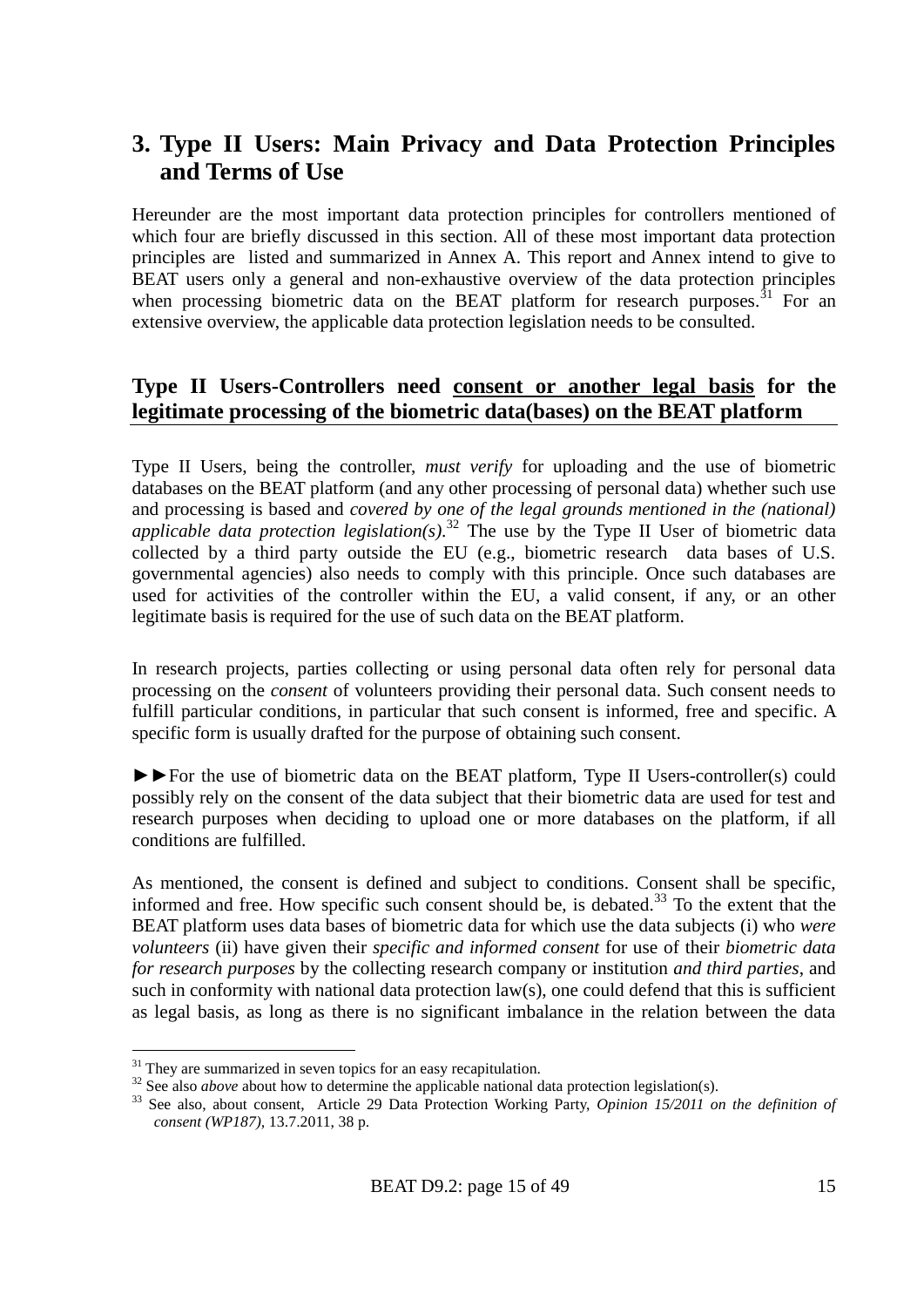subject and the controller.<sup>34</sup> It is hereby also important to take the reasonable expectations of the data subject<sup>35</sup>, from whom the data were collected for research purposes, are respected. However, it could also be contested to the extent the consent probably did not make an explicit reference to a platform such as BEAT and the data subjects hence could not foresee such use.

►►In case specific biometric data would be collected for use on the BEAT platform, it is *recommended* that the Type II User-controller informs and foresees in the consent form for the data subjects that the consent allows use of the biometric data on a common testing and evaluation platform, such as the BEAT platform, made available online to a closed group of users or to the public, and that may be used for several use cases, whereby the data may be used, directly or indirectly, by several actors, worldwide, even in countries not providing an adequate level of data protection.

It is further important to realize that, subject to further research, biometric data is considered by some as so-called '*sensitive data'*<sup>36</sup> while this is disputed by others.<sup>37</sup> In particular, some consider that the processing of biometric data involves health related personal data (e.g., iris may reveal certain diseases) and data revealing racial or ethnic origin (e.g., facial images indicate race or ethnic origin). This is increased in case samples are stored and used. Biometric databases for research often contain samples rather than templates.<sup>38</sup> The risk that such samples contain sensitive information therefore increases.<sup>39</sup>

►►In case of the collection of biometric data, the collection may include sensitive data and additional obligations will apply.

For example: Some national laws of the Member States may allow lifting the prohibition of the processing of the sensitive data with the (*written*) consent of the individual while other national laws may not. If applicable, the Type II BEAT User-controller should take this into account.

<u>.</u>

<sup>&</sup>lt;sup>34</sup> See the proposed art. 7.4 of the Reform Proposal.

<sup>35</sup> See about this aspect, e.g., also Article 29 Data Protection Working Party, *Opinion 03/2013 on purpose limitation (WP203), 2*.4.2013, 70 p.

<sup>&</sup>lt;sup>36</sup> Sensitive data is information on racial or ethnic origin, political opinion, religious or philosophical beliefs, trade-union membership, health or sexual life (see Art. 8 Directive). See also the Court of Justice, on a reference for a preliminary ruling, which has stated in 2003 that 'data concerning health' as set forth in the Directive 95/46/EC shall be given *a wide interpretation* : ECJ, C-101/01, *Bodil Lindqvist*, 6.11.2003, *ECR* 2003, p. I-12971, § 50.

<sup>37</sup> About this discussion, see also Article 29 Data Protection Working Party, *Advice paper on special categories of data ("sensitive data")*, 20.4.2011, p. 10: '*Some* DPAs are also in favour of including biometric data and the creation of personal profiles' and (p. 15 Conclusions): 'Regarding new categories, the *majority* of the Working Party supports including genetic data and biometric data' (emphasis added).

<sup>&</sup>lt;sup>38</sup> We refer to the terms and vocabulary as discussed and developed by international standardization groups, in particular ISO/IEC JTC 1/SC 37 and adopted in 2012: ISO/IEC 2382-37:2012 Information technology - Vocabulary - Part 37: Biometrics, 13.12.2012, 28 p.

<sup>&</sup>lt;sup>39</sup> See also E. Kindt, *The Processing of Biometric Data. A Comparative Legal Analysis with a focus on the Proportionality Principle and Recommendations for a Legal Framework*, doctoral thesis, Leuven, 2012, KU Leuven Law Library, 760 p., also available in other university libraries and soon published with SpringerLink.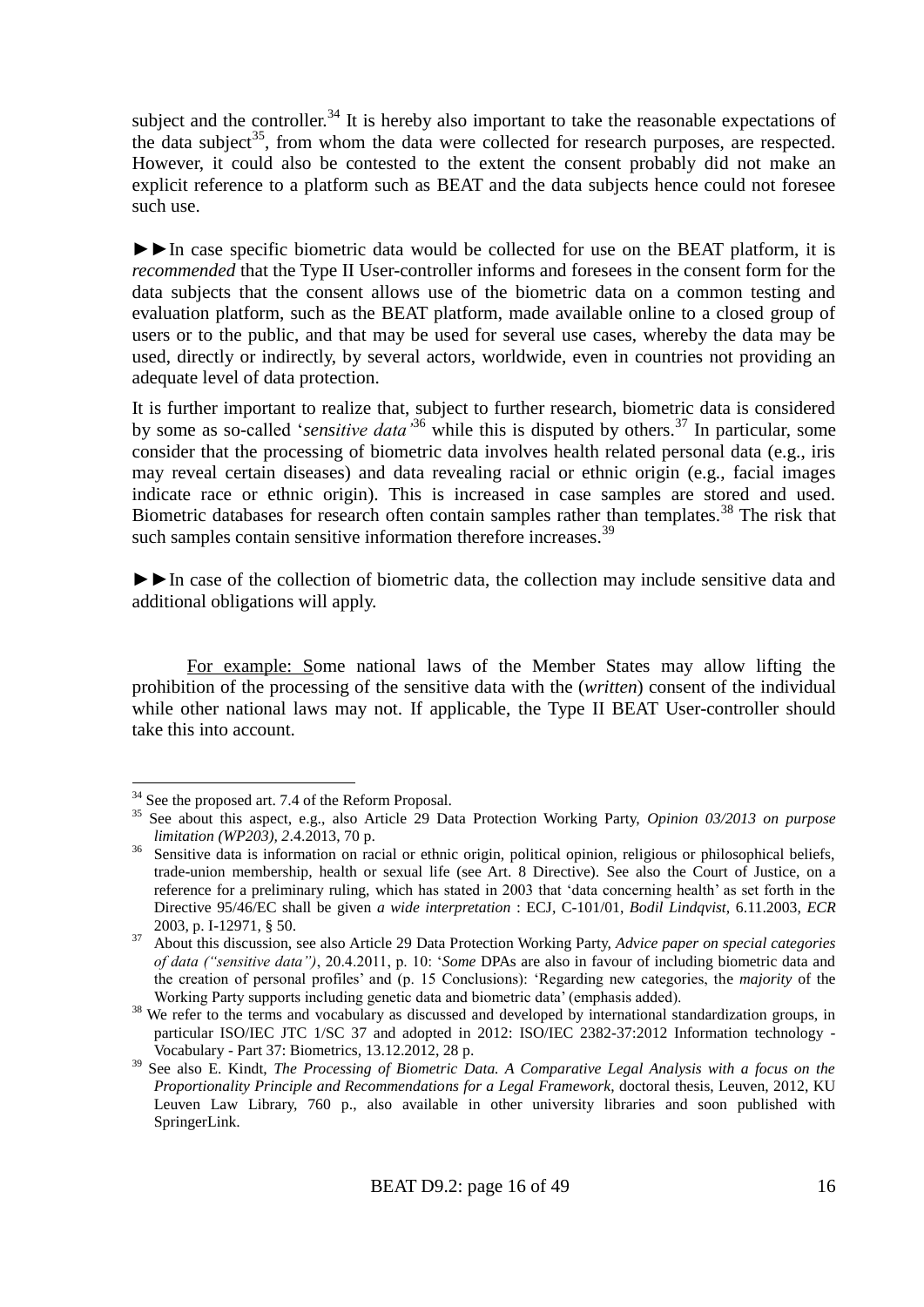#### **Information to the data subjects, unless exemptions apply for use of data for research**

The Directive 95/46/EC states that whether the data is collected directly from the data subject or from a third party, the data subject *must be informed* of 1) the identity of the controller and his representative, if any; and 2) the purposes of the processing. If it is necessary to guarantee fair processing towards the data subject (having regard to the specific circumstances in which the data are collected), additional information must be given, including 3) people or organizations or categories of recipients<sup>40</sup> who will be given the data; 4) whether replies to the questions are obligatory or voluntary, as well as the possible consequences of failure to reply; and 5) about the data subject's right to access his or her file and right to rectify his or her data that is erroneous or incomplete.

If personal data has not been obtained from the data subject, the data subject must be informed in addition 6) about *the categories of data concerned* by the processing.<sup>41</sup>

However, *exceptions* to this information obligation to the data subject may exist in Member States, subject to national law, in particular for processing for statistical purposes or for the purposes of historical or scientific research if providing this information is impossible or involves a disproportionate effort, and subject to the implementation of adequate safeguards (e.g., rendering the data anonymous).

►►The Type II BEAT User-controller should take this information obligation into account.

In case of the use of 'public' databases, collected by and available from other research institutions, it may be that the information of the data subjects from whom the biometric data was collected, is impossible or involves a disproportionate effort for the Type II BEAT Usercontroller for the use on the BEAT platform. In this case, the Type II BEAT User-Controller may be exempt from the information obligation. National legislation should be checked.

►►The Type II BEAT User-controller may also have to respect the right to object to be included in a biometric database (see Annex A).

<u>.</u>

 $^{40}$  A "recipient" is defined in the Directive as any natural or legal person, public authority, agency or any other body to whom data are disclosed, whether a third party or not.

<sup>&</sup>lt;sup>41</sup> The above information must be given to the data subject as soon as possible, in principle *when the data is collected*. If the data is not directly obtained from the data subject, the information must be given when the data is recorded or if disclosure to a third party is envisaged, not later than the time when the data is disclosed for the first time.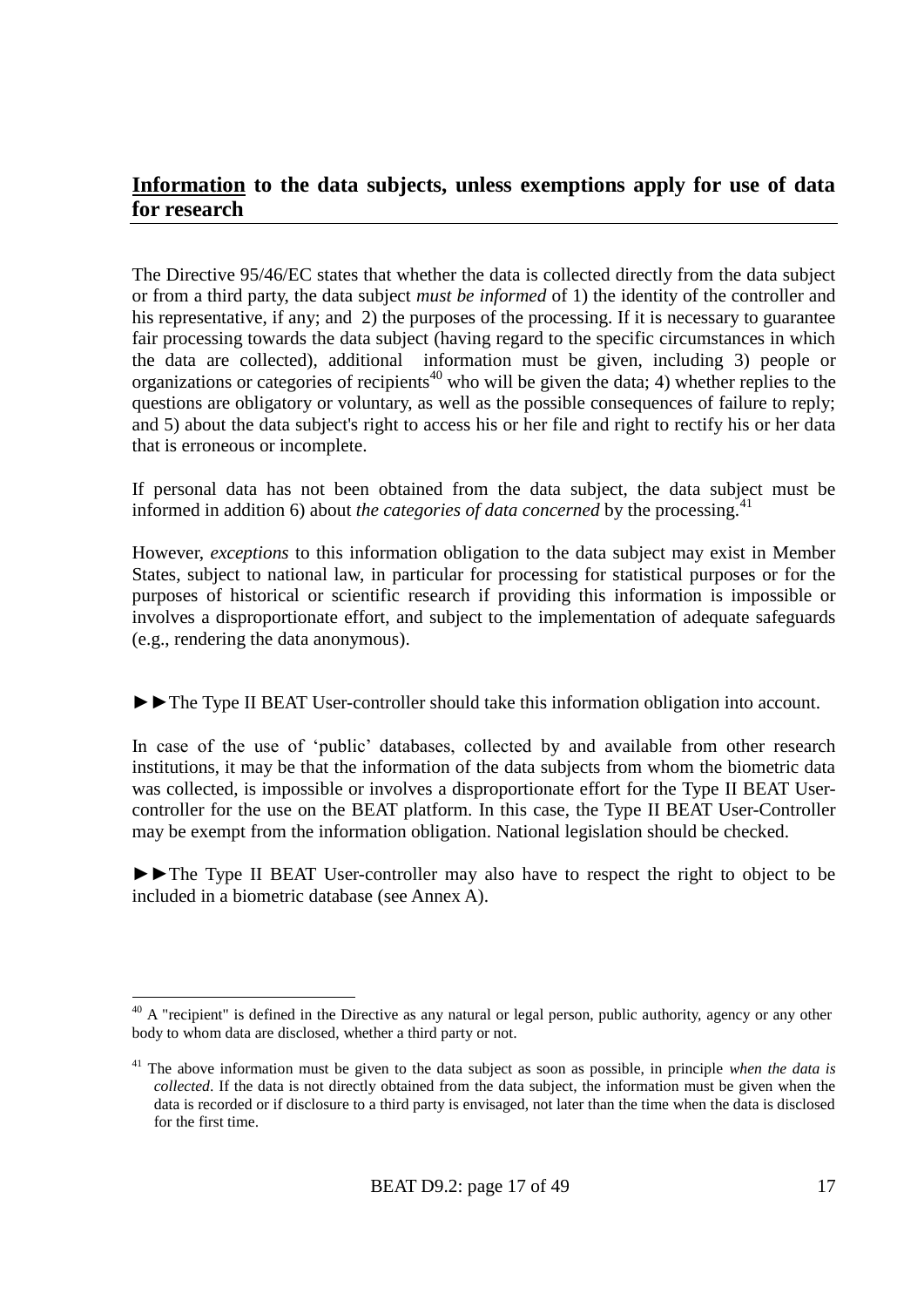#### **Type II Users-Controllers need to have the use of the databases on the BEAT platform notified - Prior checking in specific situations**

Most Member States have a procedure in place which obliges the controller of an automated filing system to make a *notification* to the local Data Protection Authority (DPA) *prior to* carrying out any processing operation. The purpose of the notification and related provisions is mainly to ensure transparency and provide information to the public. As a result, the notified processing is mentioned in a public register kept by the DPA. Any modifications to existing processing operations usually also need to be notified.

However, the Member States have the possibility, with regard to certain categories of processing operations, to provide for a simplification for such notification (e.g., in France) or for an exemption from notification (e.g., if a data protection officer is appointed (for example, in Germany).

This notification obligation is however under review and would no longer apply subject to adoption of the current version of the Reform proposal. The obligation, however, would be replaced according to the proposal by an obligation of the controller to keep similar detailed documentation.

►►Type II BEAT Users-Controllers currently still need to review the existing notification procedures in their countries and according to national applicable privacy and data protection legislaton.

In addition, the Directive provides that there may be situations where further investigation by the supervisory authority or by the data protection official is both relevant and desirable. In that case, *prior checking* with the supervisory authority is mandatory (Article 20 of the Directive).

In case biometric data are saved in for example a central database, the Working Party recommends that the Member States require prior checking by a legislative measure.

For example: The data protection legislation in France imposes prior authorization for biometric data processing operations other than for the government unless the processing would qualify under one of the Unique Authorizations issued by the French DPA. The use of biometric data for research on a platform such as BEAT, has to our knowledge, not been the subject of such a Unique Authorization.

►►The biometric data used on the BEAT platform is in principle kept in the form of databases. For this reason, the Type II BEAT Users-Controllers for the platform shall review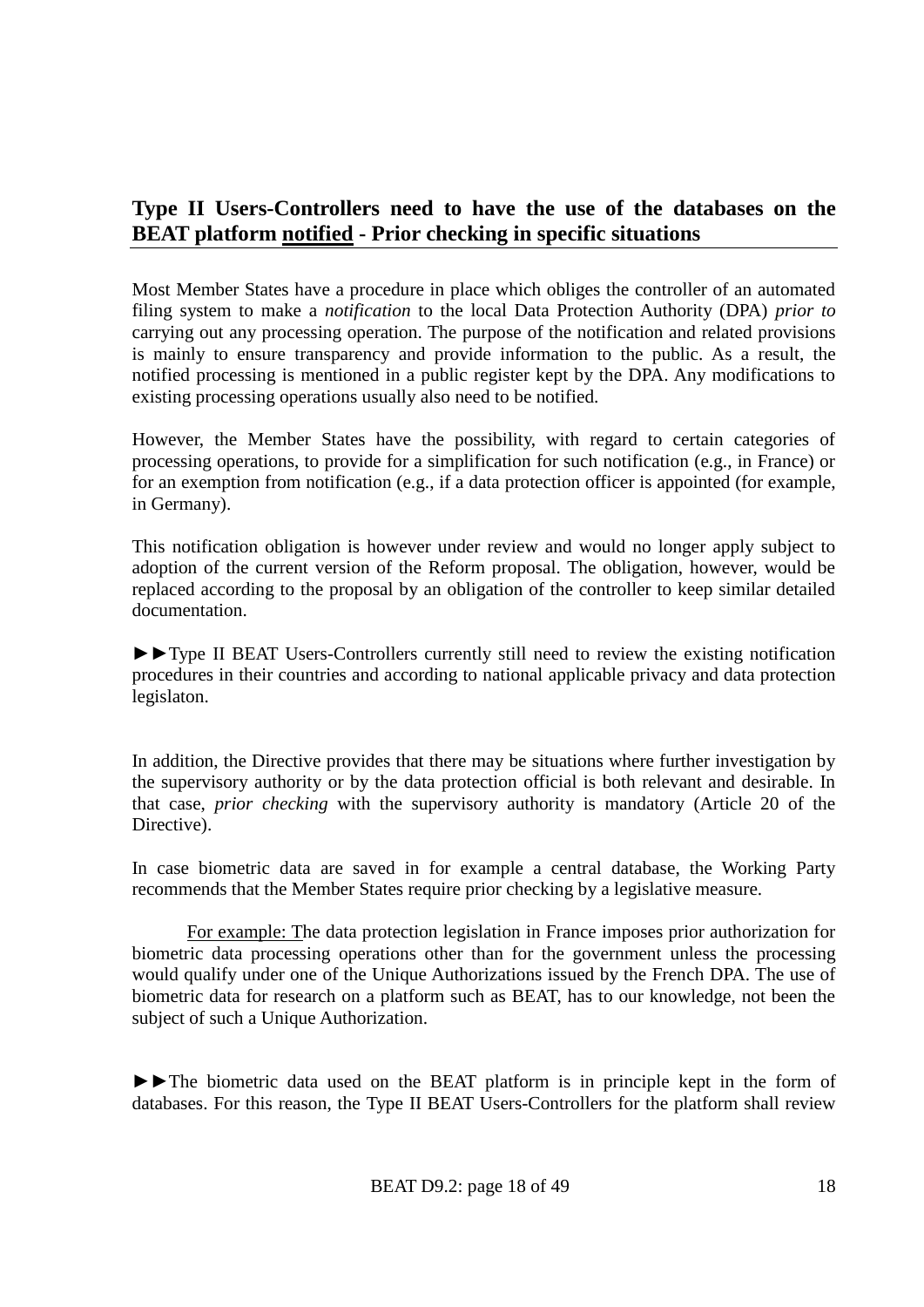under the applicable national data protection laws whether a notification is sufficient for the use of the data bases on the platform for research purposes or whether prior authorization is required. In the latter case, often specific delays are stipulated for review of the request and the reply by the DPA.

To conclude, it means that the Type II BEAT Users-Controllers would hence need to notify/request prior authorization, unless such notification/authorization would already have been obtained for the use of biometric data for research purposes by the Type II BEAT Users-Controller in the sense and to the extent as the use on the BEAT platform.

#### **Type I1 Users-Controllers shall implement all necessary technical and organisational security measures**

Type II BEAT Users-Controllers shall ensure, in addition, that the data are protected by implementing all necessary technical and organisational security measures (see also Annex A below).

Upon the use of biometric data for research, however, specific attention shall be given to ensuring that the data will not be used to support measures or decision regarding particular individuals or in a way which may be affecting such individuals (e.g., (identity) theft of biometrics).

For this purpose, functional separation is very important and implies that Type II users need not only to guarantee the security of the data, but shall also take all other necessary technical and organisational measures to ensure functional separation.<sup>42</sup> It implies further taking specific additional security measures, such as encryption, making sure that the data enabling the linking of information to a data subject, if any, are encoded or encrypted and *stored separately*, and restriction of access to the data only on a need-to-know basis.<sup>4</sup>

#### **Furthermore : Type 1I Users-Controllers outside the EU and the data protection legislation effective in the Union**

In section 2, the territorial scope of the data protection legislation in the EU Member States was clarified. Type II Users-Controllers established in the EU and which process personal data in the course of their *activities on EU territory* fall under the Directive 95/46/EC. This means that for any entity or body being Type II User, which uses the BEAT platform and uses and processes (biometric) data in the course of its activities in one or more EU Member States, the EU data protection regulation will apply.

<sup>42</sup> Article 29 Working Party, *Opinion 3/2013 on purpose limitation,* WP 203, p.30.

<sup>43</sup> *Ibid.,* p. 32.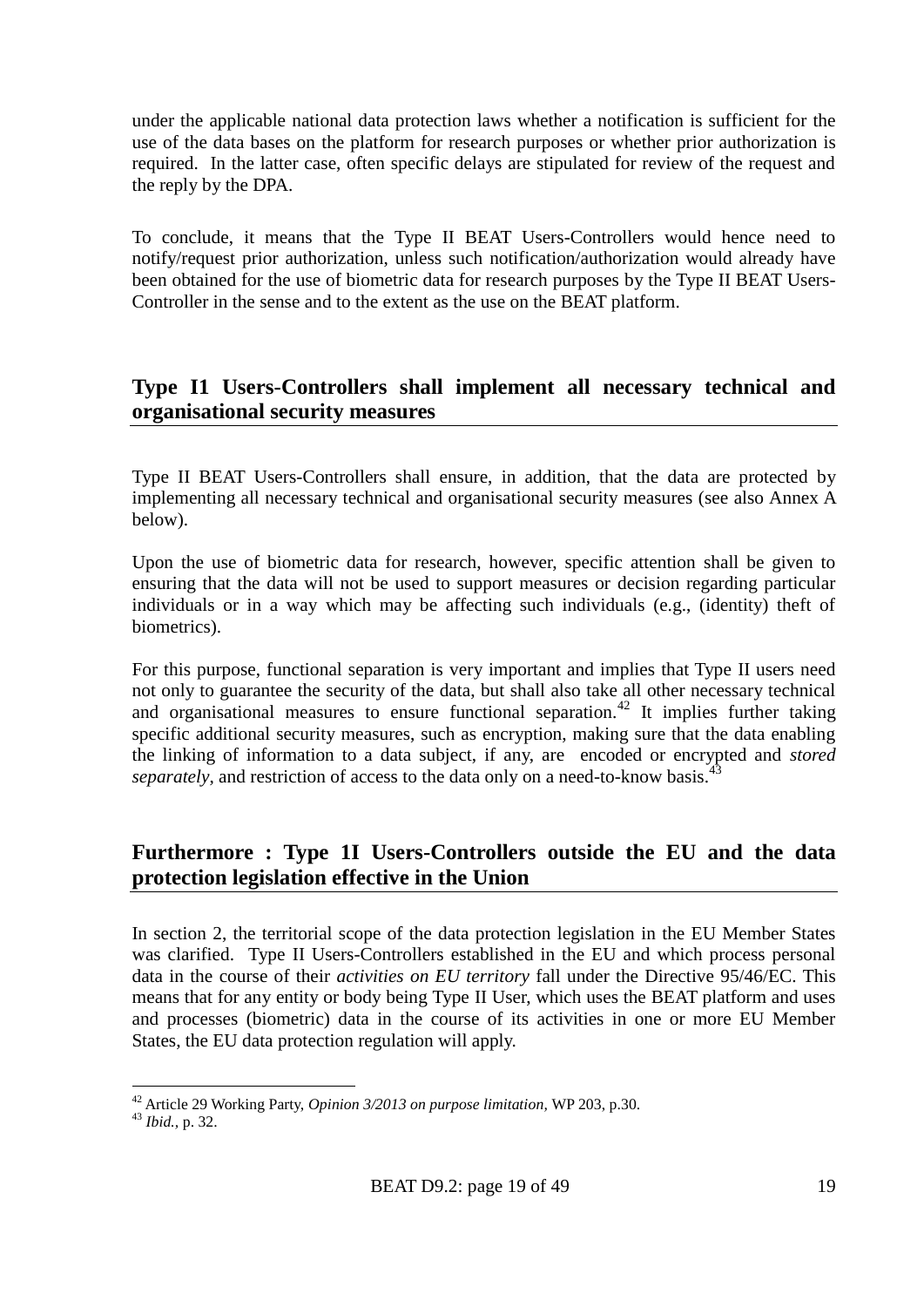*In addition*, in the current regulation, the use of *any equipment* (except for transit purposes) in the EU for the processing of personal data, is sufficient for the EU data protection regulation to apply. The BEAT platform could in our view be considered such equipment in the EU if it would be hosted or offered online by an entity in the EU.

►►Therefore, Type II Users *from outside the EU shall also obey the EU data protection rights and obligations in such case when the using of the BEAT platform* could fall under the current data protection regulation, for example, when relying on a processor established and with activities in the EU which is hosting and operating the platform. To confirm this, it is recommended that the entity licensing the platform (licensor) clearly stipulates such in the contractual terms for using the BEAT platform.

Note on current reform proposals: In the current proposal of Regulation, the use of equipement on the territory of the Union is no longer the criterion for non-EU controllers for application of the data protection regulation but rather whether services or goods are offered to data subjects in the Union or behaviour is monitored (art. 3 Reform proposal). This creates for the BEAT platform uncertainty as to whether non-EU Type II Users-controllers will be subject to the data protection legislation. If the platform would be availabe on a server in an EU member state, the use of this equipment would under the current proposals for reform not oblige non-EU controllers to comply with the European data protection regulation, unless goods or services are offererd to data subjects in the Union. In this case, the entity licensing the BEAT platform (licensor) to such non-EU controller could in this case nevertheless advise to respect the obligations to protect the (biometric) data by way of contractual terms.

►►For privacy preserving purposes, it is recommended that the BEAT project advises in the contractual agreement respect to privacy and data protection regulation, to be detailed in the terms and conditions for the use of the BEAT platform, with the Type II Users-Controllers outside the EU.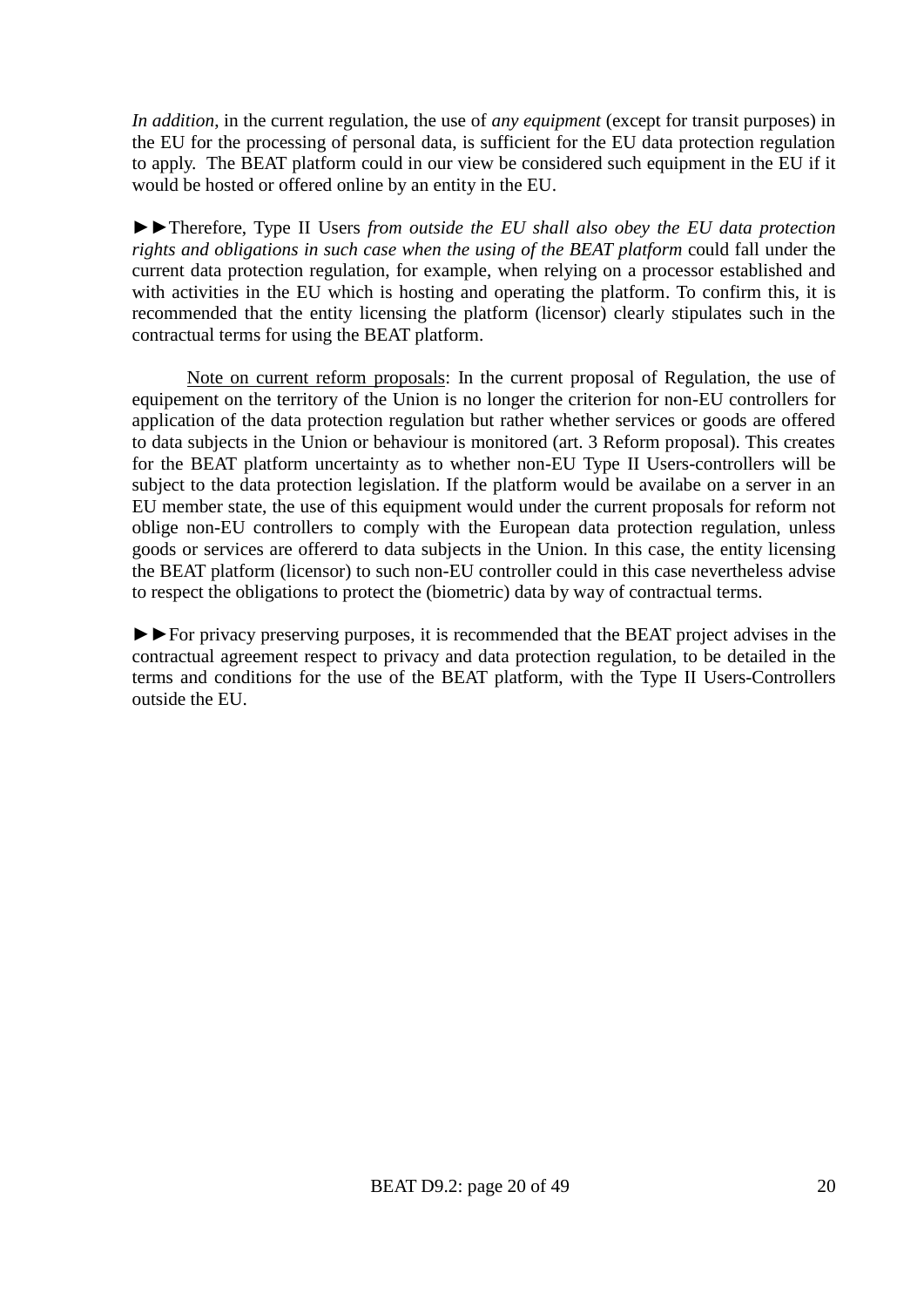# **4. Additional Guidelines for Privacy and Data Protection**

#### **Access and use of the BEAT platform by users outside the Union : transborder data flows**

The BEAT platform which is available online and set up (including the choice of biometric databases available on the platform) by a Type II user (controller) with activities in the Union, may also be accessible by third parties with activities or established in countries outside the Union. In that case, the Type II User-controller shall ascertain that the principles and rules for transborder data flows are respected.

In principel, there is transborder data flow when personal data is sent to another country. However, there is also transborder data flow if personal data *is merely accessible* in another country. Transborder data flow between countries of the European Union is in principle allowed, because the countries of the European Union have implemented the Directive and hence are deemed to have appropriate privacy laws.

However, a transfer of personal data to a country outside the European Economic Area (EEA) is only allowed if that third country *ensures an adequate level of protection* of the privacy. The adequacy of the protection will be assessed by the European Commission taking into consideration the circumstances surrounding the data transfer, the nature of the data, the purpose for processing the data and how long it is expected to take, the country of origin and country of final destination, the laws, professional rules and security measures, both general and per industrial sector, in force in the third country.

The European Commission has entered into dialogue between its most important trading partners with the aim to improve the knowledge and understanding of their privacy protection systems. The European Commission has already approved several countries, e.g., Switzerland and Canada, as countries that offer an adequate level of protection of privacy.<sup>44</sup> It implies that if personal data are sent or are accessible by one or more recipients or by processors, established in one of these countries, such data transfer is allowed.

The European Commission and the US government have alos negotiated an arrangement on an adequate standard of privacy protection as well. The US Department of Commerce has as a result issued the so-called *Safe Harbor Principles* aimed at providing an acceptable framework for personal data transfers. These Safe Harbor Principles are recognized by the EU Commission as providing an adequate level of protection for the transfer and exchange of personal data in the private and public sector, with the exception of use for law enforcement for which specific rules apply (e.g., the transfer of PNR data for law enforcement purposes). However, each company in the U.S.A. receiving, processing or accessing the data need to explicitly undertake to adhere to these Safe Harbor Principles. This may not really be fit for the BEAT platform.

►►Type II Users-controller may probably not be able to rely on this solution of the so-called

<sup>1</sup> <sup>44</sup> For an updated list of countries which are deemed to ensure an 'adequate level of protection', see [http://ec.europa.eu/justice/data-protection/document/international-transfers/adequacy/index\\_en.htm](http://ec.europa.eu/justice/data-protection/document/international-transfers/adequacy/index_en.htm)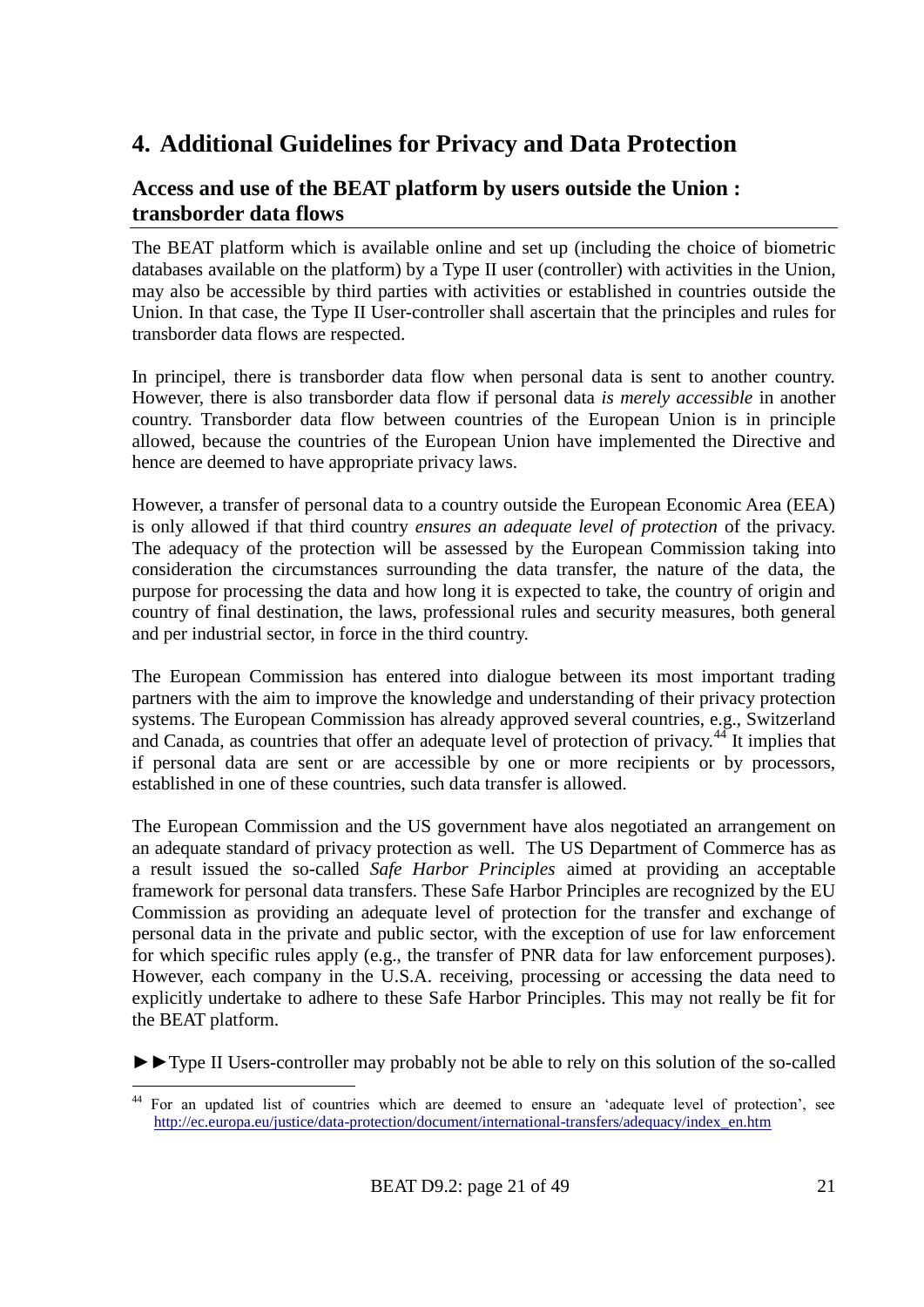*Safe Harbor Principles* for for example, engaging a processor in the United States, unless such company would engage to adhere to the Safe Harbor Principles.

A transfer of personal data to a third country *which does not ensure adequate protection* however can also *inter alia* take place if 1) the data subject has *unambiguously consented tot the proposed transfer*;  $( ...)$  or 4) the transfer is necessary or legally required in the public interest, or to establish, exercise or defend a legal claim (…).

►►In case the Type II Users - controllers of the use case applicable to the BEAT platform wish to make the platform available for a wide range of users, for example, in the case of a competition, the controller should hence use such biometric data bases which have been obtained with the consent of the data subjects having accepted unambiguously with the transfer to third countries with no adequate protection.

►►Because it is generally agreed and accepted that there remains currently a lot of uncertainty about the performance of biometric systems, and there might be an acceptance that it is in the interest of various parties that more uniform testing platforms should be made available, Type II users – controller(s) could argue – subject to wider motivation and official acceptance – that a widely availabe BEAT platform employing the making available of particular databases for testing purposes in countries outside the Union, is in the public interest. However, an approval of the DPA(s) or legislative initiative would in that case be preferred.

Finally, a Type II Users-controller may ensure adequate safeguards to protect the privacy, resulting from appropriate clauses being included in a contractual arrangement. Such contract must allocate how responsibility for compliance with data protection laws is shared between the transferor and the recipient of data.<sup>45</sup> If Type II Users-controller(s) and Type III Users-Processors (or processors in e.g., a country where the EU data protection legislation does not apply) agree to conclude such agreement, the data may be transferred as well.

Note on current reform proposals: In the recent proposals, the transborder data protection regime remains to a large extent similar. The transfer by way of Standard Contractual Clauses is also maintained.

<sup>&</sup>lt;u>.</u> <sup>45</sup> Several types of Standard Contractual Clauses have been adopted by the EU Commission for the transfer of personal data from a controller in the EU to a controller/processor outside the EU. These types of Standard Contractual Clauses can be consulted at [http://ec.europa.eu/justice/data-protection/document/international](http://ec.europa.eu/justice/data-protection/document/international-transfers/transfer/index_en.htm)[transfers/transfer/index\\_en.htm](http://ec.europa.eu/justice/data-protection/document/international-transfers/transfer/index_en.htm) . This is different from the Binding Corporte Rules (BCRs) which are gradually being adopted by international companies for intra-company transfer of personal data outside the Union and which require approval of the DPAs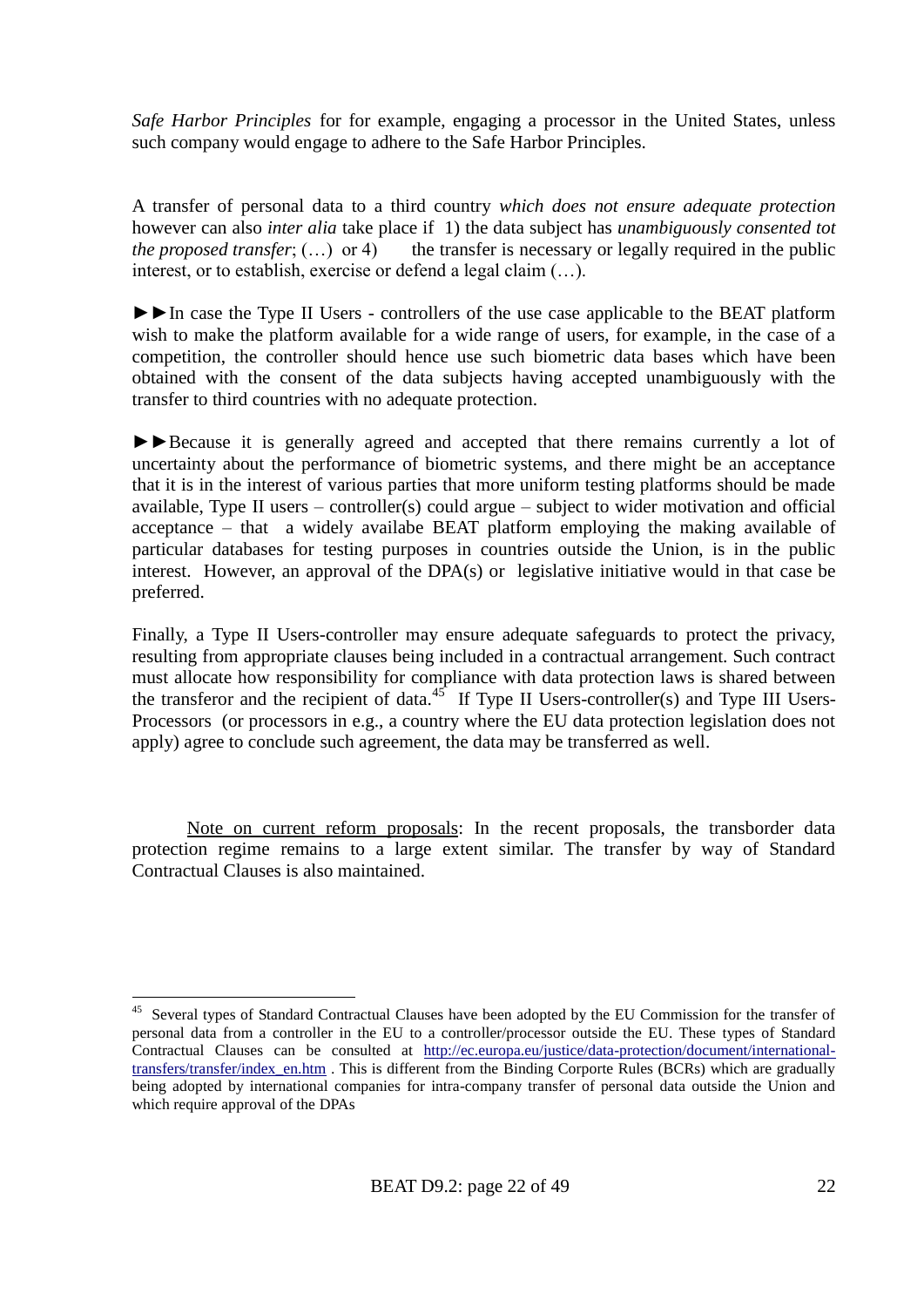#### **Data Protection Impact Assessment for the BEAT platform ?**

The current version of the Directive 95/46/EC requires Member States to identify processing operations which are likely to present specific risks and this for purposes of prior examination before the start of the processing (Art. 20.1). Few Member States have determined such operations. The Reform Proposal seems to expand on the prior authorization requirement of the present Directive but now imposes upon the data controllers to perform a Data Protection Impact Assessment (PIA). 46

A privacy impact assessment can be generally described as a risk assessment tool to assess new programs or systems and technologies for privacy risks and to mitigate or avoid adverse effects, initially most advocated upon the design of large government projects, but spreading into the private sector.

Type II Users-controllers should hence take Art . 33 of the current version of the Reform Proposal into account. This Article does not make any distinction for the use of data for research purposes. It imposes a PIA for biometric data processing, as they 'in particular present specific risks' 'by virtue of their nature, their scope or their purposes'.<sup>47</sup> Such PIA contains at least (1) a general description of the envisaged processing operations, (2) an assessment of the risks to the rights and freedoms of data subjects, (3) the measures envisaged to address the risks, (4) safeguards, security measures and mechanisms to ensue the protection of personal data and to demonstrate compliance with the Regulation. Public authorities processing biometric data because of a legal obligation may be exempted.

It is currently not clear whether this obligation will be adopted, but it is quite possible. Type II Users-controllers, or Type III Users-processors acting on behalf of the controller, may hence have to comply with this new obligation.

#### **ePrivacy: more Privacy and Data Protection rights and obligations**

Parties involved in the use of the BEAT platform, which will be available online over the Internet, should also take additional privacy and data protection principles into account which relate to the collection and use of personal data over electronic communications networks (ePrivacy)  $48$  for example, the collection of personal data relating to users of the BEAT platform, such as the traffic, or location data, if any.

Specific Directives, (to be) implemented by the EU Member States, provide specific rules for data protection in the domain of publicly available electronic communications services, in particular in relation to traffic data and location data. This ePrivacy legislation also introduced

<sup>46</sup> Reform Proposal, Art. 33.

<sup>47</sup> Reform Proposal , Art. 33 §1 and §2.

<sup>48</sup> See Directive 2002/58/EC of the European Parliament and of the Council of 12 July 2002 concerning the processing of personal data and the protection of privacy in the electronic communications sector, *O. J.* L 201, 31.07.2002, pp. 37-47as amended by Directive 2009/136/EC of the European Parliament and of the Council of 25 November 2009 (*O. J.* L 337, 18.12.2009, pp. 11-36).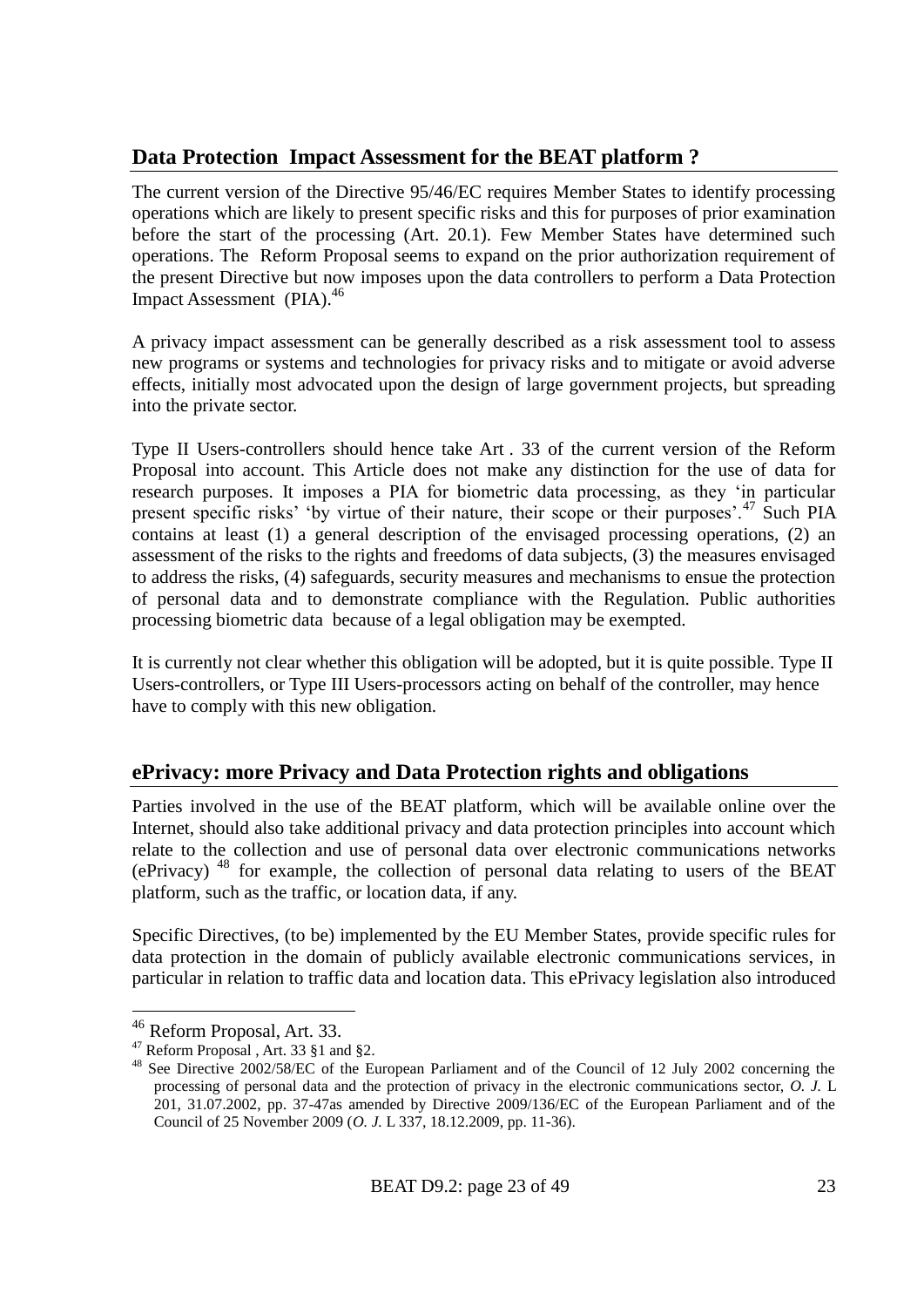*inter alia* the obligation to notify personal data breach. Although the scope of these Directives is focused on 'the right to privacy and confidentiality, with respect to the processing of personal data in the electronic communications sector', the precise application field remains unclear and debated.

This deliverable does not focus on ePrivacy or on the use and processing of such other personal data, such as the logging of individual researchers or other persons using the BEAT platform. However, privacy and data protection regulation to this type of data applies as well, as for any web application. Users should therefore also take the existing national data protection regulation for the processing of this type of data as well as eprivacy into account (e.g., in relation to the use of cookies.

It is therefore needed that Type II Users – controller take the ePrivacy principles and obligations into account as well, for example when using cookies, if any, and in addition, if the platform would be offered online for a wide public, advised to comply with such provisions, for example in relation to the processing of traffic data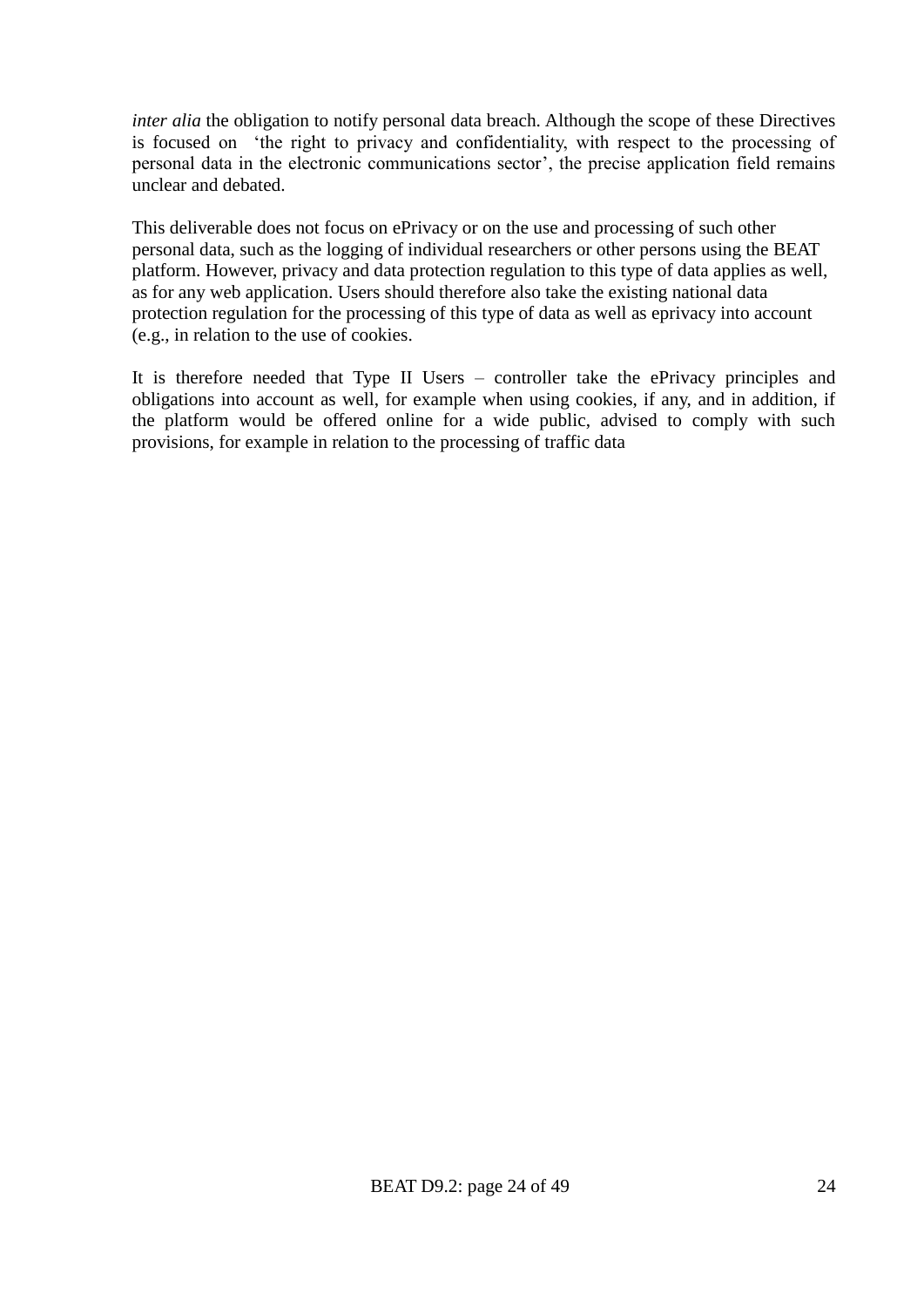### **5. Type I Users: Privacy and Data Protection and Terms of Use**

#### **Type I Users as recipients**

The Directive 95/46/EC defines the capacity of parties involved in the data processing. A *recipient* is defined as 'a natural or legal person, public authority, agency or any other body to whom data *are disclosed*, whether a third party<sup>49</sup> or not  $(.)$ <sup>50</sup>.

Note on the current Reform Proposal: The current text defines recipient in the same way, meaning 'a natural or legal person, public authority, agency or any other body to which the personal data are *disclosed*' (art. 4.7).

►► Many users of the BEAT platform will only use the so-called front-end of the BEAT platform. They will not decide which databases will be uploaded on the platform and, even if they use the platform, have no access to the biometric data. BEAT partners decided that this type of user will not have direct access to the data, They will only receive the own or shared (depending on the use scenario) test results generated by the platform, including scores, or an attestation, but have direct access to the biometric data nor to any of its (pre)processed forms resulting from the evaluation. They will be having only indirectly access to biometric databases which are installed with the platform in the sense that they can use the databases as input of e.g. a submitted algorithm. In case the user merely runs or accesses the personal (biometric) data indirectly through the platform by online means for evaluation, e.g. of his or her own algorithm, without direct access, it could be defended that this means that the user is merely a recipient of the results of such use, such as scores<sup>51</sup>, hence to whom particular data are merely 'disclosed' (see the definition *above*). However, it is not excluded that some may argue that the user becomes in this case processor of the data (e.g., by submitting an algorithm and running it through the biometric data for obtaining scores). Although the role and qualification of such user of the BEAT platform is somewhat unclear under the existing data protection regulation, the fact that the Type I User is only able to access the front-end computing infrastructure, without having direct access to the underlying biometric data, would in our view be important to argue that such user is not processor, but only recipient.

<sup>&</sup>lt;sup>49</sup> 'Third party' is also defined. It means 'any natural or legal person, public authority, agency or any other body *other than* the data subject, the controller, the processor and the persons who, under the direct authority of the controller or the processor, are authorized to process the data' (Art. 2 (f) Directive -emphasis added). Recepients could hence be a natural or legal person or entity from within the organisation of the controller or the processor or from outside the organisation of the controller or the processor.

<sup>50</sup> Article 2(g) Directive (emphasis added).

<sup>&</sup>lt;sup>51</sup> There has been discussion whether the comparison scores of a biometric system should be considered personal data. We take into account that scores could be considered biometric data.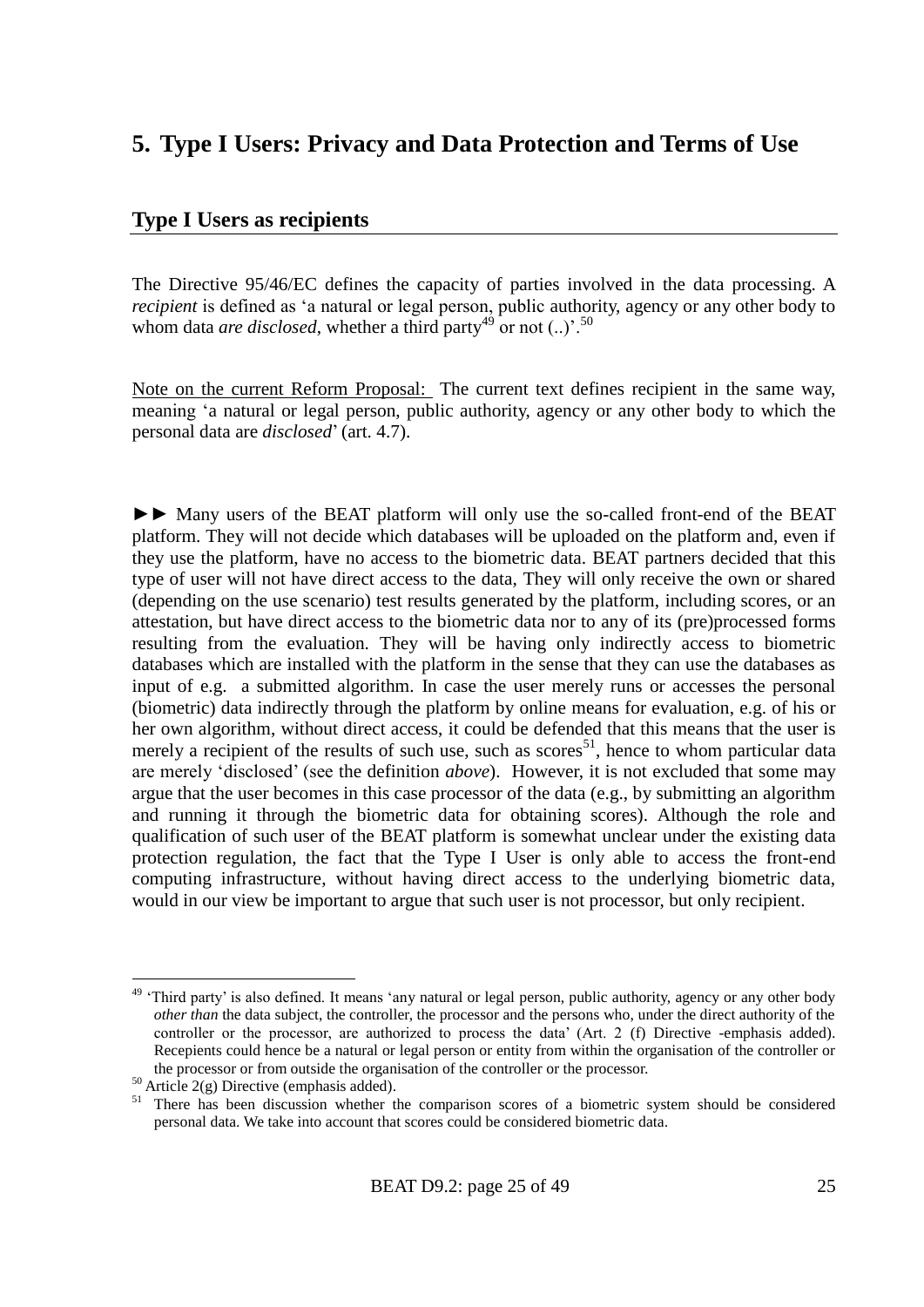The Directive 95/46/EC does not impose specific obligations upon the recipients, since mainly the controller and processor shall comply with the data protection obligations.

At the same time, it is relevant in the context of the BEAT platform from recipients that they do not attempt to access the underlying databases or other biometric data indirectly accessible through the platform.

►► The Privacy and Data Protection Terms of Use shall hence require from Type I Users-Recipients that they shall not attempt or try to directly access or copy, extract or reproduce in any other way the biometric data offered for use on the platform and to which they have in principle no direct access.

However, as soon as the recipients would also take decisions about using the (personal) data obtained through the platform for particular purposes, other than the going on data processing on the BEAT platform which another entity or party has organized, they may become controller for a new data processing (see *below*).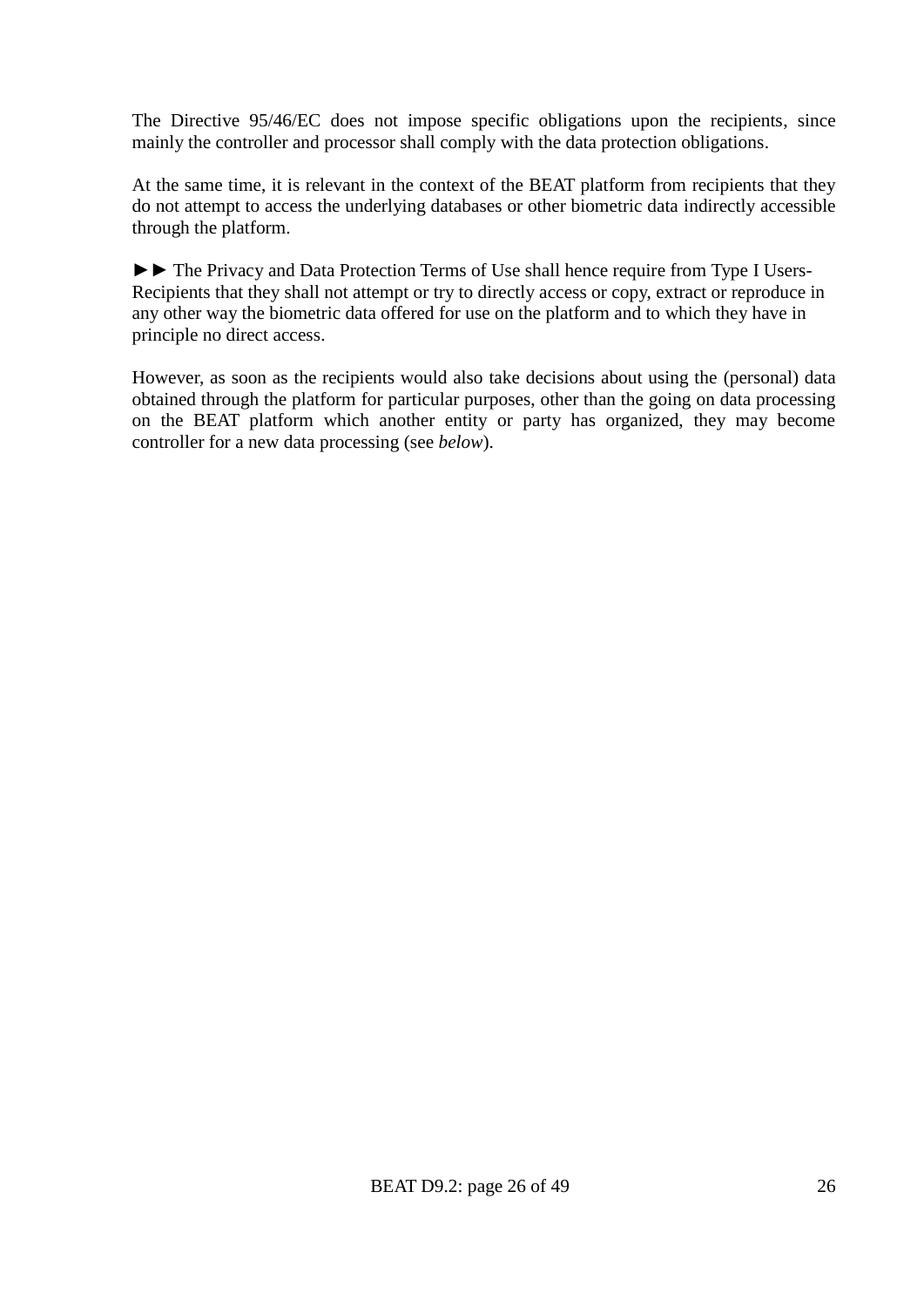# **6. Type III Users: Acting on behalf of Type II Users: Privacy and Data Protection Principles and Terms of Use**

#### **Type III users are 'processors' of the (biometric) data processing on the platform**

The "processor" is defined in the Directive 95/46/EC as a natural or legal person, public authority, agency or any other body which processes personal data *on behalf of* the controller.

►►As to the qualification of *processor*, this may apply to the 'administrator' as described in Beat Deliverable 2.1 if merely processing data *on behalf of the controller* (e.g., the administrator is uploading a biometric database upon the BEAT platform upon instruction and upon request of a user-controller on behalf of that user-controller). This may for example be the case for the *reviewer* who uses the platform to check whether claimed results correspond with those obtained with an experiment performed on the BEAT platform.<sup>52</sup> In that case, the reviewer(s) merely use(s) the platform and the data available through the platform on behalf and for the account of the 'administrator' or the 'user' (both can be controller) to (double)check the result.

The controller shall always enter into a *written contract* with the processor clearly setting out that the processor shall only act on instructions of the controller and shall implement the appropriate technical and organizational measures to protect the data (see also *below*) (see Article 17.3 Directive).

Such security measures are for biometric data of utmost importantance, considerig the nature and risks of the storage and use of such data.

National data protection legislation may also impose *additional conditions* relating to the content of such written controller-processor agreement, e.g., to specify the categories of personal data processed, …<sup>53</sup>

Note on the current Reform Proposal: The role of processor becomes more important and may further increase under the Reform Proposal.

 $52$  About this mechanism, see in more detail in D2.1, pp. 16-17.

<sup>53</sup> E.g., Federal German data protection legislation.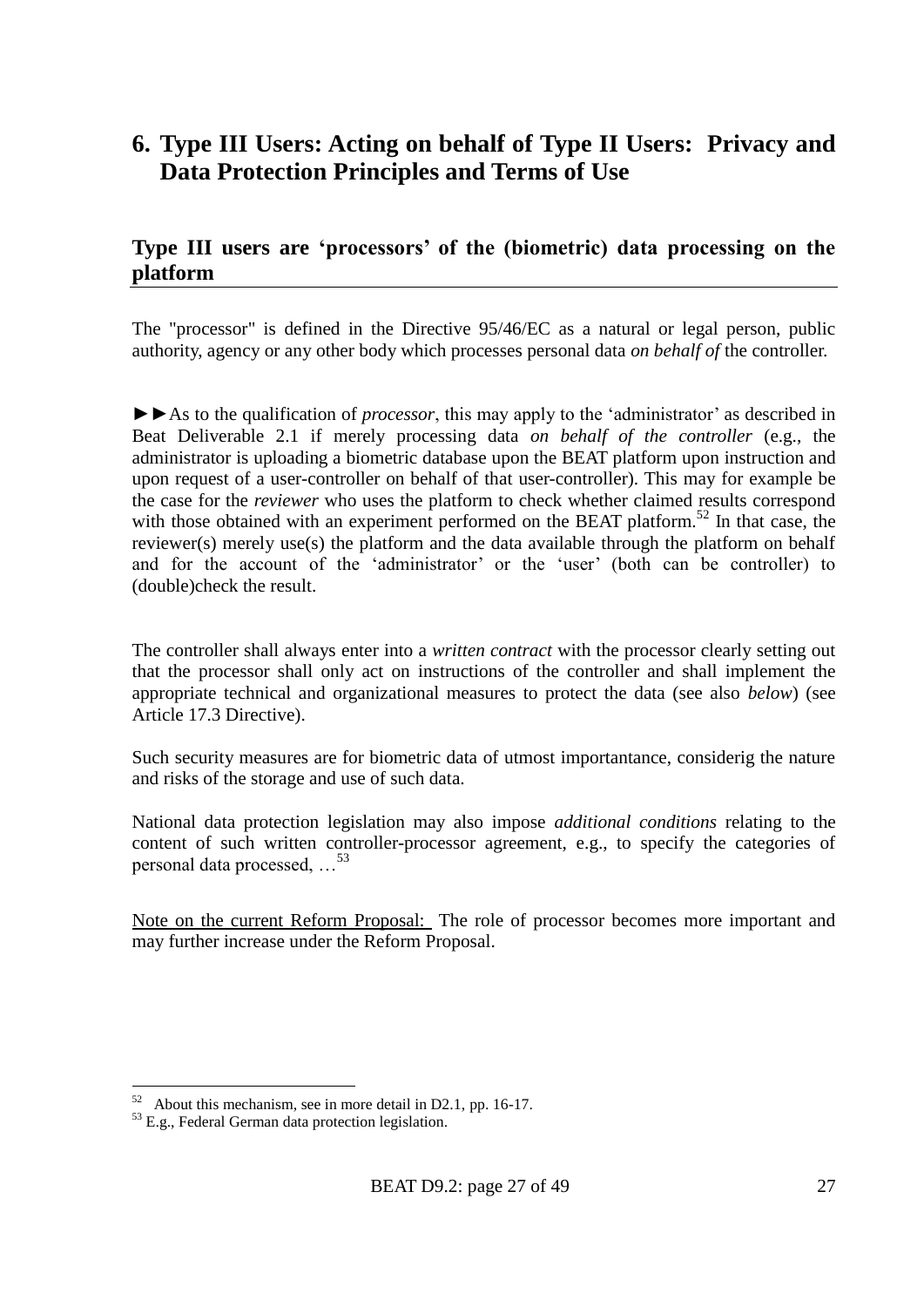# **7. Proposed structure and content for the Terms of Use for the BEAT platform**

#### **Overall structure**

The Terms of Use for the BEAT platform would consist of 3 parts:

- Use of biometric databases on the platform: Privacy and Data Protection Terms of Use

In any case, all Users need to be informed properly and should be made aware of their obligations in conformity with the data protection legislation, including the need to protect the biometric data. This will be done in the Privacy and Data Protection Terms of Use to be drafted for the platform.

- General Terms of Use

Users of the platform should also be aware and take responsibility in case the license terms for a particular data base does not allow the use of the database for commercial purposes. In such case, they need to confirm that they will keep the BEAT platform licensor harmless from and against any claim and/or damages in such respect.

In addition, because some information may remain with the BEAT platform ('Shared Information<sup> $54$ </sup>), it is not excluded that later users, which could also be industrial users, make use of this Shared Information. In such case, the BEAT platform owners or licensors should request the right to keep such Shared Information with the platform. In addition, the user might want to be clear on this issue when obtaining permission of the owner(s) of the biometric databases to use the databases on the BEAT platform, to be warranted as well.<sup>55</sup>

- Open Source Software Terms of Use for the BEAT platform

These terms will contain the open source software license conditions that will apply for the use of the BEAT platform.

#### **- General remarks in relation to online acceptance of the Terms of Use and consumer protection**

The acceptance of the Terms of Use by a person authorized by a Type I user – Recipient, a

<sup>&</sup>lt;sup>54</sup> For a description, see below.

<sup>55</sup> See also *below*.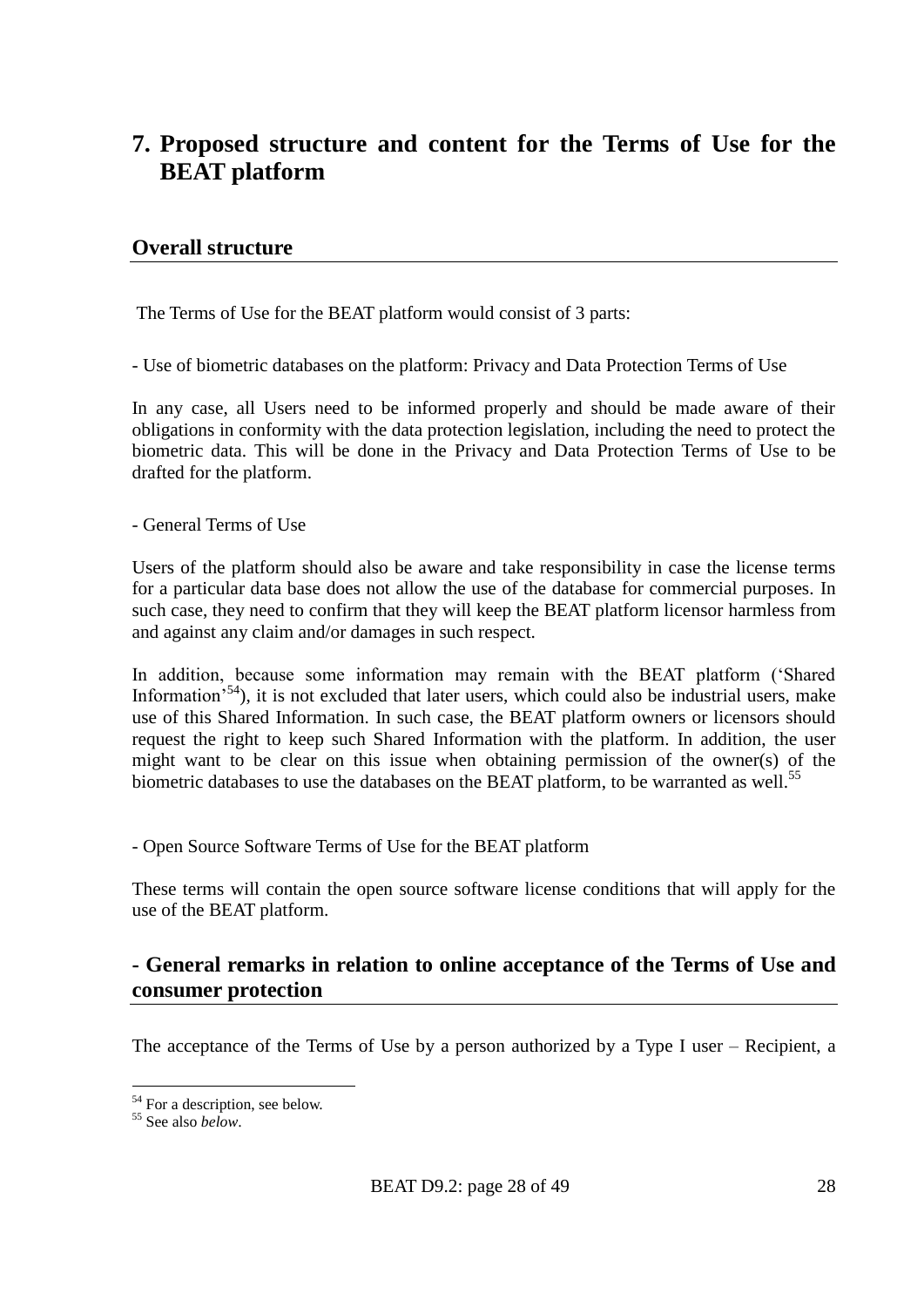Type II user – Controller or Type III- User – processor could be off line or online. In the latter case, the validity of the expression of an agreement through an online click, shall be determined under national contract law.

Pursuant to the e-commerce directive, obstacles for online contracting in national Member States had to be removed. Therefore, contract law in most Member States will allow that contracts or binding undertakings do not have to be in paper form, but also electronically, which allows that such contracts can be concluded on line as well. In case of dispute, however, there may remain evidence issues in relation such electronic documents are not provided with an electronic signature, in case particular security measures were not applied, such as secure time stamping, logging, etc. For this reasons, it may be advisable to consider to enter into written agreements with the most important actors, using the BEAT platform, i.e. Type II and Type III users.

►►This implies that while in principle all users of the BEAT platform can be asked to agree online to accept particular Terms of Use, for example by clicking a particular box, paper agreements may be preferable from an evidence point of view. In any case, the information should be provided in a transparent way, and where consent is asked, preferably highlighted with an appropriate 'consent box'.

In addition, the Terms of Use shall also request confirmation that the actual person, expressing the consent, is authorized to represent the organization mentioned in the agreement for use of the BEAT platform and the Terms of Use.

In case a Type I user- Recipient would interact with the platform for purely private purposes, specific provisions, protecting consumers when online contracting and obtaining services, as determined in the EU Directive on consumer protection and implemented in national law, may apply. Specific provisions, in particular in relation to information and a right to revoke, may need to be mentioned in the terms of use for such users.

#### **- Remarks and license terms in relation to a full understanding of the consequences of the use of the BEAT platform**

Shared information<sup>56</sup>. Users of the platform further need to understand that the use of the BEAT platform, as developed, offers various advantages while at the same time involves users in progressing the state of the art of biometric system performance by participating and sharing information relating to previous tests performed on the BEAT platform. For this reason, some information relating to tests performed will remain with the BEAT platform and shared with other users. This should be transparent and addressed in the license terms as well.

Algorithms. The license terms may also explain to the users that the algorithms uploaded on the platform will remain the proprietary information of the user.

<u>.</u>

<sup>56</sup> See also *above*.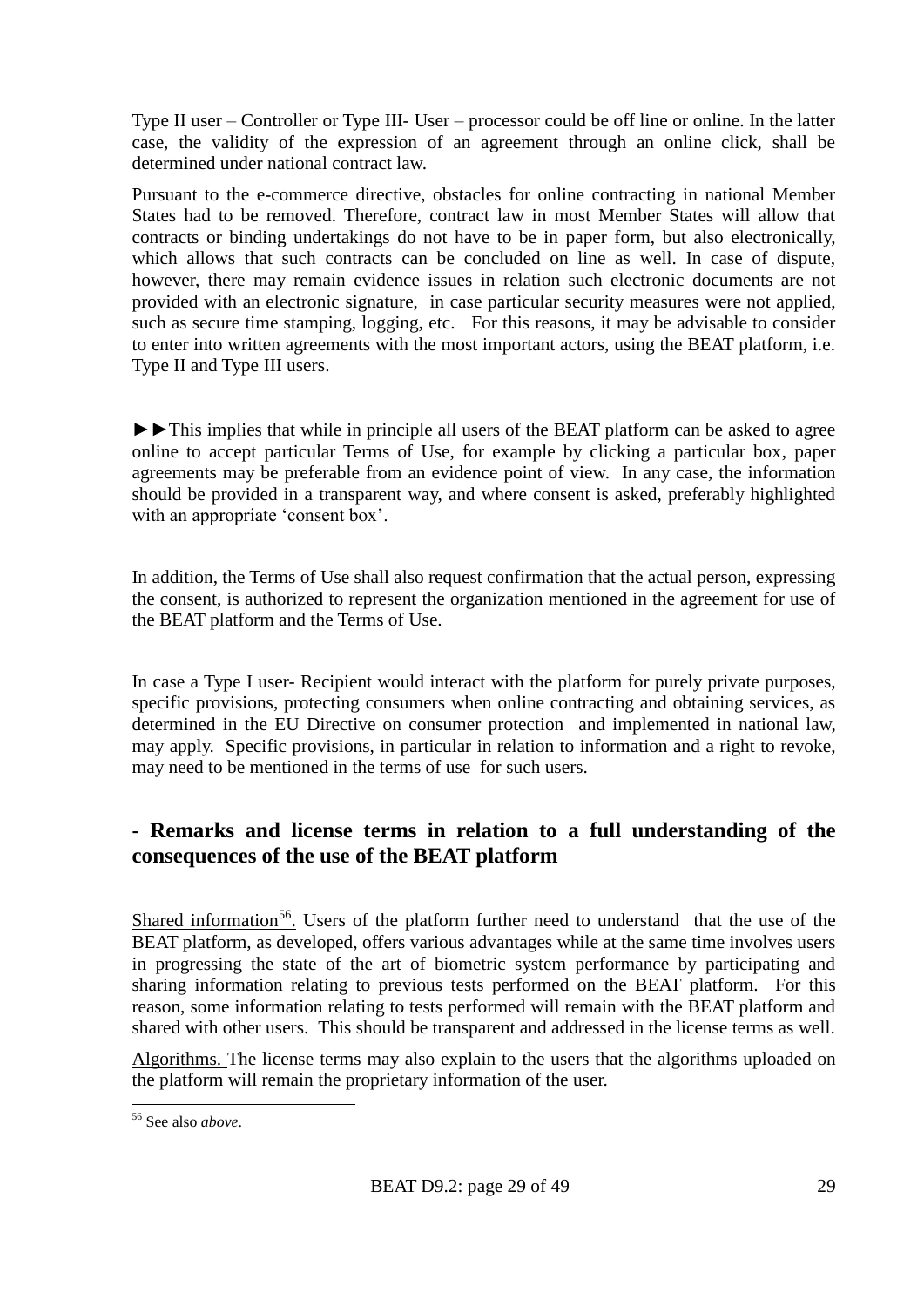Modification of the license terms. The license terms proposed in this report, however, should be fit for further reviewed and possible updates. Users should be informed thereof. These updated license terms will appear on the API.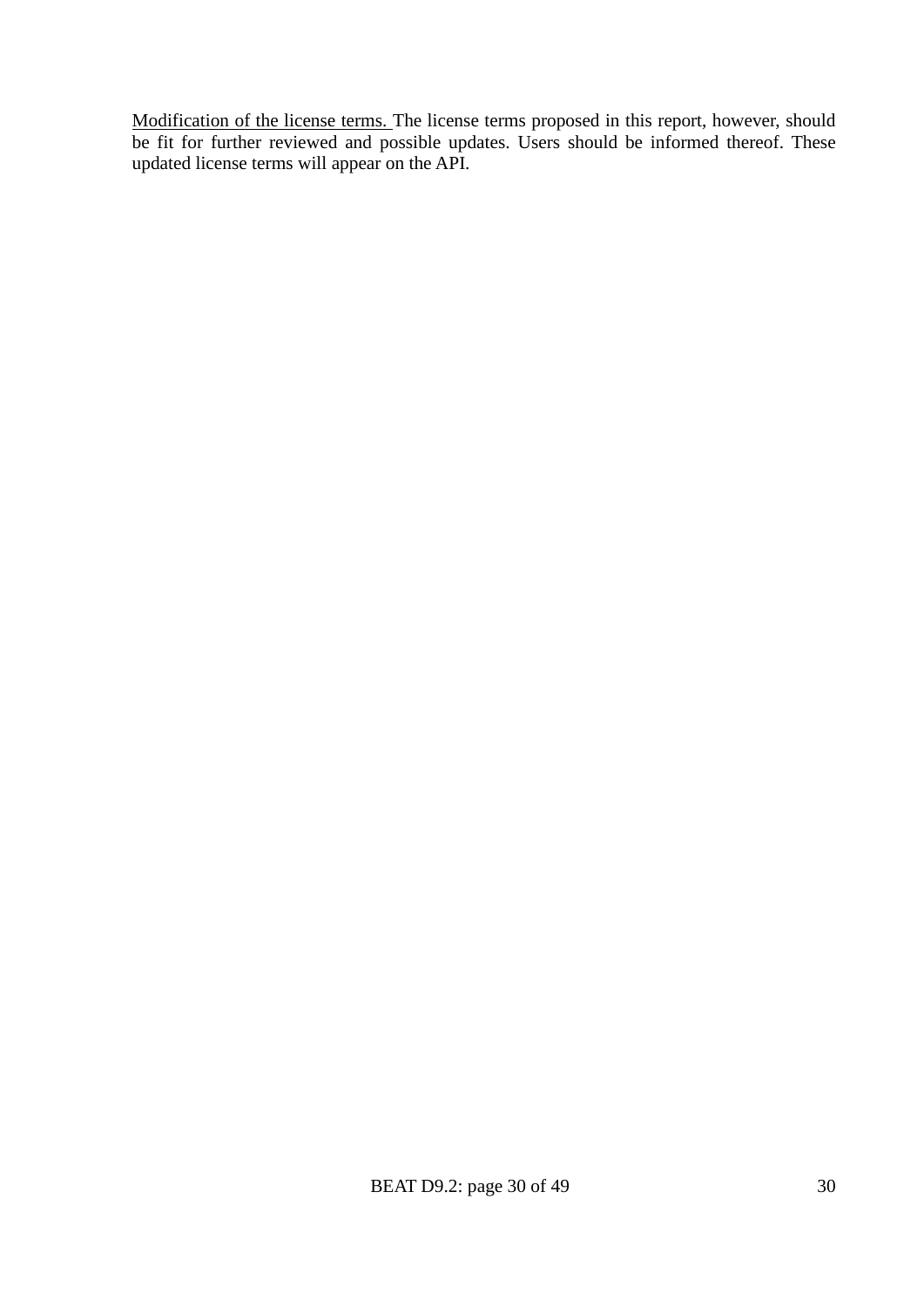# **Conclusion**

The present report aims to clarify the roles and obligations of entities using the BEAT platform.

In this deliverable, the roles of parties using the platform is explained as well as under which conditions such use of the platform can be made. Most users will be so-called Type I users, also recipients under the EU data protection legislation. Other parties, taking the decisions about the upload of the biometric databases and the use of the BEAT platform, will by Type II users-controllers. A third category may only perform activities on behalf of Type II userscontrolles. Each of these categories have very specific obligations under the EU (national) data protection legislation, as explained herein.

As the BEAT platform is only an aggregation of biometry independent components, it remains however important the keep in mind that the actual use of the platform will always determine which roles and qualifications the parties involved and using the platform have.

Furthermore, under the current European data protection legislation, the use of the platform by controllers outside the EU requires the application of the data protection legislation if the platform and the data processed by the means of it is done in the context of activities of that controller in the Union. If the controller would not have such activities, the regulation would still apply in case of the use of 'equipment' (i.e. the platform) in the Union, if any. Under proposed modifications to the Directive 95/46/EC, while the use of 'equipment' is no longer a criterion for the territorial application of the data protection legislation in the Union, the offering of services in the Union, e.g., through the BEAT platform, would become the new criterion, requiring compliance with the data protection legislation effective in the Union.

The use of biometric data for research purposes is further an area which needs more research and analysis. Specific obligations for the use of personal data for research purposes (e.g., rendering the data anonymous) remain difficult if not impossible to apply. Legal authors are scarce and case law on the use of biometric data for research purposes not existing. In the meantime, different opinions remain as to when biometric data could be (or not) 'anonymous'. These difficulties identified will be subject of the deliverable 9.3 of this work package 9.

This report is a public deliverable in the BEAT project, which ends in 2016. Because of ongoing discussions on the data protection reform, and the BEAT project is not yet finished, this deliverable may be updated from time to time.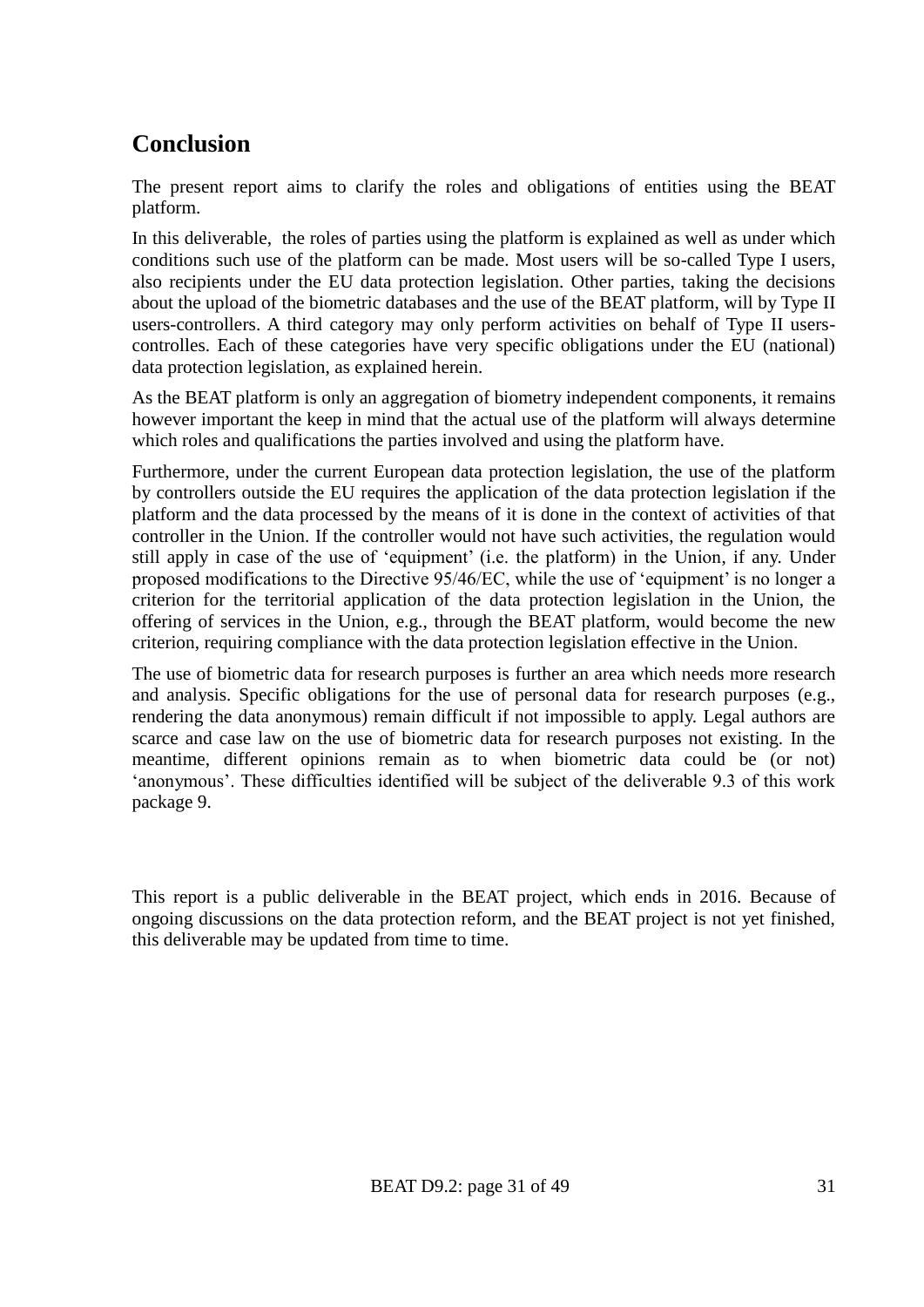# **Annex A: Privacy and Data Protection Principles**

Specifically for biometric data processing, see also the opinions and the recommendations of the Data Protection Working Party 29 in its Working document on biometrics of August 2003, and its follow up Opinion  $3/2012$  on developments in biometric technologies.<sup>57</sup>

### **1. Legitimate Processing on the BEAT platform requires a Legal Basis**

The controller *must verify for each processing* of personal data whether such processing is based and *covered by one of the legal grounds mentioned in the (national) applicable data protection legislation*.

The Directive 95/46/EC states that the processing of personal data *is only legitimate if*:

- the data subject has given his or her unambiguous consent<sup>58</sup>; or
- it is necessary to perform a contract of which the data subject is a party; or
- it is necessary to comply with a legal obligation imposed upon the controller; or
- it is necessary to protect the data subject's vital interests; or
- it is necessary to perform a task carried out in the public interest or in the exercise of official authority vested in the controller or in a third party to whom the data are disclosed; or
- it is necessary to pursue legitimate interests of the controller or a third party to whom the data is disclosed, except if those interests are outweighed by the fundamental rights and freedoms of the data subject.

Note on the current Reform Proposal: The current version basically maintains these legal grounds.

### **2. Purpose Specification and Finality Principle – Fairly and Lawful processing**

Any personal data must be collected for *specified, explicit and legitimate purposes* to be determined by the controller and must be processed in a *compatible way* with these purposes. To verify that the processing is compatible with the original purpose, the expectations of the data subject may also be taken into account.

Note on the current Reform Proposal: The current version basically maintains this principle.

 $57\,$ <sup>57</sup> The Article 29 WP is the independent EU Advisory Body on Data Protection and Privacy established by the Directive. The working documents of the The Article 29 WP reflects the view of the national Data Protection Authorities on biometric systems and data protection.

<sup>&</sup>lt;sup>58</sup> The data subject's consent is defined as "any freely given specific and informed indication of his wishes by which the data subject signifies his agreement to personal data relating to him being processed".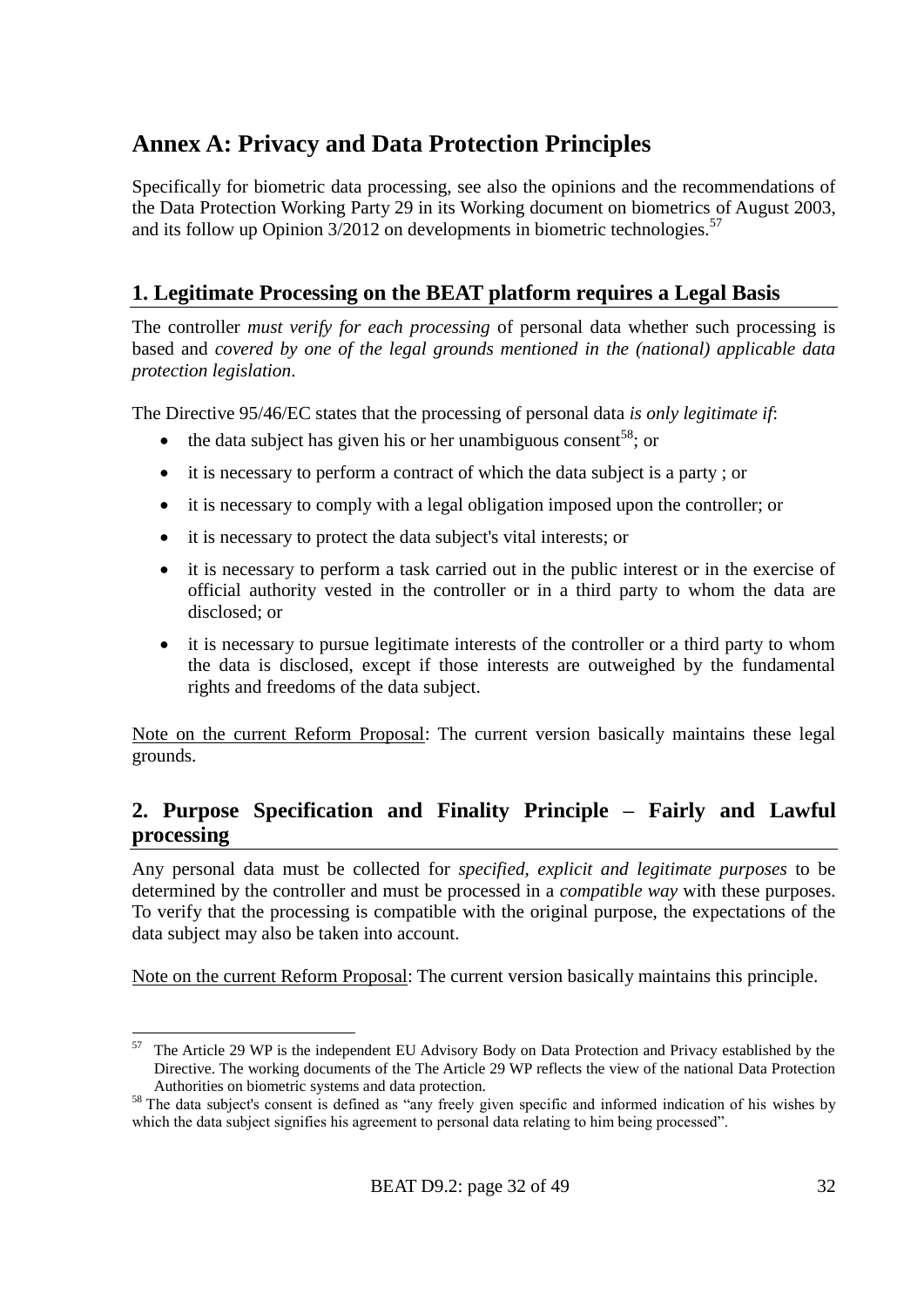For the BEAT platform, controllers shall *carefully specify* the purposes of the processing. Data which were already collected for (research) purposes, shall be processed only for (research) purposes *compatible with the original purposes*. The controller(s) shall hence carefully select the databases for use upon the BEAT platform in each of the use cases described in D2.1. and ensure that the processing of the biometric (and other) data complies with this principle.

If this would not be possible or the case, and the biometric data are re-used, the controller shall consider the processing as a new personal data processing and shall start with reviewing and applying all applicable data protection obligations to this new personal data processing (e.g., new notification/authorization, new information to the data subjects (see below), etc.).

For example, company X has collected an own database for *internal research purposes use*, including for improving algorithms. Company X however now envisages to use the BEAT platform for modifying one or more parameters or code-blocks in an existing task (see use case 2.3 as described in D2.1). One can defend that this use by Company X of the data on the platform is compatible with the original purposes. Company X however should not have third parties access the platform and letting these third parties use its 'own' database, for example for a comparative evaluation (see use case 2.5 as described in D2.1), unless Company X ensures the compliance with all data protection obligations for this new processing (e.g., consent, information, notification, …).

In addition, personal data must be processed *fairly and lawfully.* This is a fairly broad principle, and in general means that the processing shall not be contrary to any law. Some indicate that this 'law' is the data protection legislative framework, while other scholars point to the need to review the processing under any other legislation, including the fundamental rights of the data subjects, such as the right not to be discriminated and the (fundamental) right to protection of privacy and to data protection.

#### **3. Relevancy, Adequacy and Proportionality principle**

The personal data processed must be *adequate, relevant and not excessive* in relation to the purposes for which it is collected and processed (Article 6.1,c Directive 95/46/EC). This is an important principle of the data protection legislation which bears also a close relation with the finality principle mentioned above: the relevancy and necessity will be reviewed in relation with the purpose(s) for which the data are collected and processed. This obligation is also known as the basis of the proportionality principle. The proportionality principle is a general principle of law, applicable in many domains of law, generally imposing that the means (e.g., the data collected, selected, the processing, ..) shall be fit and not excessive in relation to the purposes.

The proportionality of the use of biometric data *is a very important criterion* and principle in order decide whether the processing of the biometric data is lawful.

The personal data processed must in addition be *accurate* and *kept up to date,* where necessary. Inaccurate or incomplete data must be erased or rectified.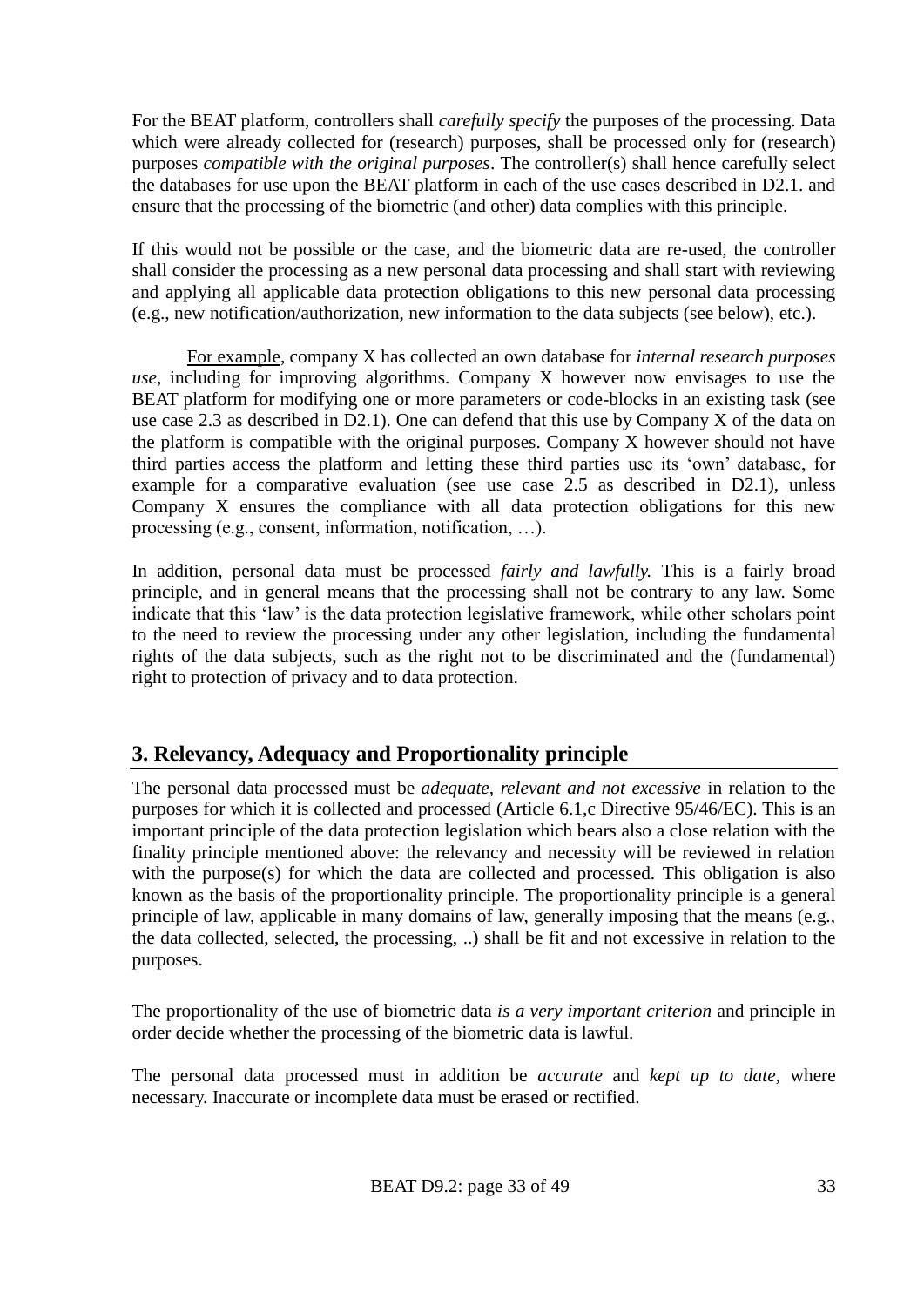Note on the current Reform Proposal: the current proposal stresses data minimisation and states that personal data may only be used 'if, and as long as, the purposes could not be fulfilled by processing information that does not involve personal data' (art. 5 c Reform proposal).

Note on current reform proposals: The current proposal of Regulation restricts the processing of personal data for research purposes in so far that such personal data may only be used if the research purposes cannot be obtained by anonymous data<sup>59</sup> and, in that case, the data enabling the attribution of the information to a particular person is kept separately from the other information, to the extent possible (art. 83 Reform proposal). Specific rules are suggested for publication of research results as well.

►►Anonymous data do not allow to relate the data, either directly, but also indirectly (see above) to an individual. Unique biometric characteristics and the data based thereupon in principle allow to identify, hence cannot be considered anonymous data. 'Anonymous' biometric data is hence a contradiction.

#### **4. Obligation upon controller to Notify - Prior checking in specific situations**

The Directive imposes an obligation upon the Member States to have a procedure in place which obliges the controller of an automated filing system to make a *notification* to the local Data Protection Authority *prior to* carrying out any processing operation.

The purpose of the notification and related provisions is mainly to ensure transparency and provide information to the public. However, the Member States have the possibility, with regard to certain categories of processing operations, to provide for a simplification for such notification (e.g., in France) or for an exemption from notification (e.g., if a data protection officer is appointed (for example, in Germany).

In addition, the Directive provides that there may be situations where further investigation by the supervisory authority or by the data protection official is both relevant and desirable. In that case, *prior checking* with the supervisory authority is mandatory (Article 20 of the Directive).

In case biometric data are saved in for example a central database, the Working Party recommends that the Member States require prior checking by a legislative measure.

#### **5. Security and confidentiality**

1

The controller must implement appropriate technical and organizational measures to protect personal data from accidental or unlawful destruction, loss, alteration, unauthorized disclosure

<sup>59</sup> About this concept, see also A. Cavoukian and M. Snijder, *A Discussion of Biometrics for Authentication Purposes : The Relevance of Untraceable Biometrics and Biometric Encryption*, July 2009.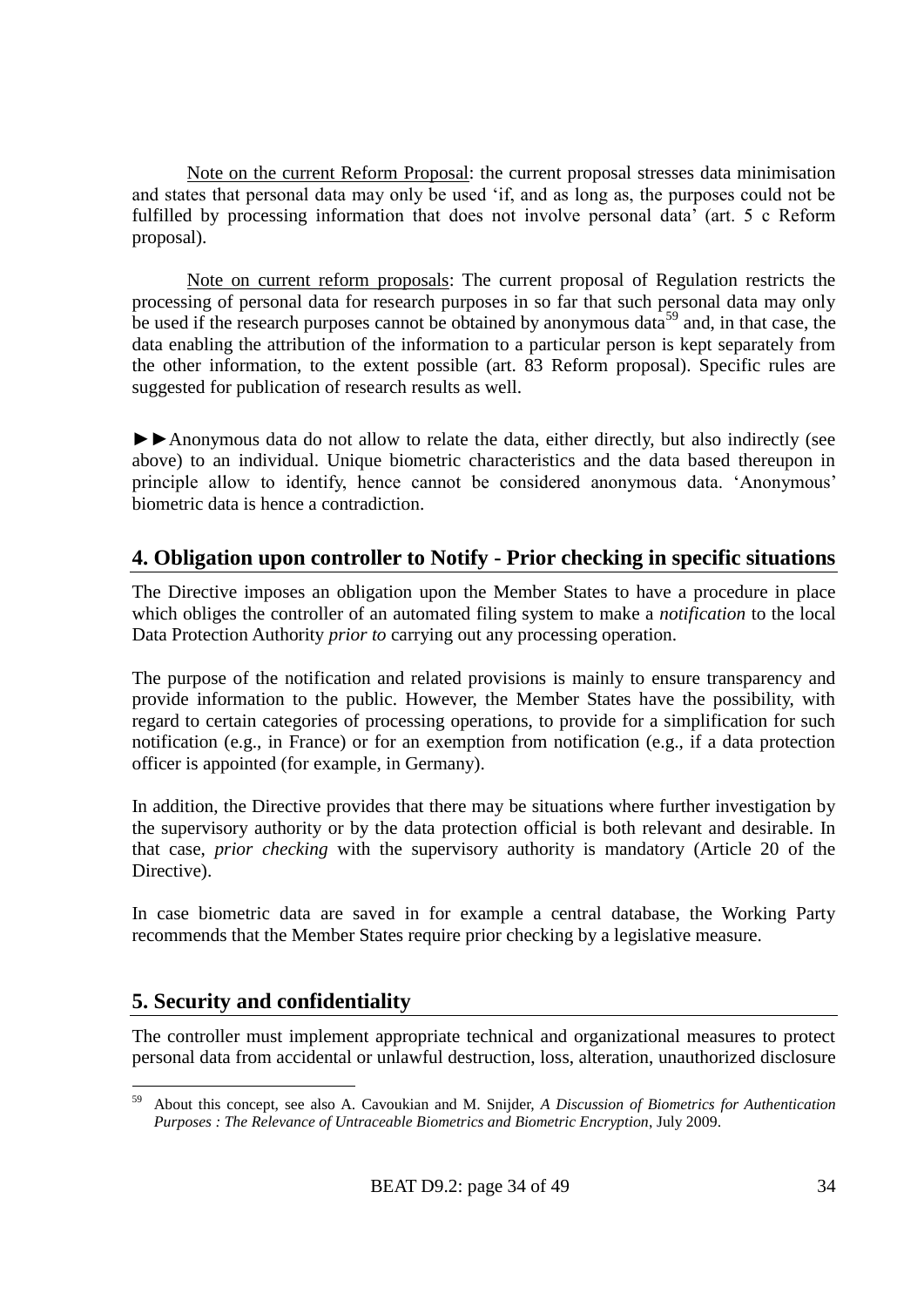or access or other forms of unlawful processing (see Article 17 Directive).

The controller shall for example restrict access to the processing (e.g., by making a list of persons authorized to have access to the application) or use encrypted data to preserve the security of the data. The controller must strike the right balance of security between the nature of the data to be protected, the costs involved and leading edge technology.

The local applicable laws will have several provisions relating to data security. Please note that some countries (for example, Spain, Belgium, ) may have very detailed rules governing the data security.

It is clear that with regard to biometric data, the organizational and technical security of the data processing is of utmost importance.

For example: The security measures will in principle include restricted access to biometric data by authorized individuals only under the supervision of the controller, setting up a list of persons involved and require secured storage. Access to the platform or system shall also be secured by an appropriate log-in sysem, access logged and audited and any equipment used for the data processing in a physically secured place. National data protection regulations in this area however shall be closely reviewed and applied.

The Directive also provides that "any person acting *under the* authority *of* the controller or *of*  the processor, *including the p*rocessor himself, who has access to personal data, must not process them except on *instructions from* the controller, unless he *is required to do so by* law". This provision also imposes a *confidentiality obligation* (see Article 16 Directive).

The controller may delegate the processing of personal data to a natural or legal person. In that case, the controller shall enter into a written contract which stipulates that the processor will act solely on the controller's instructions, will deploy adequate organizational and security measures for the data processing and will comply with the law.

#### **6. Controller(s) shall inform the data subjects, unless national law provides an exemption for re-use for research purposes**

*Right of the data subject to receive information*

The Directive 95/46/EC states that whether the data is collected directly from the data subject or from a third party, the data subject *must be informed* of:

1) the identity of the controller and his representative, if any; and

2) the purposes of the processing.

1

If it is necessary to guarantee fair processing towards the data subject (having regard to the specific circumstances in which the data are collected), additional information must be given, including :

1) people or organizations or categories of recipients<sup>60</sup> who will be given the data;

 $60$  A "recipient" is defined in the Directive as any natural or legal person, public authority, agency or any other body to whom data are disclosed, whether a third party or not.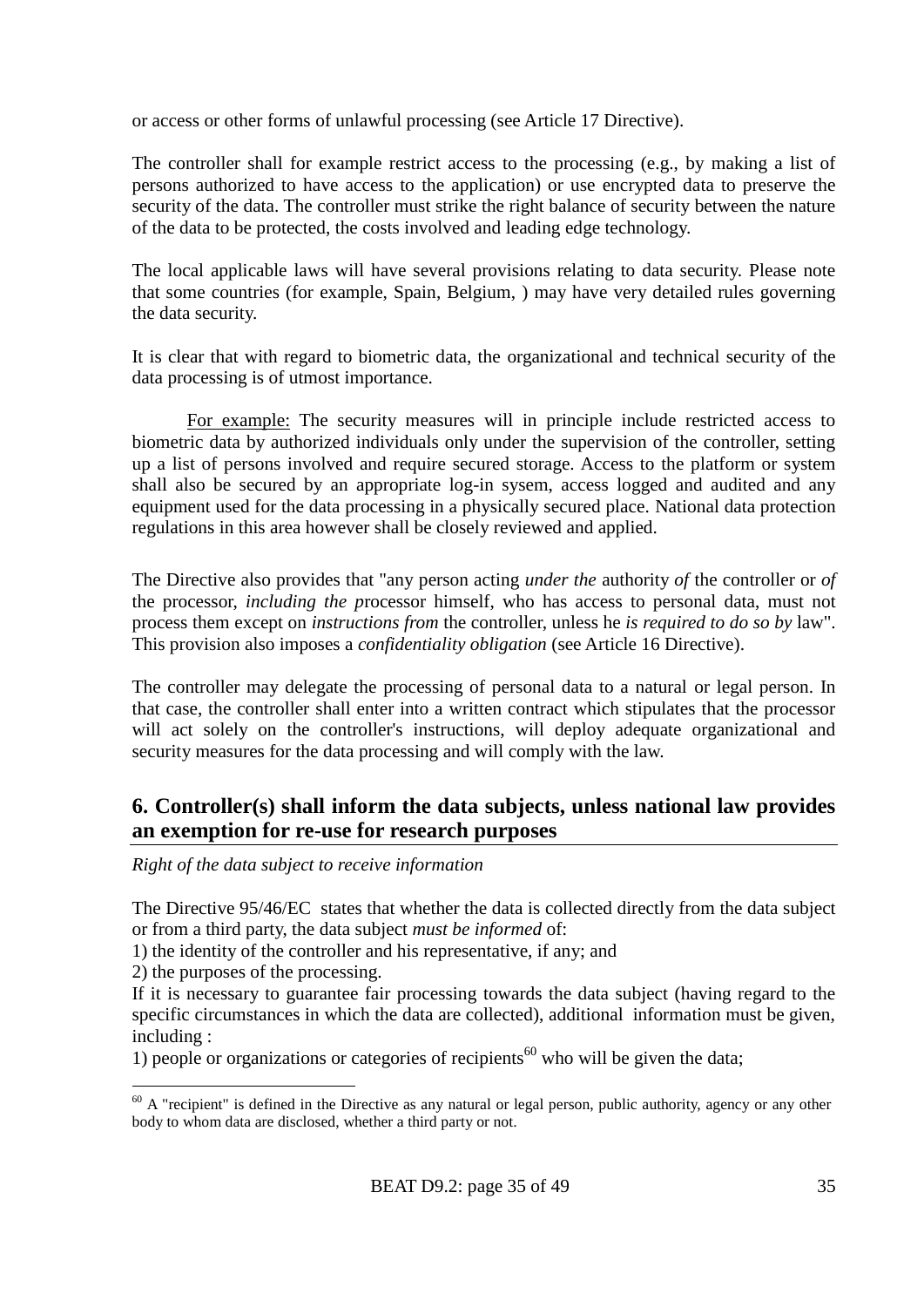2) whether replies to the questions are obligatory or voluntary, as well as the possible consequences of failure to reply.

3) the data subject's right to access his or her file and right to rectify his or her data that is erroneous or incomplete.

If personal data has not been obtained from the data subject, the data subject must be informed about *the categories of data concerned* by the processing.

*Exceptions* to this obligation to provide the data subject the above information may exist in some Member States, in particular for processing for statistical purposes or for the purposes of historical or scientific research if providing this information is impossible or involves a disproportionate effort.

The above information must be given to the data subject as soon as possible, in principle *when the data is collected*. If the data is not directly obtained from the data subject, the information must be given when the data is recorded or if disclosure to a third party is envisaged, not later than the time when the data is disclosed for the first time.

The Directive does not state how the information must be given to a data subject (orally or in writing, separately to each individual or in a public way). However, a written document is recommended for evidence purposes. Here also, it is important to check a Member State's data protection law.

Because each Member State has implemented the information obligation of the Directive in a somewhat different way, it is important to check the applicable Member State's data protection law and the allowed exceptions to the obligation of information. Because of the use of personal data, including biometric data, the exact definition of the purposes of the use of the data (see above) and the identity of the controller of the file is crucial.

#### **7. Controller(s) shall respect the rights to access and correction of the data subject and the right to object**

#### *Right of the data subject access and correction*

<u>.</u>

Controllers are also required to give data subjects a right of access to *inter alia* the following information "without constraint and at reasonable intervals": 1) confirmation as to whether or not data relating to him are being processed, the purpose of the processing, the categories of data concerned, and the recipients or categories of recipients to whom the data are disclosed; and 2) communication to him in an intelligible form of the data undergoing processing and of any available information as to the source of the data.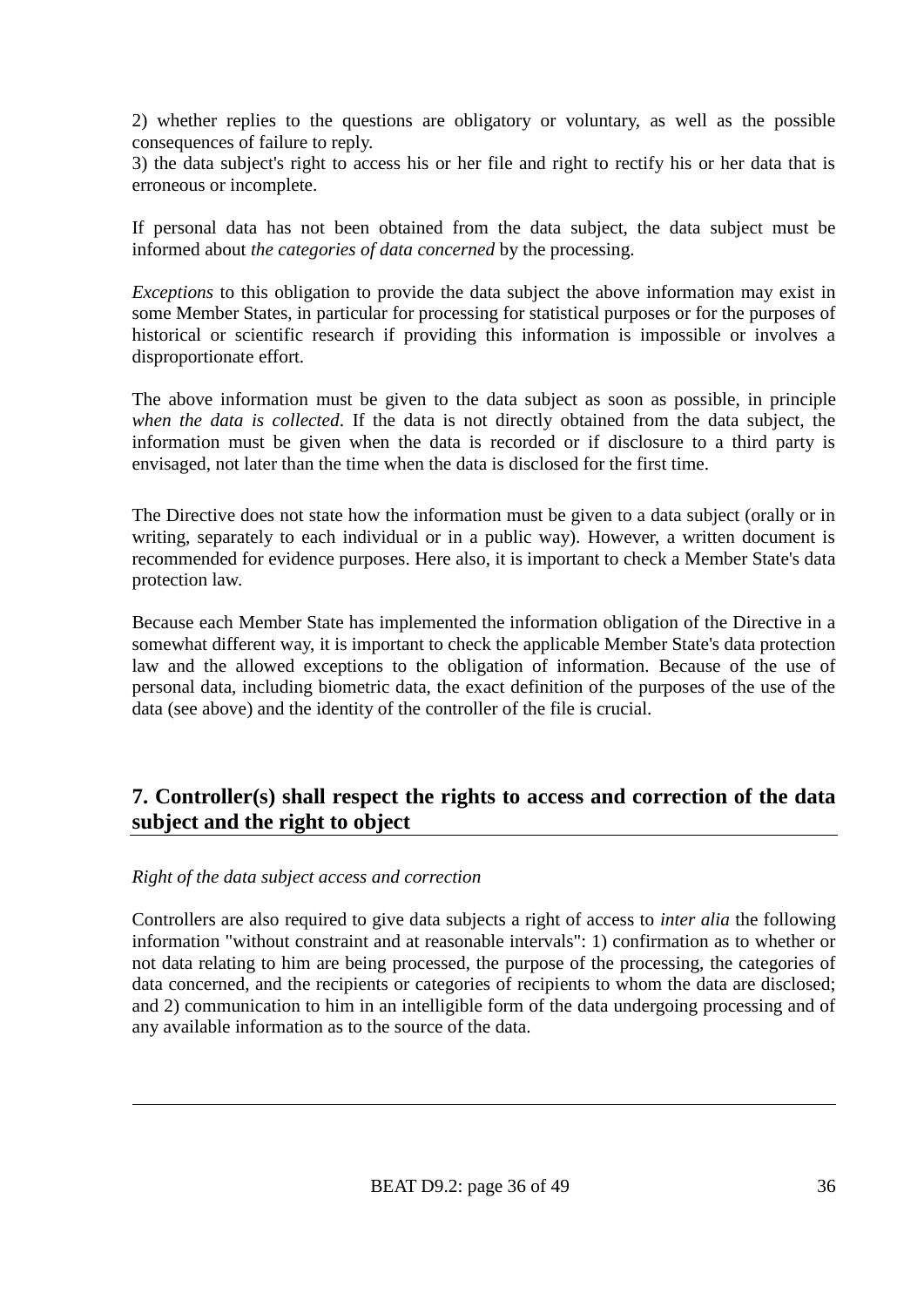It should be noted that the right of access by the individual does not always applies as described in the Directive, e.g., in case of the processing of personal data for national or public security or, by a legislative measure used solely for scientific research subject to adequate safeguards (Article 13 of the Directive). When the BEAT platform is used, controllers may want to review whether the national laws contain an exemption to this right of access.

Unless it proves impossible or involves a disproportionate effort, third parties to whom incorrect or incomplete data have been disclosed should be notified.

#### *Right to object ?*

The Directive states that the data subject has a right to object to the processing of data relating to him in certain circumstances.<sup>61</sup>

The Member States must ensure that data subjects have this right at least in cases of processing in the public interest and processing in the legitimate interests of the data controller.

Type II BEAT Users-Controllers relying on legitimate interests for using particular biometic databases shall hence take into account that the data subject can thus invoke his right to object *at any time* on compelling legitimate grounds relating to his particular situation to the processing of data relating to him in these situations, save where otherwise provided by national legislation.

<u>.</u>

 $<sup>61</sup>$  Directive 95/46/EC, Article 14.</sup>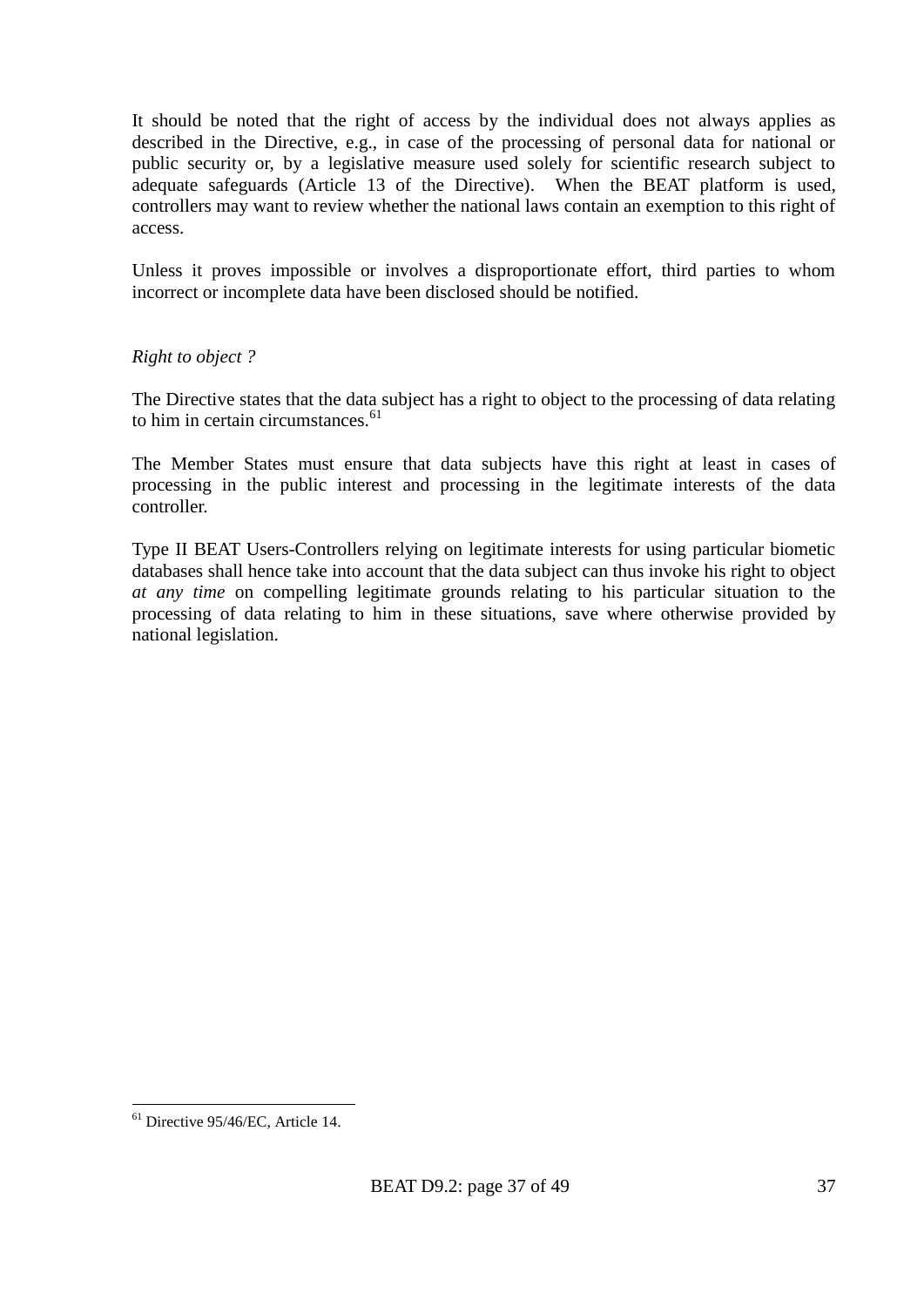### **Annex B : Example controller-processor agreement**

#### **Agreement**

#### **Between :**

|         | [Type II User - controller] |                      |               |     |                          | (name and |
|---------|-----------------------------|----------------------|---------------|-----|--------------------------|-----------|
| address |                             | company),            | duly<br>(name | and | represented<br>function) | by<br>and |
|         |                             | (name and function), |               |     |                          |           |

Hereinafter : the Controller,

| And:<br>[Type III User - processor]<br>(name and |    |           |                      |                      |           |
|--------------------------------------------------|----|-----------|----------------------|----------------------|-----------|
| address                                          | ОT | company), | duly                 | represented<br>(name | bv<br>and |
| function) and                                    |    |           | (name and function), |                      |           |

Hereinafter : the Processor,

#### **Whereas**

Parties are partners in \_\_\_\_\_\_\_\_\_\_ and agreed to cooperate for the use of the BEAT platform, which is to serve as platform for \_\_\_\_\_\_\_\_\_\_\_\_\_ scenario for testing the technological results  $\overline{\phantom{a}}$ 

**[Type II User - controller]** is willing to take the responsibility for the acquisition and management of certain personal data, including biometric data, for above purposes in relation with the BEAT platform, , as the controller of the personal data;

**[Type III User - processor]** agrees to \_\_\_\_\_\_\_\_\_\_\_\_\_\_ and to process the personal data on behalf of the controller for the above purposes in accordance with the instructions of the controller and with the applicable data protection laws ;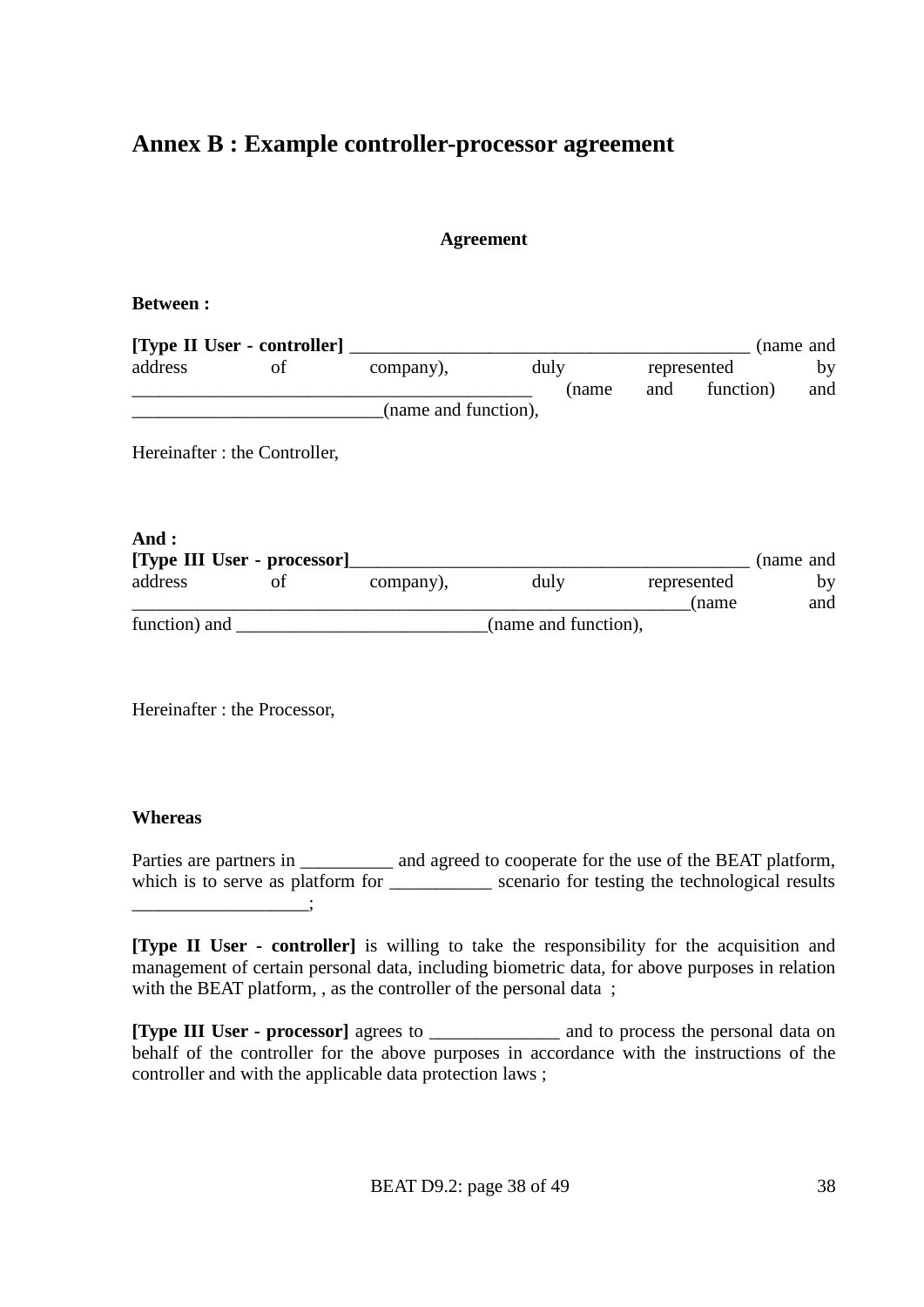**Therefore, it has been agreed as follows :**

#### **Article 1 – Definitions**

- 1.1. 'Personal Data' shall have the same meaning as in Directive 95/46/EC of the European Parliament and of the Council of 24 October 1995 on the protection of individuals with regard to the processing of personal data and on the free movement of such date (hereinafter Directive 95/46/EC). Biometric data will be included in the Personal Data.
- 1.2. 'the Controller' shall have the same meaning as in Directive 95/46/EC.
- 1.3. 'the Processor' shall have the same meaning as in Directive 95/46/EC and means the entity who agrees to collect, to process or to receive from the Controller personal data intended for processing on his behalf in accordance with his instructions, the terms of this Agreement and the applicable data protection laws.
- 1.4. 'BEAT platform' shall mean the platform for research and testing purposes as described and agreed in \_\_\_\_\_\_\_\_\_\_\_\_\_\_\_\_\_\_\_.

#### **Article 2 - Subject**

- 2.1.1. The Controller requests the Processor, who accepts and agrees, to process on his behalf and in compliance with his instructions Personal Data as specified and agreed for the scenario.
- 2.1.2. Parties agree that the specifications and the instructions for the processing of the Personal Data for the testing purposes of the \_\_\_\_\_\_\_\_\_\_\_\_\_\_\_\_\_\_\_\_\_scenario are further described in \_\_\_\_\_\_\_\_\_\_, attached in Appendix 1 to this Agreement, and in additional documentation that parties may agree from time to time.

#### **Article 3 – Warranties and obligations of the Controller**

3.1. The Controller agrees and warrants that he has instructed and throughout the duration of the Personal Data processing services will instruct the Processor to process the Personal Data only on the Controller's behalf and in accordance with the applicable data protection laws.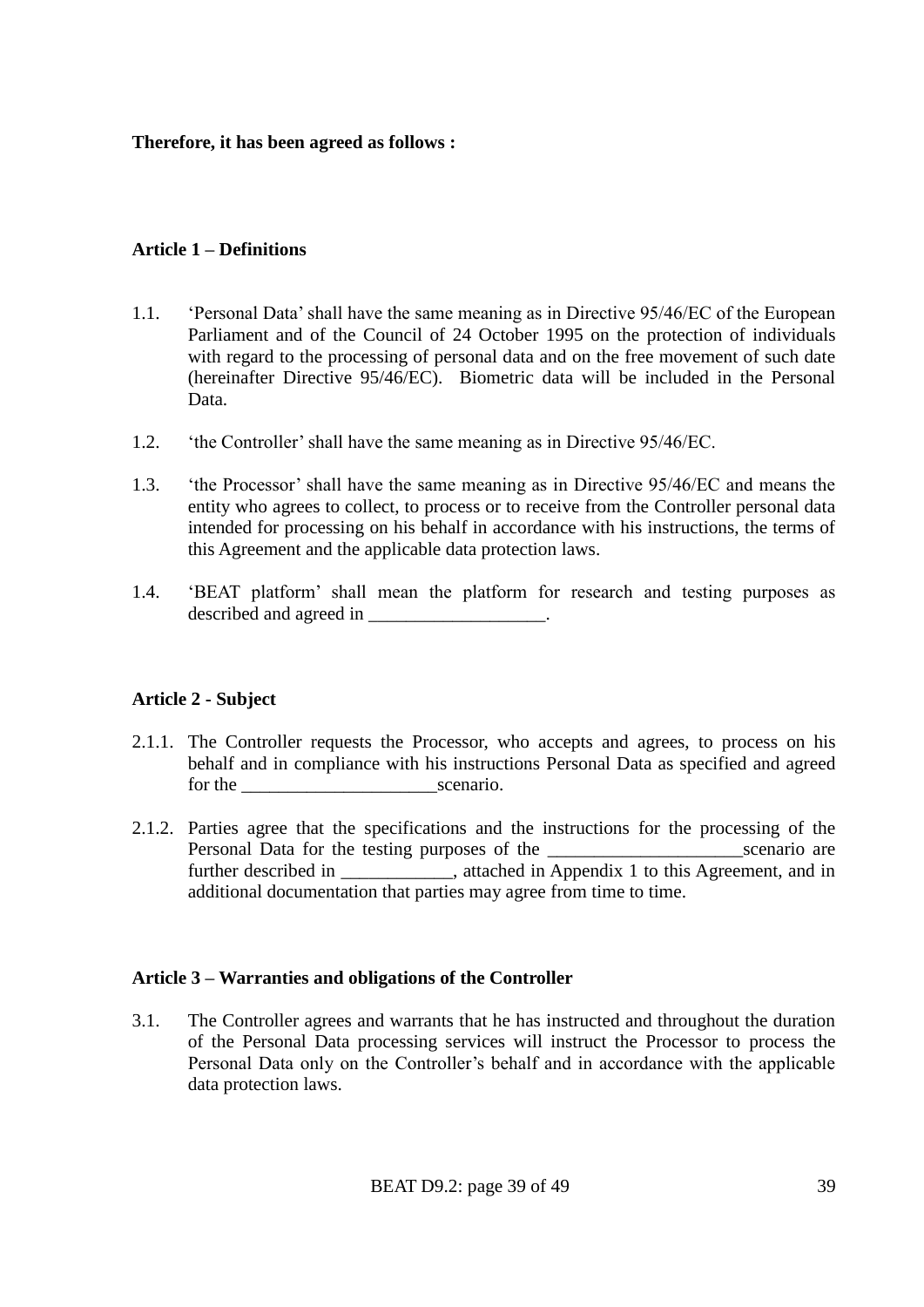3.2. The Controller will instruct the Processor on the technical and organizational security measures required by the national data protection laws and as specified in Appendix 2, to be implemented by the Processor. Parties agree and belief that to the best of their knowledge these measures are adequate to protect the Personal Data against accidental or unlawful destruction or accidental loss, alteration, unauthorized disclosure or access, having regard to the state of the art and the cost of their implementation.

#### **Article 4 – Warranties and obligations of the Processor**

- 4.1. The Processor agrees and warrants that he has followed and throughout the duration of the Personal Data processing services will follow the instructions of the Controller to process the Personal Data and will process the Personal Data only on the Controller's behalf and in accordance with the applicable data protection laws.
- 4.2. The Processor further agrees that he shall not apply or use the Personal Data for purposes other than specified in this Agreement and shall not communicate the Personal Data to third parties, even not for their preservation.
- 4.3. Processor undertakes and warrants that he will implement the technical and organizational security measures specified in Appendix 2 before processing the Personal Data.
- 4.4. The Processor undertakes and agrees to deal promptly and properly with all inquiries from the Controller relating to his processing of the Personal Data for the scenario and to abide by the advice of the supervisory authority with regard to the processing of this Personal Data.
- 4.5. The Processor agrees and undertakes to promptly notify the Controller about (1) any legally binding request for disclosure of the Personal Data by a law enforcement authority unless prohibited by law, (2) any accidental or unauthorized access, and (3) any request received from the data subjects.
- 4.6. In case of a request received from the data subjects, the Processor shall not respond to such request without prior consultation and the express authorization to do so from the Controller.

#### **Article 5 – Term and Termination**

- 5.1. The Agreement is concluded for a period and the time required for the scenario as defined in
- 5.2. Each party is entitled to terminate this Agreement before the end of the aforementioned period with a notice period of one (1) month in case the other party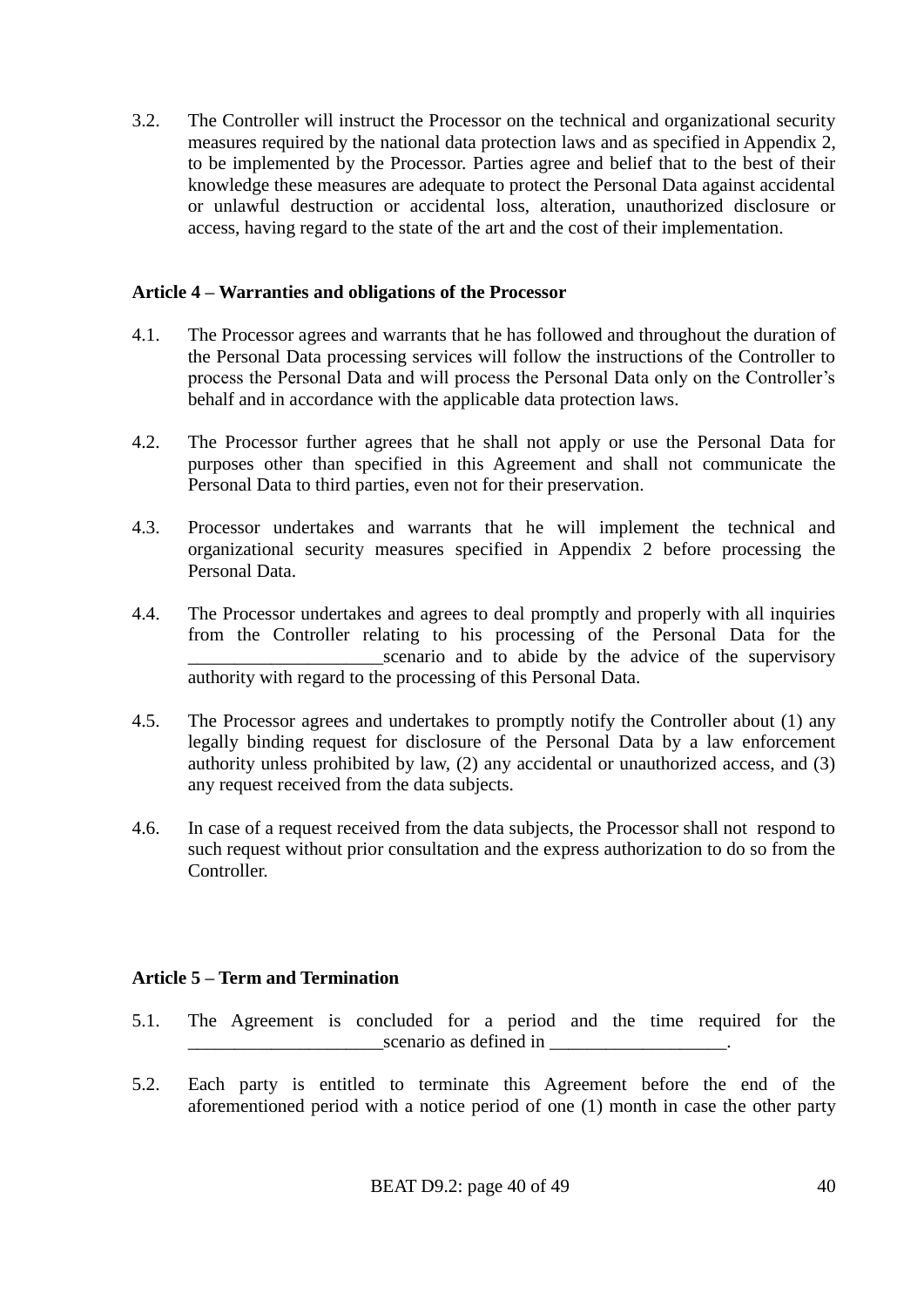does not comply with its obligations under this Agreement and failed to remedy such default within fourteen (14) days after due notice.**(notice periods can be changed – please advise).**

5.3. Parties agree that on the termination of the provision of data processing services, the Processor shall, at the choice of the Controller, transmit and/or return all the Personal Data collected and/or received from the Controller and all the copies, support and documentation containing Personal Data processed thereof or shall destroy all the Personal Data and certify to the Controller that he has done so, unless legislation imposed upon the Processor prevents him from returning or destroying such data. In that case, the Processor warrants that he will guarantee the confidentiality of the Personal Data and will not actively process the Personal Data anymore.

#### **Article 6 – Applicable law, Mediation and Jurisdiction**

- 6.1. The laws of the \_\_\_\_\_\_\_\_\_\_\_\_ shall apply to this Agreement. Specific laws applicable to the processing of personal data and processors may in addition apply.
- 6.1. In case of a dispute, parties will try to solve the issue in an amicable way.
- 6.3. In case a dispute cannot be settled in due time, either party may bring the dispute to a competent court in  $\blacksquare$

Done in \_\_\_\_\_\_\_\_\_\_, on \_\_\_\_\_\_\_\_ (date), in two copies, each party having received one.

The Processor

\_\_\_\_\_\_\_\_\_\_\_\_\_\_ (name and function)

\_\_\_\_\_\_\_\_\_\_\_\_\_\_ (name and function)

The Controller

\_\_\_\_\_\_\_\_\_\_\_\_\_\_ (name and function)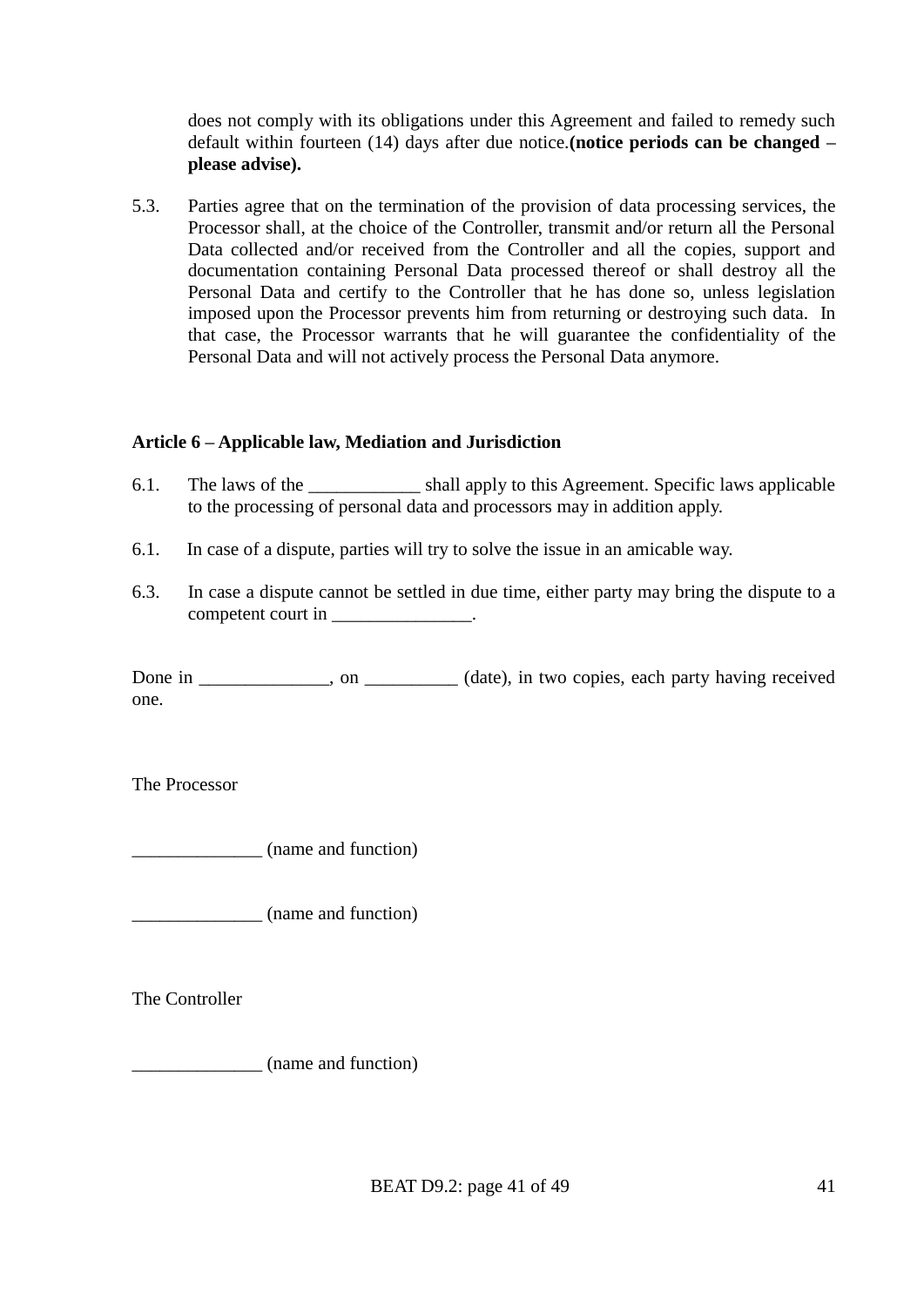\_\_\_\_\_\_\_\_\_\_\_\_\_\_ (name and function)

Appendix 1 : \_\_\_\_\_\_\_\_\_\_\_\_\_\_\_\_\_\_\_\_\_scenario. Appendix 2 : Technical and organizational security measures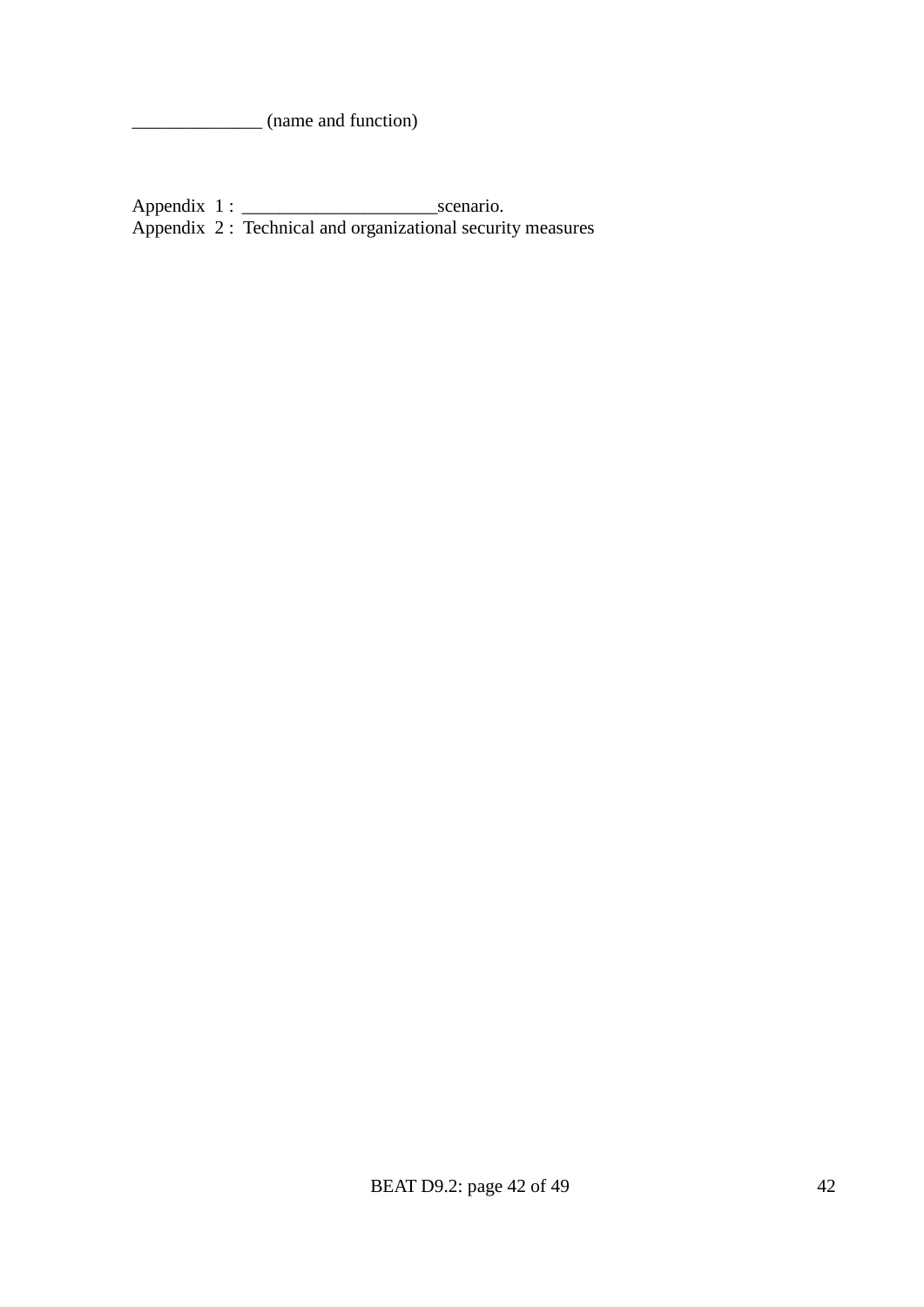## **Annex C: Overview of the use cases as described in D 2.1 relevant for Type I, Type II and Type III Users**

In view of the ten use cases mentioned in D2.1, the possible roles are hereunder summarized in a tentative way for each of the use cases:

The use case 2.2 (security attestation) is the most simple use case in terms of definining the controller and processor in that the 'administrator' will be the controller and the 'users' will only receive a certificate.

The use cases 2.1, 2.5 and 2.10 are similar in that a 'third party' (examiner) may be organizing respectively the benchmarking, comparative evolution or the use of the platform as an educational tool and in this sense take the decision about the use of particular databases and the choice of the use of the platform and hence may be controller. However, this role could also be taken up by the 'administrator' as described in D2.1 and 2.10. In some cases, the third party (e.g., an examiner or reviewer having access to the BEAT platform under the attestation mechanism (see D2.1, pp. 16-17) may also be a recipient.

In the use cases 2.3, 2.4, 2.6, 2.7, 2.8 and 2.9 there are basically two possibilities: either the 'administrator' or the 'user'<sup>62</sup> can be the controller.

For a more detailed overview, see hereunder;

 $\overline{a}$ 

 $62$  For example, if the 'user' disposes of own biometric databases used only for internal research purposes.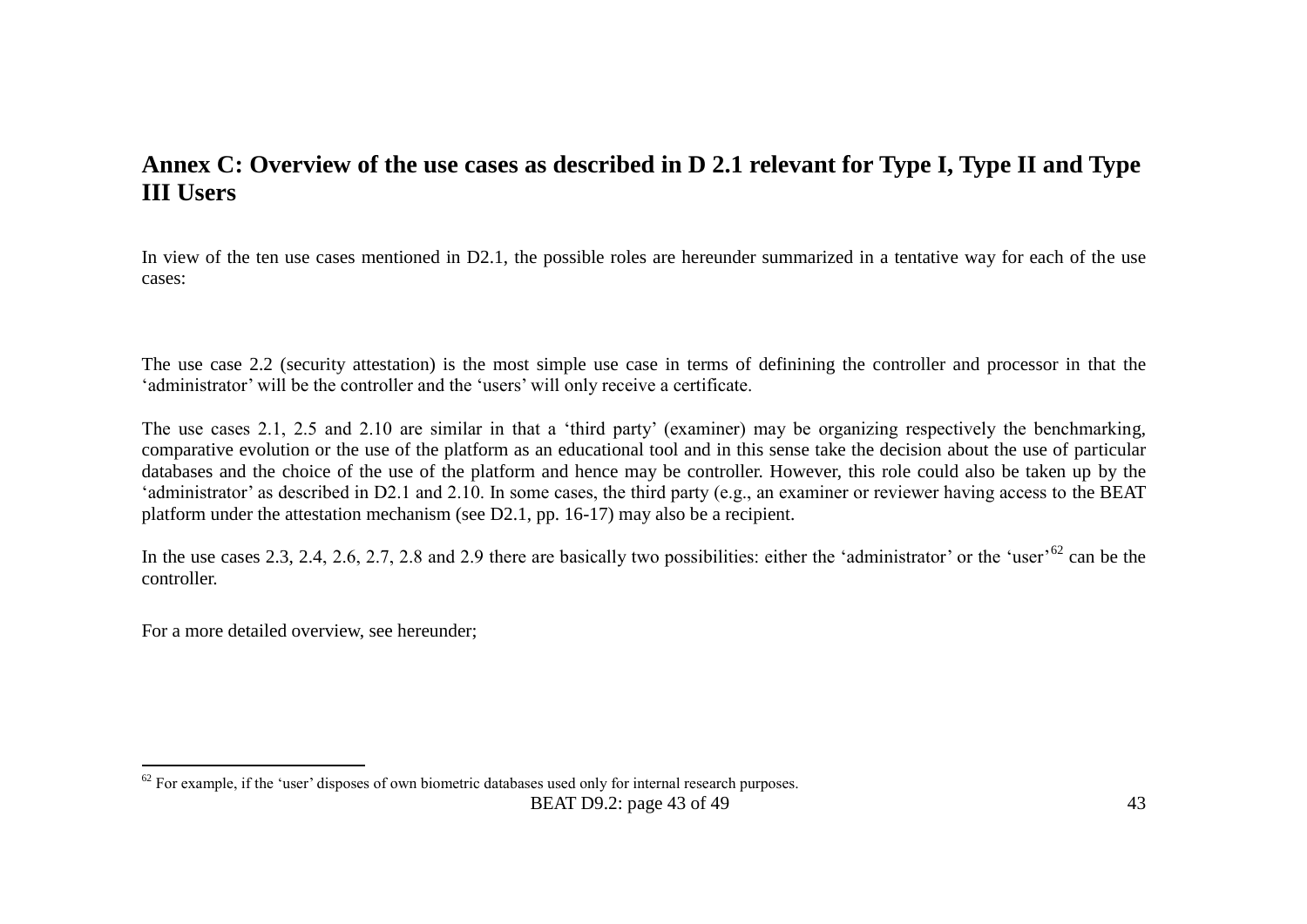| <b>Use cases</b>                 | <b>Controller?</b>                                                                                                                                                                                | <b>Processor</b><br>$\boldsymbol{\mathcal{P}}$ | <b>Co-controller?</b>                                                                                                             | <b>Comments</b>                                                                                                                                                                                                                                                                                                                                            | <b>Additional Comments</b>                                                                                                                                                                                                                                                        |
|----------------------------------|---------------------------------------------------------------------------------------------------------------------------------------------------------------------------------------------------|------------------------------------------------|-----------------------------------------------------------------------------------------------------------------------------------|------------------------------------------------------------------------------------------------------------------------------------------------------------------------------------------------------------------------------------------------------------------------------------------------------------------------------------------------------------|-----------------------------------------------------------------------------------------------------------------------------------------------------------------------------------------------------------------------------------------------------------------------------------|
| 2.1 Benchmarking<br>(Scenario a) | 'administrator'<br>This will be a<br>'standard<br>benchmarking<br>evaluation'<br>where 'required<br>database will be<br>available' (D2.1,<br>12),<br>p.<br>as<br>decided by the<br>administrator. |                                                | 'user'<br>$\gamma$<br>This<br>remains unclear.                                                                                    | The (end-)users will not process the<br>data on behalf of the controller, and<br>hence would not be processor.<br>It is likely that the end-users could<br>also be considered 'recipients' as<br>will<br>receive<br>limited<br>they<br>information, such as and scores,<br>without however having access to<br>whole or part of the biometric<br>databases | It is presumed<br>the<br>that<br>will<br>'administrator'<br>hence<br>decide about (and take<br>the<br>responsibility<br>for)<br>the<br>$database(s)$ .<br>Is should be reviewed however<br>whether the user could also in<br>particular<br>circumstances<br>become co-controller. |
| 2.1 Benchmarking<br>(Scenario b) | 'third party'<br>e.g.,<br>international<br>standardization<br>body                                                                                                                                | 'admini-<br>strator'                           | 'administrator<br>and<br>'third party' could<br>be<br>also<br>$CO-$<br>controllers<br>depending<br>on<br>factual<br>circumstances | will<br>This<br>'standard<br>be<br>a<br>benchmarking evaluation' where<br>database<br>will<br>'required<br>be<br>available', upon decision of the<br>third party.<br>About<br>the<br>end-users,<br>same<br>comment as for 2.1 Benchmarking<br>(scenario a).                                                                                                | It is in this scenario presumed<br>that the 'third party' hence will<br>decide about (and take the<br>responsibility<br>for)<br>the<br>database(s) and the use of the<br>BEAT platform.                                                                                           |
| 2.2.<br>Security<br>Attestation  | 'administrator'                                                                                                                                                                                   |                                                |                                                                                                                                   | 'administrator' is deciding<br>The<br>about the databases, their use on<br>the platform and the purposes of<br>their use (security attestation)<br>the<br>end-users.<br>About<br>same<br>comment as for 2.1 Benchmarking<br>(scenario a).                                                                                                                  |                                                                                                                                                                                                                                                                                   |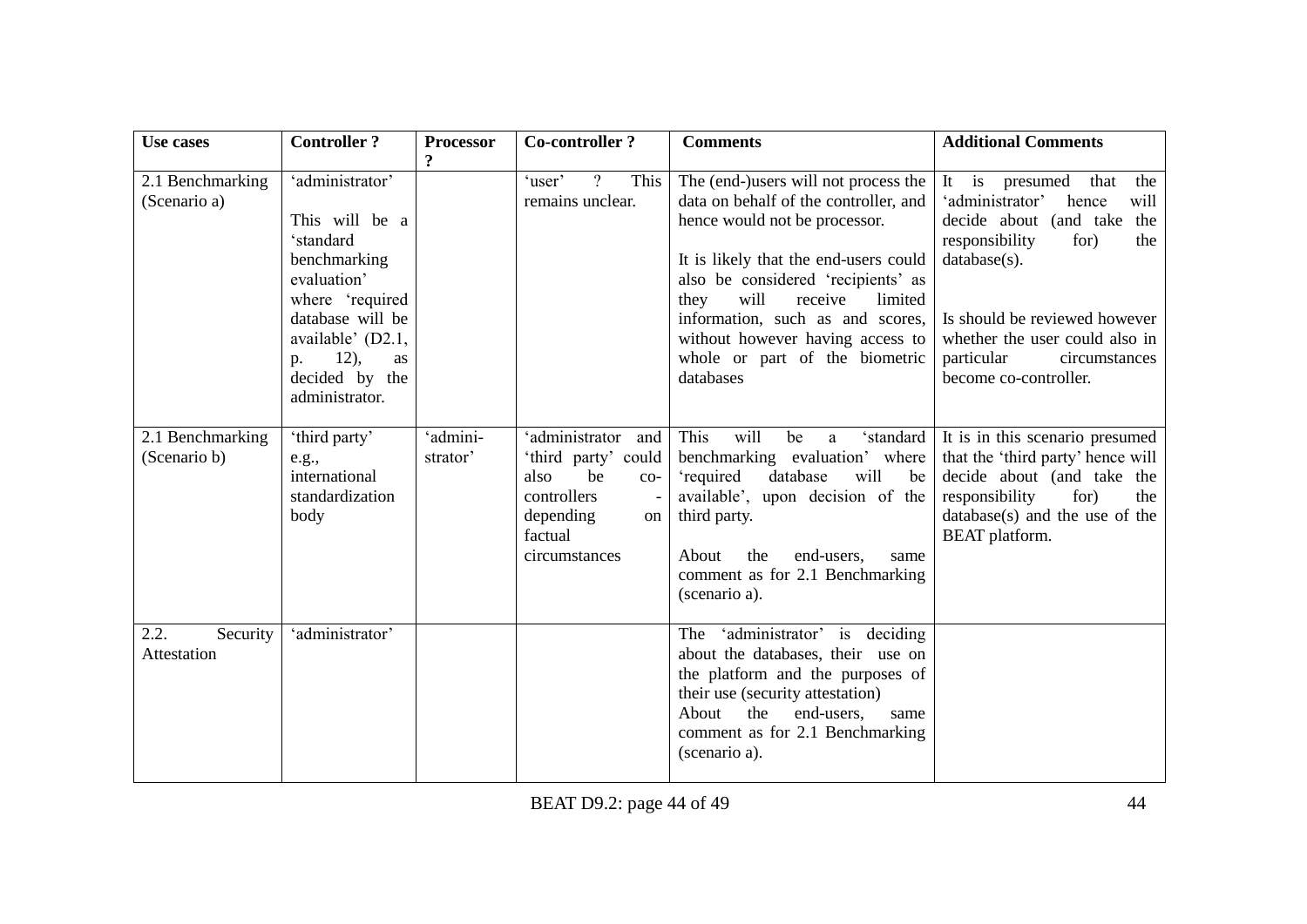| Use cases                                     | <b>Controller?</b>                                                                        | <b>Processor</b><br>$\boldsymbol{v}$                               | <b>Co-controller?</b>                                                                                          | <b>Comments</b>                                                                                                                                                                                                                                                | <b>Additional Comments</b>                                                                                                                                                   |
|-----------------------------------------------|-------------------------------------------------------------------------------------------|--------------------------------------------------------------------|----------------------------------------------------------------------------------------------------------------|----------------------------------------------------------------------------------------------------------------------------------------------------------------------------------------------------------------------------------------------------------------|------------------------------------------------------------------------------------------------------------------------------------------------------------------------------|
| 2.3<br>Evaluation<br>(Scenario a)             | 'administrator'                                                                           |                                                                    | 'administrator<br>and<br>'user' could also be<br>co-controllers<br>depending<br>on<br>factual<br>circumstances | It is<br>presumed<br>that<br>the<br>'administrator' decides not only<br>about the use of the platform but<br>also about the databases to be used<br>(and the tests).<br>About<br>the<br>end-users.<br>same<br>comment as for 2.1 Benchmarking<br>(scenario a). | It could be clarified<br>who<br>decides about (and takes the<br>responsibility<br>for)<br>the<br>databases to be used for the<br>evaluation on the platform.                 |
| 2.3<br>Evaluation<br>(Scenario b)             | 'user'                                                                                    | 'administra<br>$tor'$ (if any)                                     | 'administrator<br>and<br>'user' could also be<br>co-controllers<br>depending<br>on<br>factual<br>circumstances | It is presumed that the 'user' in this<br>case decides not only about the use<br>of the platform but also about the<br><i>databases</i> to be used (and the tests).                                                                                            | It could be clarified<br>who<br>decides about (and takes the<br>responsibility<br>for)<br>the<br>databases to be used for the<br>evaluation on the platform.                 |
| 2.4 Sensitivity                               | Same as the use<br>2.3<br>case<br>(scenario a and<br>scenario b)                          | Same as the<br>use case 2.3<br>(scenario a<br>and<br>scenario b)   | Same as the use<br>case 2.3 (scenario a<br>and scenario b)                                                     | Same as the use case 2.3 (scenario a<br>and scenario b)                                                                                                                                                                                                        | Same as the use case 2.3<br>(scenario a and scenario b)                                                                                                                      |
| 2.5<br>Comparative<br>Evaluation              | 'third<br>party'<br>(challenge)<br>organizer)                                             | 'administrat<br>or'                                                |                                                                                                                | It is hereby presumed that the<br>challenge organizer decides about<br>the 'one or more databases' (D2.1.<br>p. 20)<br>About<br>the<br>end-users,<br>same<br>comment as for 2.1 Benchmarking<br>(scenario a).                                                  | It is not clear however who<br>decides about (and takes the<br>responsibility<br>for)<br>the<br>databases to be used on the<br>platform.<br>This<br>could<br>be<br>clarified |
| Biometric<br>2.6<br>algorithm<br>optimisation | Same as use cases<br>2.3<br>2.4<br>and<br>(scenario<br><sub>a</sub><br>and<br>scenario b) | Same<br>as<br>use<br>cases<br>2.3 and 2.4<br>(scenario a<br>and b) | Same as use cases<br>2.3<br>2.4<br>and<br>(scenario a<br>and<br>scenario b)                                    | Same as use cases 2.3 and 2.4<br>(scenario a and scenario b)                                                                                                                                                                                                   | Same as use cases 2.3 and 2.4<br>(scenario a and scenario b)                                                                                                                 |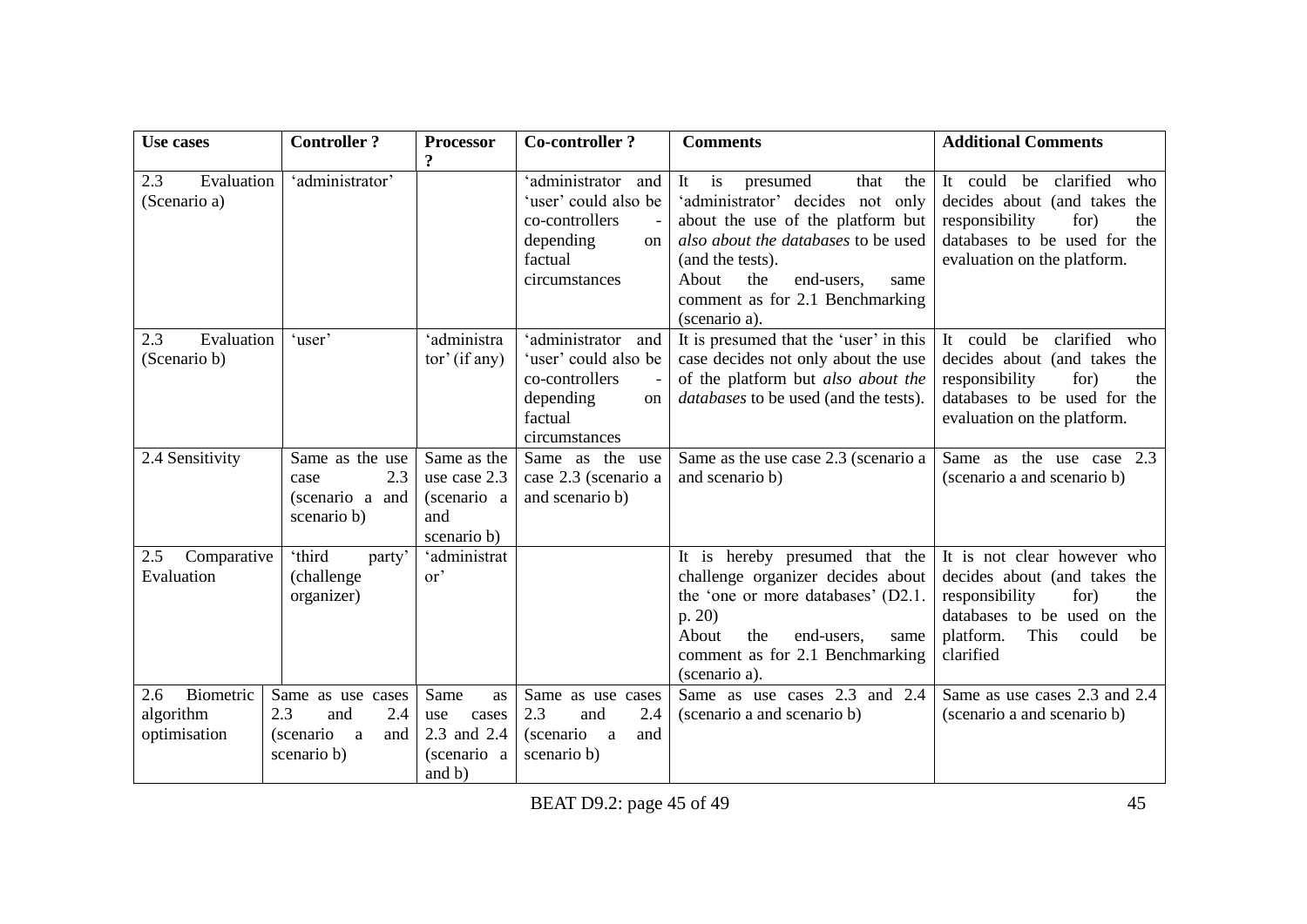| Use cases                                          | <b>Controller?</b>                                                                   | <b>Processor?</b>                                                                                 | Co-controller<br>$\overline{\mathbf{?}}$                                                    | <b>Comments</b>                                                                                                                                                                                                                                                                                                                                                          | <b>Additional Comments</b>                                                                                                                                     |
|----------------------------------------------------|--------------------------------------------------------------------------------------|---------------------------------------------------------------------------------------------------|---------------------------------------------------------------------------------------------|--------------------------------------------------------------------------------------------------------------------------------------------------------------------------------------------------------------------------------------------------------------------------------------------------------------------------------------------------------------------------|----------------------------------------------------------------------------------------------------------------------------------------------------------------|
| Biometric<br>2.7<br>System<br>Optimisation         | Same as use cases<br>2.6<br>2.3, 2.4<br>and<br>(scenario)<br>a<br>and<br>scenario b) | Same<br>as<br>use<br>cases $2.3$ ,<br>2.4<br>2.6<br>and<br>(scenario a and<br>scenario b)         | Same as<br>use<br>cases 2.3, , 2.4<br>2.6<br>and<br>(scenario a and<br>scenario b)          | Same as use cases $2.3$ , $2.4$ and $2.6$<br>(scenario a and scenario b)                                                                                                                                                                                                                                                                                                 | Same as use cases 2.3, 2.4 and<br>2.6 (scenario a and scenario b)                                                                                              |
| 2.8 Multimodal<br>biometric<br>system<br>brokerage | Same as use cases<br>2.3, 2.4, 2.6 and 2.7<br>(scenario a<br>and<br>scenario b)      | Same<br>as<br>use<br>2.3,<br>2.4,<br>cases<br>and<br>2.7<br>2.6<br>(scenario a and<br>scenario b) | Same as<br>use<br>cases 2.3,<br>2.4,<br>2.7<br>2.6<br>and<br>(scenario a and<br>scenario b) | Same as use cases $2.3$ , $2.4$ , $2.6$ and<br>2.7 (scenario a and scenario b)                                                                                                                                                                                                                                                                                           | Same as use cases 2.3, 2.4, 2.6<br>and 2.7 (scenario a<br>and<br>scenario b)                                                                                   |
| 2.9<br>Quality<br>assessment                       | Same as use cases<br>2.3, 2.4, 2.6, 2.7<br>and 2.8 (scenario a<br>and scenario b)    | Same<br>as<br>use<br>cases 2.3, 2.4,<br>2.6, 2.7 and 2.8<br>(scenario a and<br>scenario b)        | Same as<br>use<br>cases 2.3, 2.4,<br>2.6, 2.7 and 2.8<br>(scenario a and<br>scenario b)     | Same as use cases 2.3, 2.4, 2.6, 2.7<br>and 2.8 (scenario a and scenario b)                                                                                                                                                                                                                                                                                              | Same as use cases 2.3, 2.4, 2.6,<br>2.7 and 2.8 (scenario a and<br>scenario b)                                                                                 |
| 2.10<br>Educational<br>Resource<br>(Scenario a)    | 'administrator'                                                                      | The<br>examiner/teache<br>$\mathbf{r}$                                                            |                                                                                             | end-users,<br>the<br>About<br>same<br>comment as for 2.1 Benchmarking<br>(scenario a).<br>The<br>examiner/teacher<br>could<br>however also be a recipient.<br>In the case of students, this type of<br>use, however, may be considered<br>for 'purely personal purposes' and<br>hence for their processing (only)<br>outside the scope of data protection<br>regulation. | It is presumed in this case that<br>the administrator decides about<br>(and takes the responsibility<br>for) the databases to be used<br>on the platform.      |
| 2.10<br>Educational<br>Resource<br>(Scenario b)    | The<br>examiner/teacher                                                              | 'administrator'                                                                                   |                                                                                             | the<br>end-users,<br>About<br>same<br>comment as for 2.1 Bench-marking<br>(scenario a).<br>In the case of students, see above.                                                                                                                                                                                                                                           | It is presumed in this case that<br>the examiner/teacher decides<br>about (and takes the responsi-<br>bility for) the databases to be<br>used on the platform. |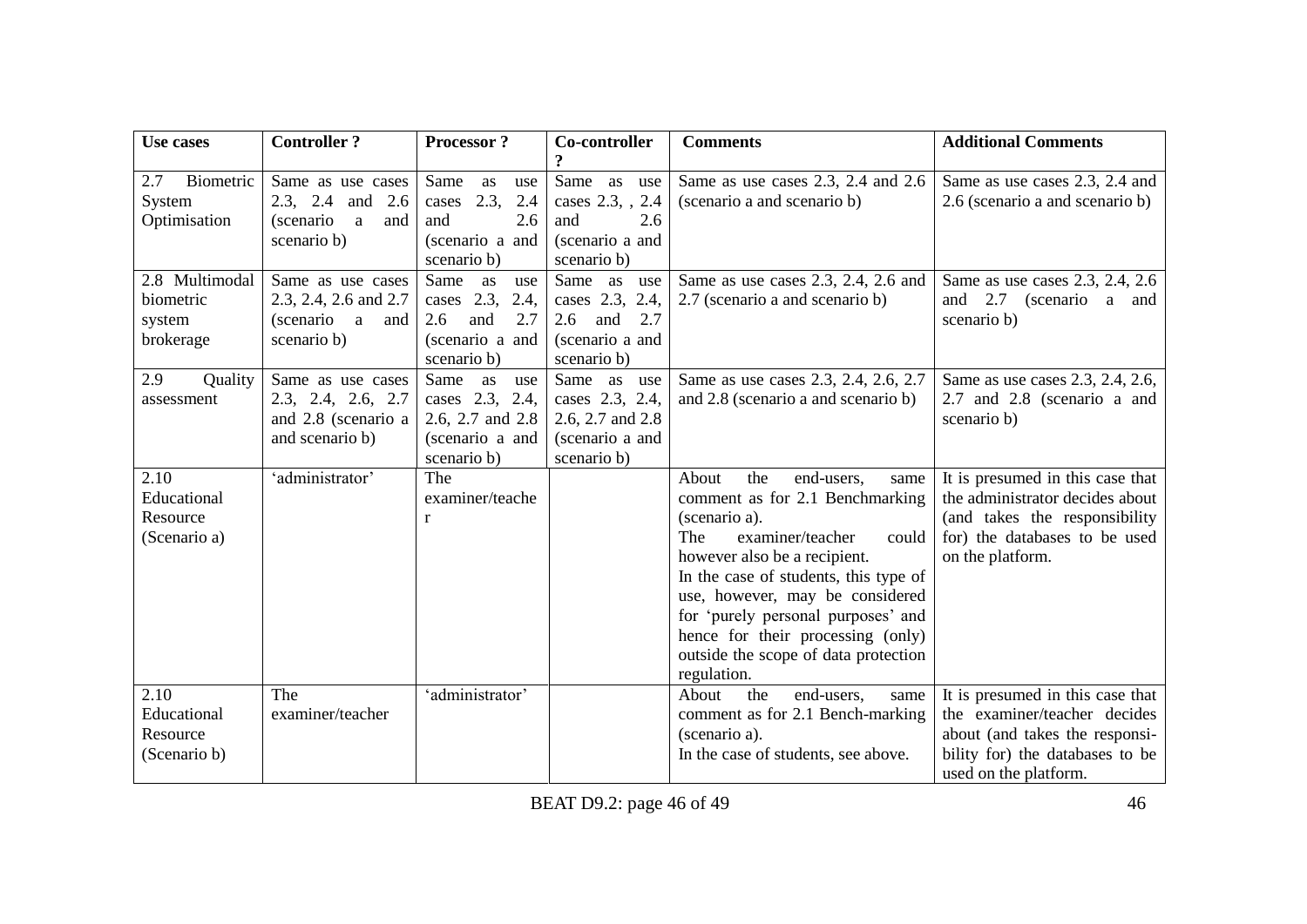**Annex D: Overview of acceptance of Terms of Use – Possible scenario** 

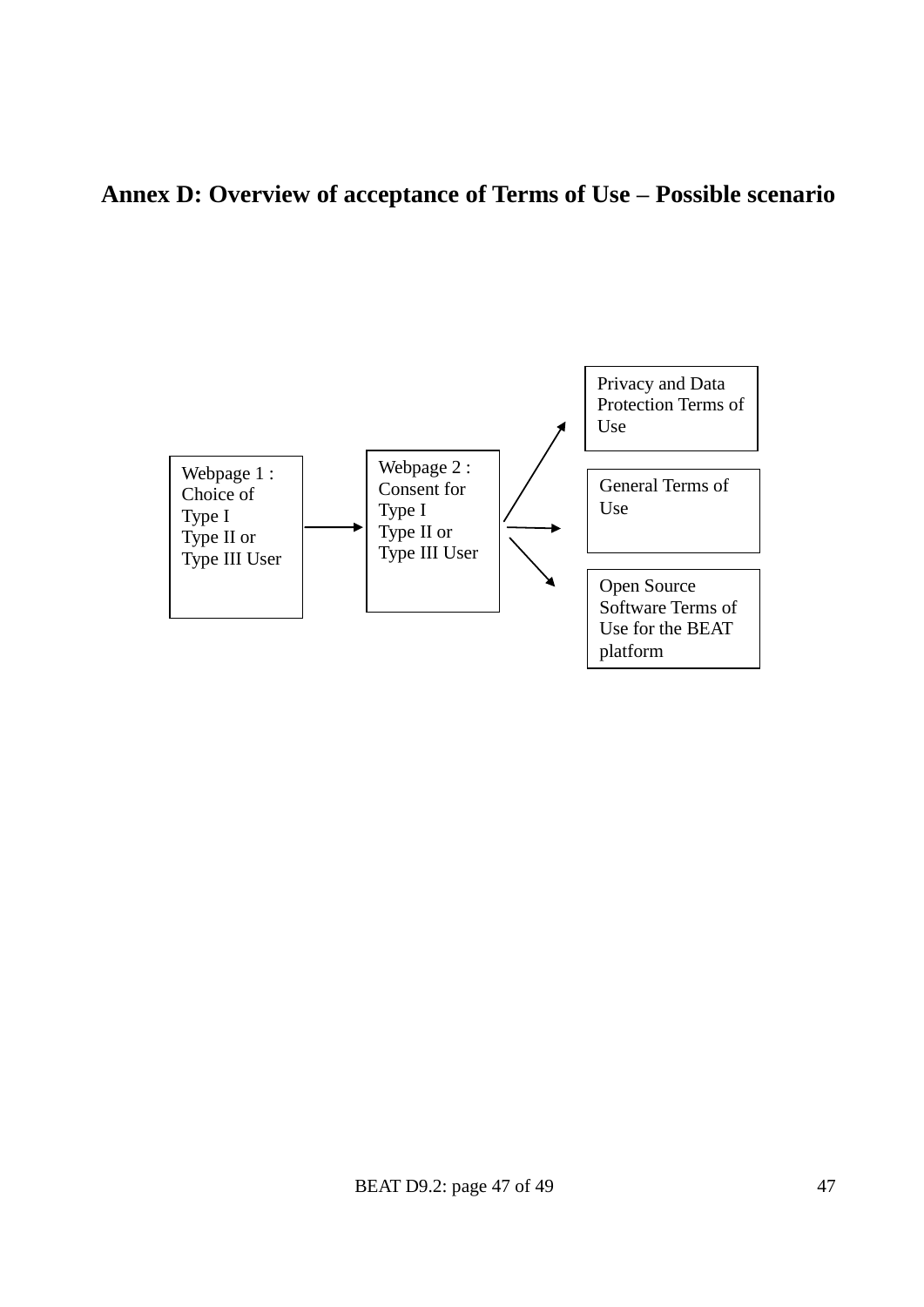# **Annex E: Terminology**

Note : Any emphasis used in the descriptions and definitions are our own.

| <b>Abbreviation / acronym</b>                               | <b>Description</b>                                                                                                                                                                                                                                                                                                                                            |
|-------------------------------------------------------------|---------------------------------------------------------------------------------------------------------------------------------------------------------------------------------------------------------------------------------------------------------------------------------------------------------------------------------------------------------------|
| Controller                                                  | The natural or legal person, public authority, agency or any other<br>body which alone or jointly with others determines the purposes and<br>means of the processing of personal data (Art 2 (d) EU Directive<br>95/46/EC).                                                                                                                                   |
| Data subject                                                | An individual who can be identified or is identifiable, directly or<br>indirectly, in particular by reference to an identification number or to<br>one or more factors specific to his or her physical, physiological,<br>mental, economic, cultural or social identity (see Art 2.a EU<br>Directive 95/46/EC).                                               |
|                                                             | In the context of biometric data processing, the data subject is a<br>natural person whose biometric data based on his or her biometric<br>characteristics have been collected and are used.                                                                                                                                                                  |
| Directive 95/46/EC                                          | Directive 95/46/EC of the European Parliament and of the Council<br>of 24 October 1995 on the protection of individuals with regard to<br>the processing of personal data and on the free movement of such<br>data $(0. J. L 281, 23.11.1995)$ , presently under review.                                                                                      |
| DPA(s)                                                      | Data Protection Authority/ies                                                                                                                                                                                                                                                                                                                                 |
| ePrivacy                                                    | Principles and rules as set out in Directive 2002/58/EC of the<br>European Parliament and of the Council of 12 July 2002 concerning<br>the processing of personal data and the protection of privacy in the<br>electronic communications sector, as amended by Directive<br>2009/136/EC of the European Parliament and of the Council of 25<br>November 2009. |
| Personal data                                               | Any information relating to an <i>identified or identifiable</i> natural<br>person (data subject).                                                                                                                                                                                                                                                            |
| Processor                                                   | A natural or legal person, public authority, agency or any other body<br>which processes personal data on behalf of the controller (Art 2 (d)<br>EU Directive 95/46/EC).                                                                                                                                                                                      |
| Proposed<br>General<br>Data<br><b>Protection Regulation</b> | Proposal for a Regulation of the European Parliament and of the<br>Council on the protection of individuals with regard to the<br>processing of personal data and on the free movement of such data,<br>COM(2012) 11 final, 25.1.2012                                                                                                                         |
| Recipient                                                   | A natural or legal person, public authority, agency or any other body<br>to whom data are <i>disclosed</i> , whether a third party or not (see art 2)<br>$(g)$ EU Directive 95/46/EC).                                                                                                                                                                        |